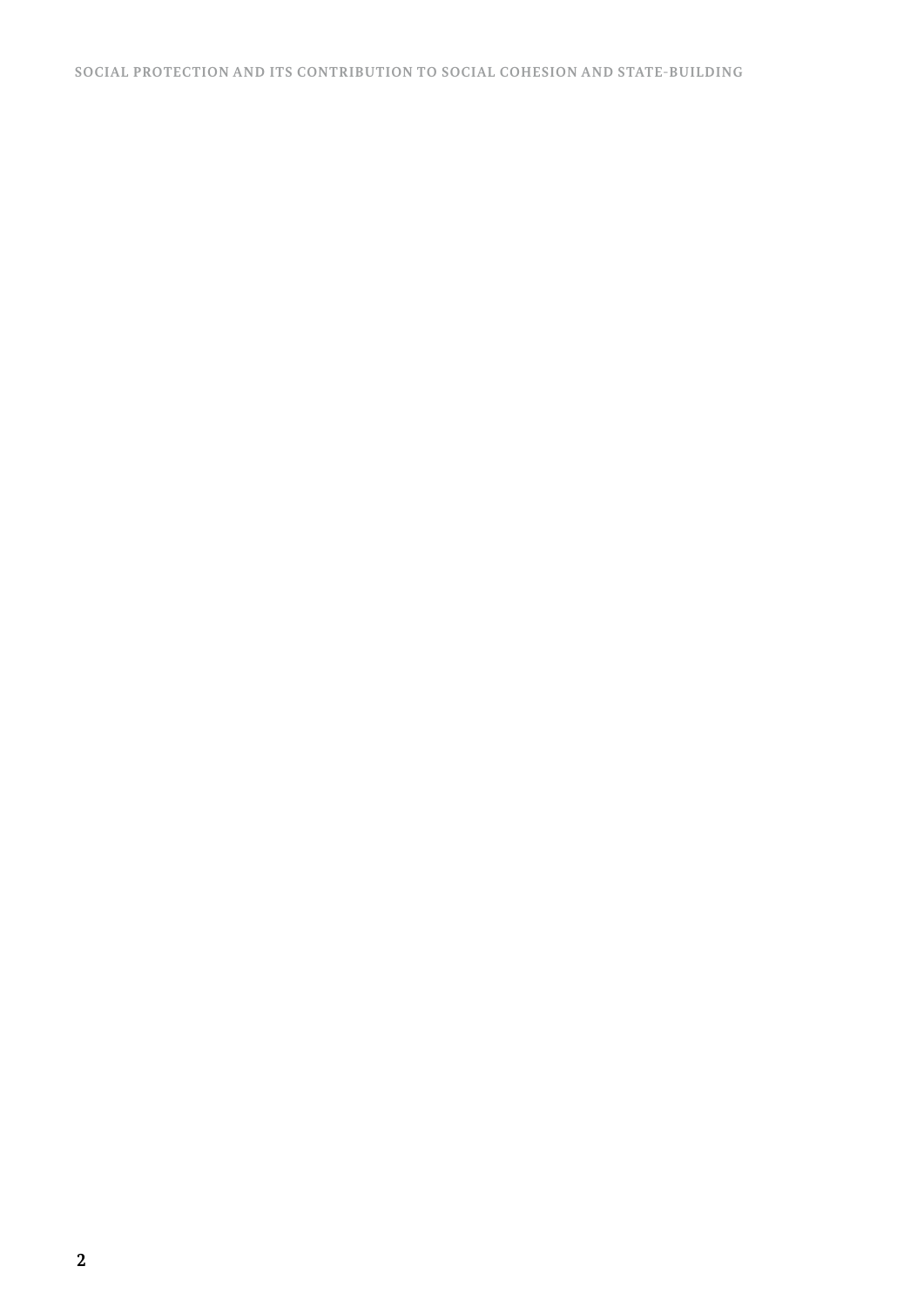# **Content**

| Tables & boxes |  |
|----------------|--|
|                |  |
|                |  |
|                |  |
|                |  |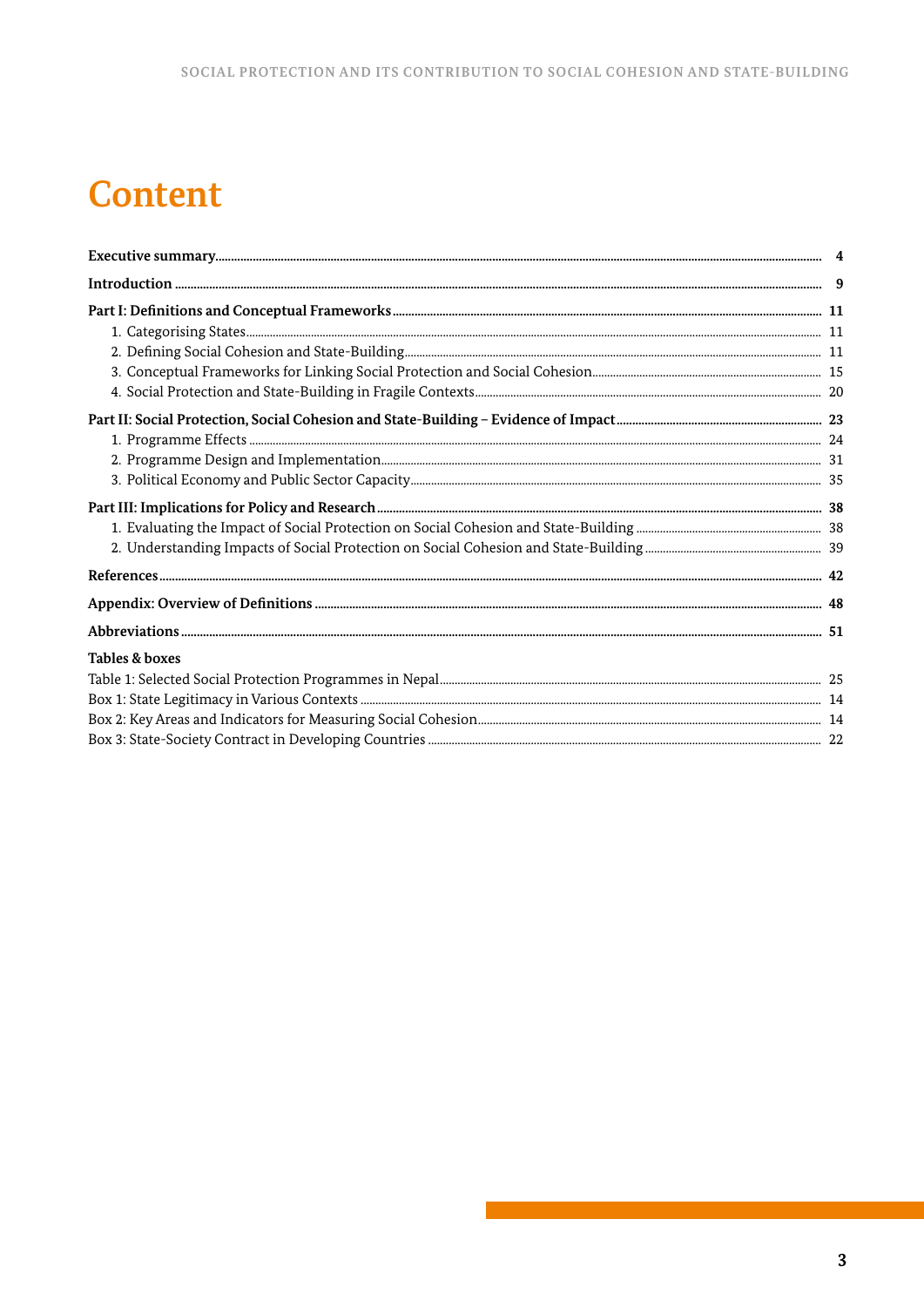# **Executive Summary**

Social protection has been theoretically linked with social cohesion and state-building in several agency reports and academic publications with the assumption that it can make a positive contribution towards strengthening social cohesion and building state capacity and legitimacy. To date, there is little knowledge about how these effects have been realised in reality. This review seeks to identify empirical evidence that can provide a better understanding of this issue and help inform future policy and practice.

# **Conceptual Frameworks**

## **Social Protection and Social Cohesion**

The Council of Europe defines social cohesion as 'the capacity of a society to ensure the welfare of all its members, minimizing disparities and avoiding polarization' (COE 2004: 3). This definition accepts that all societies have disparities for example in terms of wealth, and ethnic and cultural differences. Social cohesion implies living with these differences, but reducing inequalities and ensuring equity so that these disparities and differences do not become excessive and divisive and do not threaten societal stability.

Social cohesion has relational and distributional elements. The relational aspect concerns the nature and quality of interpersonal and social relations, and the distributional aspect refers to the patterns and the extent of the distribution of resources and opportunities in a society. Social cohesion is a multidimensional concept and it is an aggregate of various indicators. The Council of Europe for example proposes 20 key areas for assessing social cohesion.

The explicit discussion of the effects of social protection on social cohesion is relatively recent in relation to developing countries. To date, there is no coherent and consolidated conceptual framework for analysing this relationship. This report draws on different strands of literature to depict three distinct but interrelated frameworks that link concepts, theoretical assumptions, and policy outcomes.

#### **The Citizenship Rights Framework**

The citizenship rights framework links social protection, state-society relations, and distributional outcomes. Social citizenship rights provide a key foundation for social protection in Europe. The welfare states in Europe have achieved considerable success in reducing societal inequalities, although distributional outcomes in different states vary depending on country-specific institutional arrangements. Social protection plays a significantly weaker role in reducing national income inequalities in developing countries. The limited conception of social citizenship rights and inadequate fiscal space in developing contexts stipulates poor people's reliance on informal relations and social networks. These relations are likely to exacerbate social inequalities and divisions, rather than bridge the existing divides.

### **The Social Exclusion Framework**

The social exclusion framework exposes multiple dimensions of deprivation that people experience. It identifies the structural (or institutional) barriers such as policies, social relations, norms and values that block the attainment of livelihoods, human development, and equal citizenship. In theory, social protection can promote social inclusion and contribute to greater social cohesion. In particular, social protection can reduce deprivation and improve individual livelihood outcomes. For example, social transfers and insurance schemes can enhance the income security of marginalised individuals and thus improve their access to basic utilities, health care and education. Furthermore, social protection can address structural causes of deprivation and vulnerability by establishing legal entitlements for previously excluded groups and tackling discrimination and stigma.

### **The Social Capital Framework**

Social capital has been considered a key dimension of social cohesion. The term social capital commonly refers to social networks based on shared norms, values, beliefs, knowledge and understanding. Social protection literature suggests several effects on social capital. First, cash transfers can enhance people's ability to share their income and contribute to the increased wellbeing of their households and community members. Second, they can enable individuals to maintain or improve their economic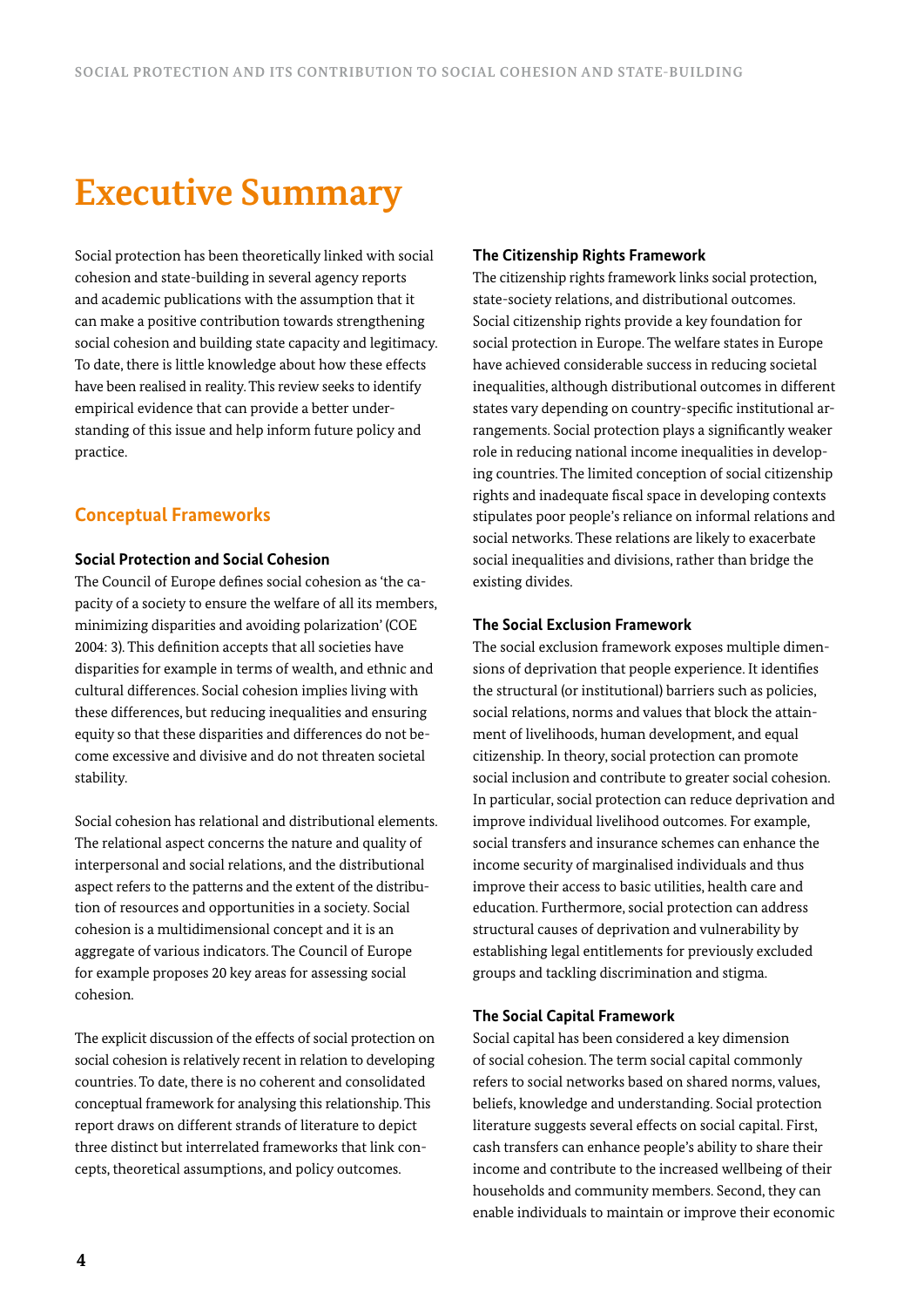status and thus increase their ability to participate in ceremonial, cultural and other social activities. Finally, Community Driven Development (CDD) projects, such as social investment funds can for example directly influence social capital and state-society relations. CDD refers to interventions that provide community groups with resources and decision-making responsibilities to enable them to pursue their priority needs.

## **Social Protection and State-Building in Fragile Contexts**

The process of establishing and maintaining a statesociety contract is part of state-building. State-building is described as 'purposeful action to develop the capacity, institutions and legitimacy of the state in relation to an effective political process for negotiating the mutual demands between the state and societal groups' (OECD 2008: 14). The literature on state-building assumes that social protection can help establish a state-society contract and serve as an effective instrument for strengthening state legitimacy. In particular, the provision of direct income support to the poor and previously excluded can generate trust in the state and support for public institutions. The reduction in societal fragmentation can help establish spaces for supporting effective state policies and reform. Furthermore, social protection can contribute to peacebuilding and stability in post-conflict societies by strengthening social cohesion, diffusing tension and grievances, and helping prevent social unrest and violent conflict.

# **Social Protection, Social Cohesion and State-Building: Evidence of Impact**

There is a dearth of research studies providing empirical evidence on the impact of social protection policies and instruments on social cohesion and state-building. In particular, there is limited primary evidence on the impacts of various social protection instruments, including cash transfers, social insurance, and "public works" and "food and cash for work" schemes. The existing evidence on the effects of social protection can be grouped into three analytical categories: general programme effects, design and implementation factors, and broader political economy and public sector capacity related issues.

## **Programme Effects**

The first part of the report's evidence review considers the impacts of selected social protection interventions, including cash transfers, public works programmes, microinsurance and CDD projects. These activities address various policy goals including social inclusion, voice and accountability, gender equity, migration, reduction in social vulnerabilities, and social capital and local governance. The extent of accomplishment of these goals allows inferences about the programmes' contribution to social cohesion. This is possible due to the complex, multidimensional nature of social cohesion, which can be conceptualised and measured as a composite of various distributional and relational policy areas and indicators.

The effectiveness of social protection transfers (benefit value, coverage, and poverty impact) is likely to influence the success in tackling various dimensions of deprivation and improving livelihood outcomes such as food security, access to services, and social participation. At the same time, the provision of income support alone is not sufficient for uprooting social exclusion; policies must address structural factors that generate deprivation and vulnerability.

Incorporating rights-based elements in the design and implementation of social protection interventions can contribute to greater empowerment and social inclusion. The Hunger Safety Net Programme (HSNP) cash transfer scheme in northern Kenya was successful in introducing rights education and enhancing the ability of community groups to claim priority public services. The MGNREGA public works programme in India established a rightsbased framework to enable citizens to claim their rights to employment and social protection.

Social protection programmes, such as conditional cash transfers (CCTs) contribute to gender equity, but they do not necessarily promote women's empowerment. As studies from Latin America (Peru, Bolivia, Ecuador and Mexico) show, CCTs enhance girls' access to education and offer income support to women, but they do not challenge the existing traditional gender hierarchies and roles.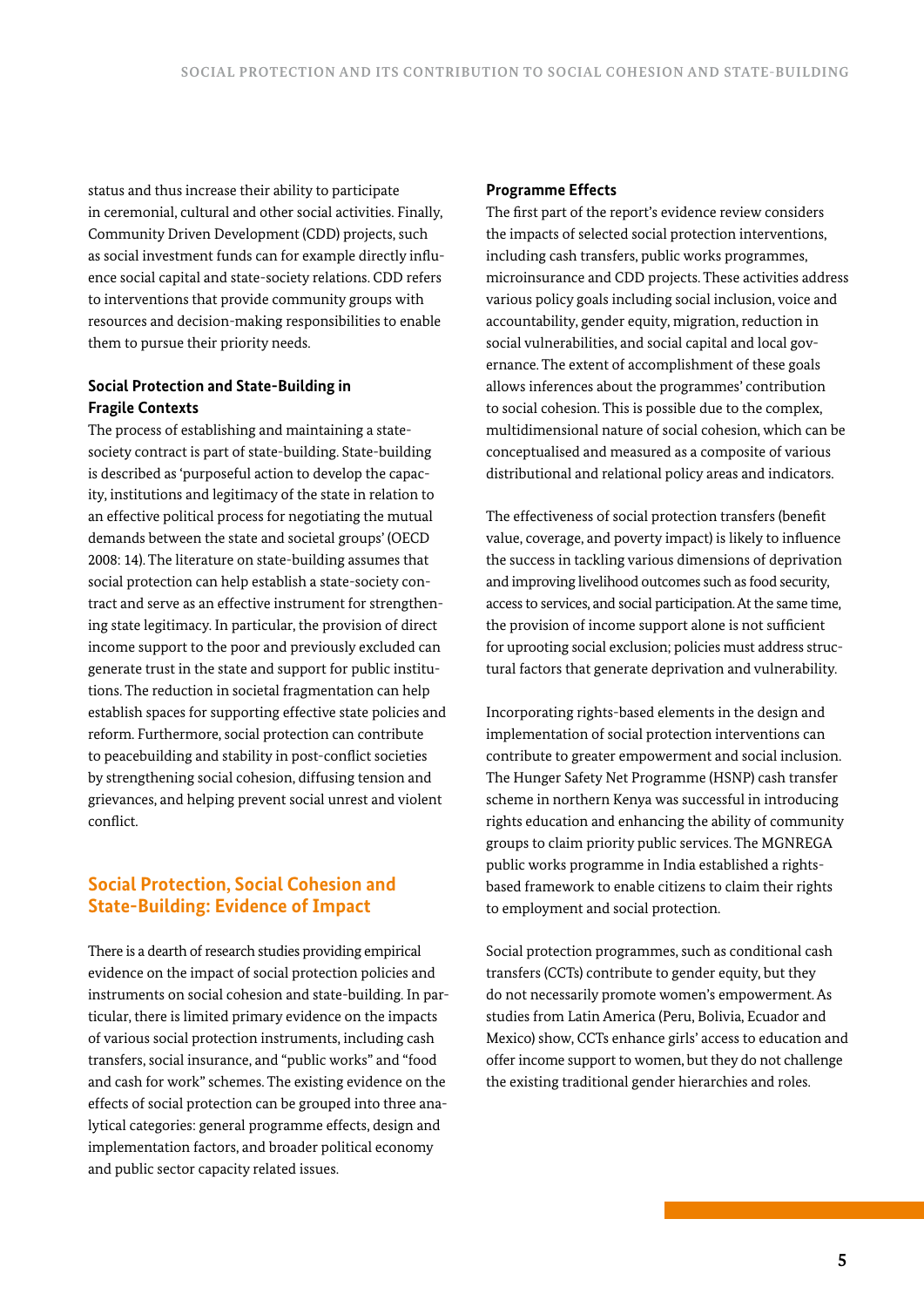Microinsurance schemes seek to provide protection against various risks to vulnerable low-income earners. They can play an important role in empowering their members and addressing their needs. There is evidence that microinsurance contributes to greater access to health care. More research is needed to assess the implications of different microinsurance models with regard to social cohesion in various contextual settings.

Social protection can both increase and decrease migration flows and therefore has differential impact on social cohesion. Cash transfers can prevent migration and displacement (e.g. in Ethiopia and Mexico) and thus help maintain the integrity of families and local communities. They can also encourage individuals to migrate in search of better employment opportunities (e.g. South Africa) and thus induce family separation and possibly contribute to a weakening of local communities.

Social cash transfers can enhance the ability of individuals to share resources with their households and community members; they can also encourage individuals to participate more often in social, ceremonial and communal activities. There is mixed evidence about the impacts of CDD projects (e.g. social investment funds) on social capital and state-society relations. The outcomes of these interventions are contingent upon the length of engagement in a community, the quality of project facilitation, design features, and the broader policy framework and governance environment.

#### **Design and Implementation**

The second part of the evidence review focuses on the specific design features and implementation experiences of social protection programmes and discusses the ways they affect social cohesion and state-building.

Certain conditionalities in CCT programmes may not encourage empowerment and social inclusion. For example, CCT conditionalities tend to increase the workload of mothers; they also reinforce women's caring roles in households in some Latin American countries. There is evidence about insufficient sensitivity to people's realities and constraints in the early design of the Child Support Grant (CSG) in South Africa. For example, CSG required the applicants to participate in 'development programmes' and to present proof that their children were immunised. These requirements did not take into account the fact that no such programmes were available and that children from disadvantaged households had limited access to health services.

Social categorical targeting in fragile states can exacerbate social divisions and inequalities by including specific groups and leaving out others (e.g. in Sierra Leone and Liberia). Poverty targeting can create social divisions and negatively affect state-society relations due to two factors: the selective nature of targeting, and the potential for corruption and mismanagement. Poverty targeting can be difficult to implement in the contexts of widespread poverty and poor governance (e.g. the Social Safety Net in Sierra Leone).

It is possible to offset some of the negative effects of targeting by designing and enforcing institutional arrangements for transparency and accountability. These include procedures for information dissemination and awareness raising as well as effective appeals and grievance redress mechanisms. Community-based targeting can increase effectiveness and accountability to local residents (e.g. Kenya's Cash Transfer programme, PSNP in Ethiopia).

The limited institutional capacity of central and local governments affects the effectiveness of cash transfer payments (e.g. Nepal). The choice of institutional arrangements for benefit payments (e.g. banks, in cash, or through an authorised person) also affects beneficiary experiences (e.g. Bangladesh). Benefit delivery experiences are likely to influence the citizens' perception of the state and statesociety relations.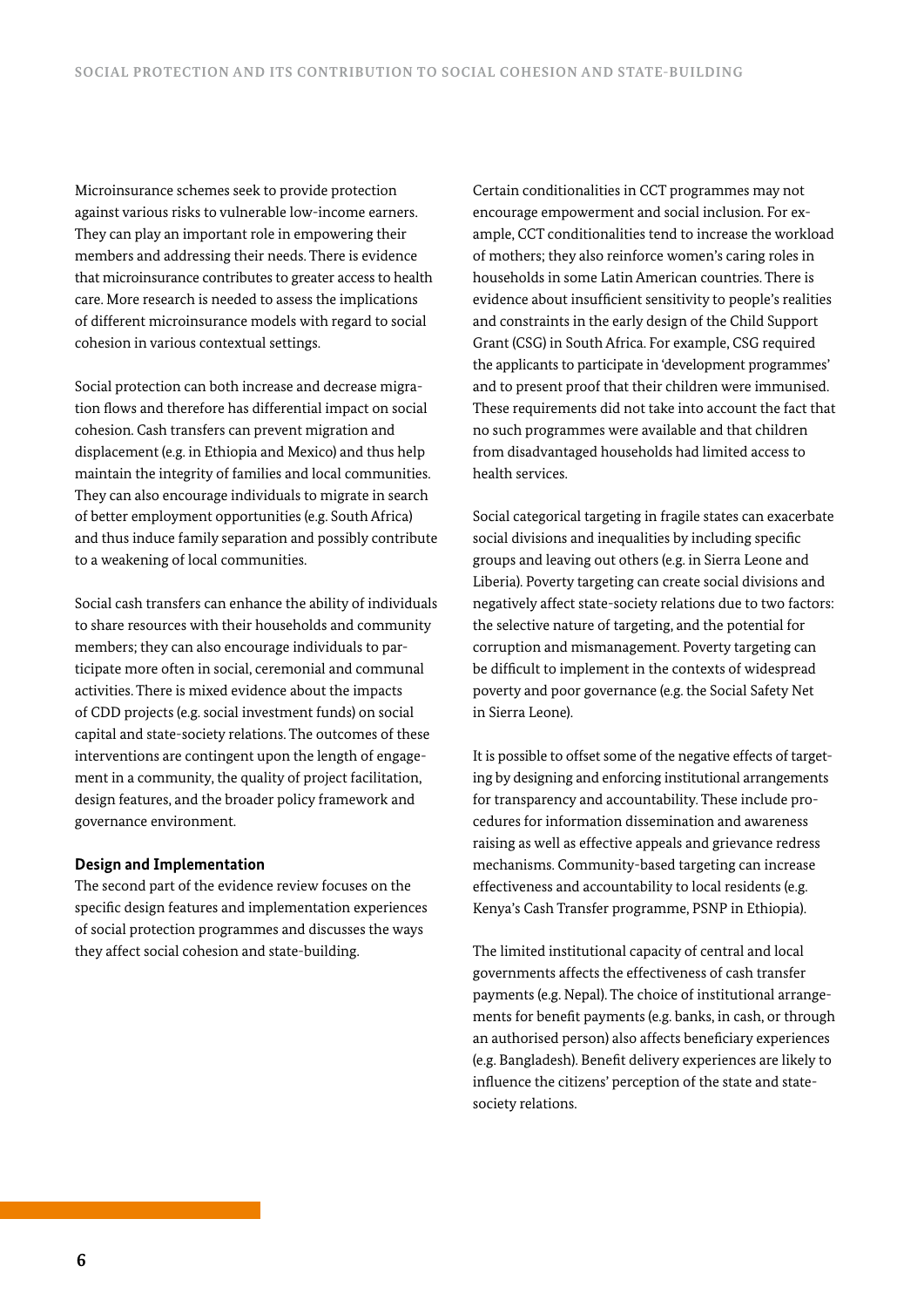## **Political Economy and Public Sector Capacity**

The third part of the evidence review examines issues related to political economy and public sector capacity to offer a broader contextual framing of the relationship between social protection, social cohesion and statebuilding.

Studies show that political leaders can indeed use social protection in electoral campaigns, but this may not necessarily indicate the lack of genuine commitment to reducing poverty and inequalities in their societies.

A certain level of state legitimacy, capacity and donor support is crucial for establishing an enabling environment for social protection interventions. It is important that external actors engage in state-building, rather than bypass state structures in fragile countries with limited state capacity. Bypassing the state structures in the delivery of social protection may undermine the process of building a state-society contract and enhancing state capacity.

The redistributive responsibility of the state must be underpinned by financial arrangements that reflect the nature of the state-society contract. Achieving an 'optimal' financing mix is important for institutionalising solidarity mechanisms and ensuring a sufficient resource base for fulfilling citizenship rights.

# **Implications for Policy and Research**

## **Policy Implications**

The effectiveness of social protection transfers (benefit value, coverage, and poverty impact) is likely to affect the ability of social protection interventions to improve social inclusion (in terms of livelihood outcomes) and contribute to social cohesion.

It is crucial that governments explicitly recognise and commit resources towards promoting social inclusion and reducing social cleavages. Even if public resources are limited, governments can lay out an institutional foundation for social protection by introducing programmes of limited scale with a view of subsequent expansion and scaling up.

Incorporating rights-based elements in the design and implementation of social protection interventions can contribute to greater citizen inclusion and reinforce state-society relations.

It is important that social protection interventions be designed and implemented in a way that does not reinforce traditional gendered division of labour in households. Programmes must incorporate mechanisms to prevent or mitigate possible negative effects on women's lives, such as increased workload, stigma or social conflict. Finally, the programme design must contain institutional arrangements that can advance women's empowerment in contexts where social norms and practices may restrict women from participating in public works, owning assets and making independent decisions.

It is important to carefully consider people's vulnerabilities and local conditions in order to design inclusive and empowering CCT conditionalities.

Targeting designs must incorporate effective institutional mechanisms for information dissemination, outreach, grievance redress and appeals. The ability of relevant government agencies to effectively supervise the process of beneficiary selection is a major precondition for effective and accountable targeting. The involvement of local communities can help increase targeting effectiveness and accountability. In particular, it can help utilise local knowledge, generate community acceptance of the selection criteria, solicit support for targeting decisions and prevent potential tension.

The strong institutional capacity of the central and local governments is important for the effective delivery of cash transfers. The choice of institutional arrangements for benefit payments (e.g. via banks, in cash) must be carefully considered in order not to impose additional physical and monetary costs upon beneficiaries.

It is crucial that external actors engage in state-building in difficult environments, rather than bypass state structures. Even if the government capacity is limited, there are always options for supporting government capacity building, for example by involving officials in policy formulation, supporting learning and development, and working with local governments in service delivery.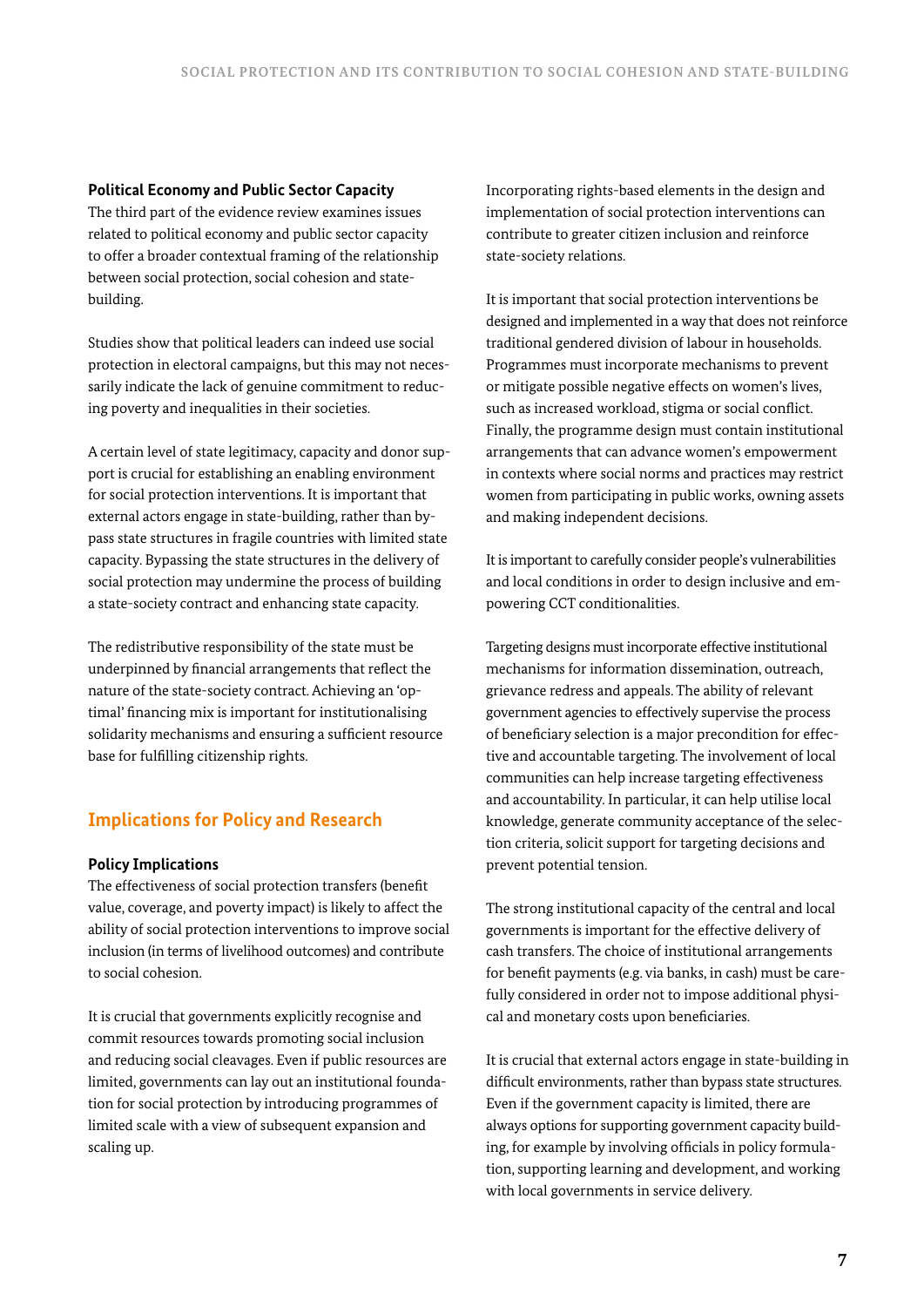The difficulty in securing adequate long-term funding can affect the effectiveness, delivery, and impact of social protection programmes. However financial constraints must not deter governments from initiating and implementing social protection activities.

## **How to Evaluate the Impact of Social Protection on Social Cohesion and State-Building**

This report suggests that to identify the impact of social protection on social cohesion, it is more appropriate to identify specific dimensions and facets of social cohesion, rather than treat social cohesion as a composite index. The report has identified two broad interrelated dimensions of social cohesion: distributional and relational. Each of these dimensions comprise multiple indicators such as poverty, inclusion/exclusion, inequality, gender equity, access to health, as well as relational indicators such as empowerment, community cooperation and solidarity, social participation, crime, conflict and stability. By examining the impact of social protection on any of these indicators, one can establish the contribution of social protection to social cohesion. The impacts of social protection on these dimensions can be measured using aggregate level analysis, programme evaluation, and in-depth case studies. The impacts of social protection on state-building can be assessed along two dimensions: effects on state-society relations, and effects on social relations and social stratification. One can employ programme impact evaluations and in-depth contextual studies for generating data on state-building impacts.

### **Research Implications**

The review has identified several areas that require further research in order to generate evidence about the effects of social protection on various dimensions and facets of social cohesion and state-building. Thus, there is a need to carry out the following:

• Establish the potential strengths and limitations of social protection in tackling social exclusion and promoting social inclusion. An important research question is whether and in which circumstances social protection can challenge societal institutions that generate exclusion, stigma and discrimination.

- Identify how social protection affects individual decisions to migrate (or not) and what consequences these decisions have with regard to social cohesion in specific contexts.
- Assess the implications of different microinsurance models with regard to social cohesion in various contexts. In particular, it is important to identify how the extent of selectivity of various schemes affects societal equity and individual empowerment.
- Examine whether (and in what circumstances) social protection interventions help connect individuals from different social groups, or whether they mainly bolster social capital within narrow, close-knit groups.
- Establish the implications of various CCT conditionalities for individual empowerment, social relations and social state-society contract.
- Generate more evidence on the effects of social categorical targeting on the social inclusion of special groups (e.g. marginalised groups, refugees and internally displaced persons, ex-combatants, war widows and others).
- Identify how the extent of effectiveness and accountability of benefit delivery affects people's perceptions of the state and state-society relations in various contextual settings.
- Examine citizens' perceptions of the state and statesociety relations in situations when governments exhibit genuine desire to support the population by initiating and funding social protection programmes, but have limited capacity to offer effective income support.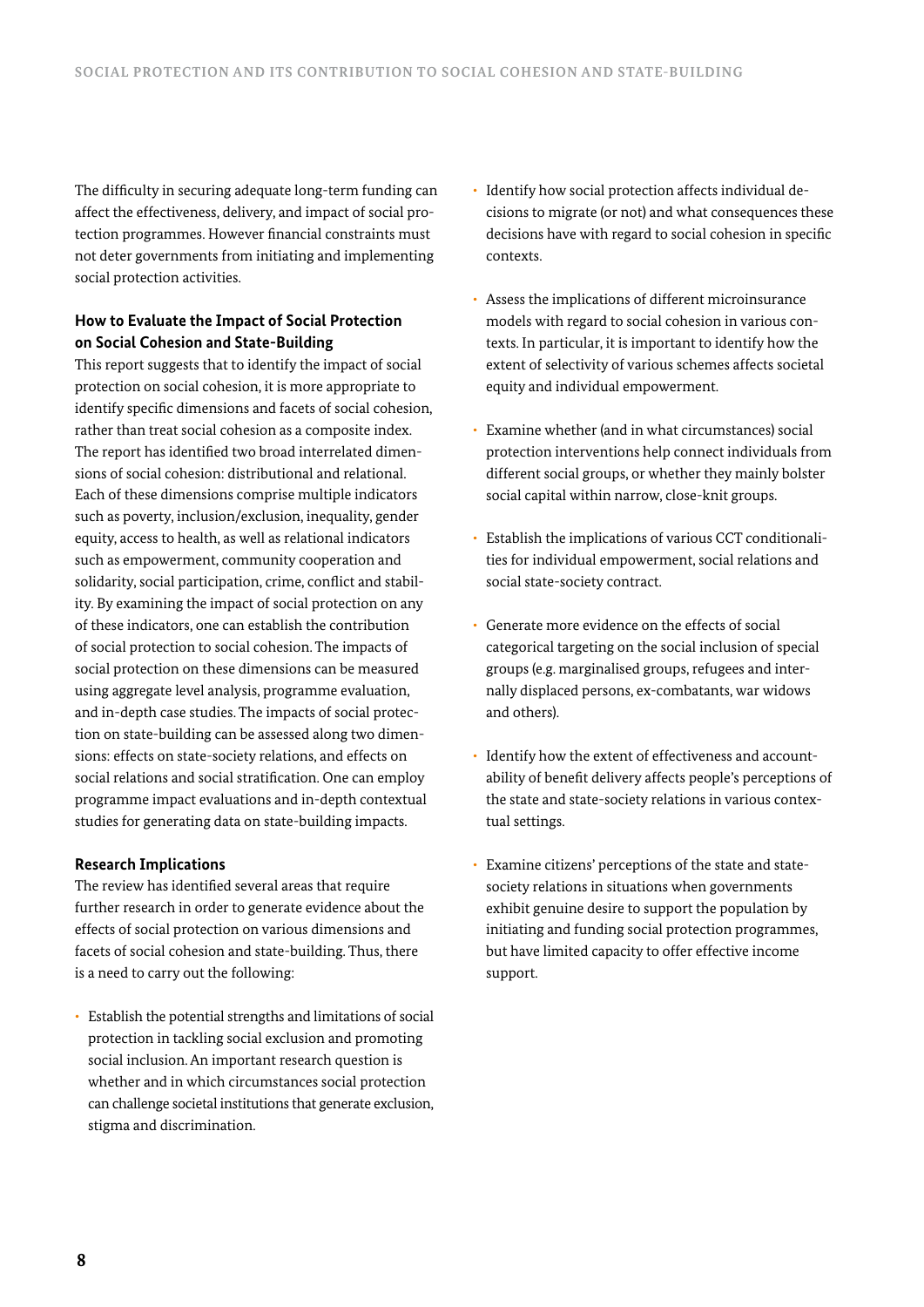# **Introduction**

This report examines the relationship between social protection, social cohesion and state-building in low and middle-income countries, with a particular focus on fragile states.

Social protection has been theoretically linked with social cohesion and state-building in several agency reports and academic publications with the assumption that it can make a positive contribution towards strengthening social cohesion, and building state capacity and legitimacy. To date, there is little knowledge about how these effects have been realised in reality. This review seeks to identify empirical evidence that can provide a better understanding of this issue and help inform future policy and practice.

The report is based on a desk review of academic publications, agency commissioned reports and programme evaluations covering a wide range of issues and contexts. The literature search has used several methods, including search strings to search within electronic databases (JSTOR, Web of Science, Web of Knowledge, Scopus, and Google Scholar), snowballing to identify relevant literature, and reviews of agency websites (Council of Europe, ILO, OECD, DFID, GTZ/GIZ, World Bank, IDB, ECLAC, UNDP and UNRISD). It includes a review of relevant programme evaluation reports in fragile states, where the issues of social cohesion and state-building are especially pertinent.

The literature review conducted for this report has established that there is a dearth of research studies providing empirical evidence on the subject. In particular, there is limited primary evidence on the impacts of various social protection instruments, including cash transfers, social insurance, and "public works" and "food and cash for work" schemes. The author identified only a few studies that explicitly set out to examine social protection in relation to 'social cohesion', 'state legitimacy', or 'state-society contract.' Therefore, there is currently no strong evidence base from which to assess the effects of social protection on social cohesion and state-building.

The complex, multidimensional nature of social cohesion implies that it is difficult to draw a conceptual and operational link to social cohesion as an aggregate concept. Instead, it is more appropriate to examine policy impacts on distinct areas or indicators along the distributional and relational dimensions of social cohesion.

This report reviews the available evidence on the impacts of selected social protection interventions, including cash transfers, public works programmes, microinsurance, and Community-Driven Development (CDD) projects. These activities have various policy goals that seek to promote both the distributional and relational aspects of societal organisation. These goals include tackling social exclusion, strengthening voice and accountability, enhancing gender equity, addressing migration, reducing social vulnerabilities, and strengthening social capital and local governance. The report examines the success of social protection in achieving these goals. The extent of accomplishment of these goals allows inferences about the programmes' contribution to social cohesion.

The review of these programmes also allows inferences about the ability of the state to design and support a meaningful citizenship contract that would help strengthen state-society relations and state legitimacy (e.g. social transfers in Nepal, voice and accountability mechanisms in Kenya and India).

Second, the report focuses on specific design features and implementation experiences of social protection programmes and discusses the ways they affect social cohesion and state-building. Some of the studies in the review explicitly address the design and implementation of social protection programmes with regard to social relations and state-society relations (e.g. targeting in Sierra Leone). Others examine social and institutional arrangements of social protection interventions and the extent to which they allow inclusion, transparency and accountability.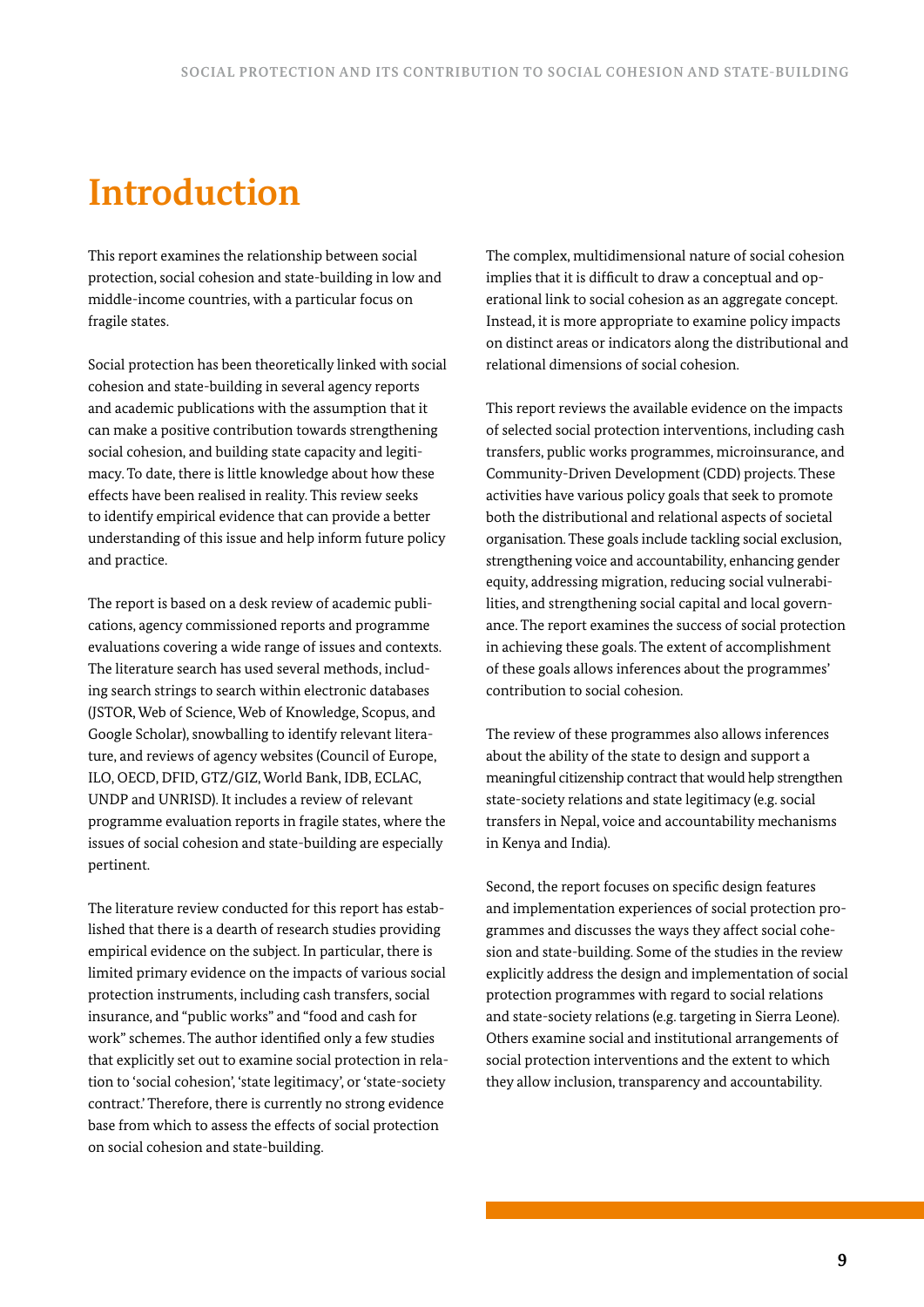Finally, the report reviews issues related to political economy and public sector capacity to offer a broader contextual framing of the relationship between social protection, social cohesion and state-building. It is based on the literature that discusses the political, institutional and financial foundation of the state-society contract. The structure of the report is outlined below.

Part I reviews the key definitions, analytical terms and conceptual frameworks. Its specific objective is to demonstrate the theoretical and policy linkage between social protection, social cohesion and state-building, and identify the pathways through which social protection can impact social cohesion and state-building.

Part II discusses the empirical evidence of the impacts of social protection on social cohesion and state-building. In particular, it examines the contribution of selected social protection interventions, analyses the implications of specific design features and implementation experiences, and depicts relevant political economy and public sector capacity related issues.

Part III provides a synthesis of the main findings of the report and discusses their implications for policy and research. In particular, it reviews dimensions and methods for evaluating the impact of social protection on social cohesion and state-building; distils lessons for informing design and implementation of policies and programmes; and advances areas for future research.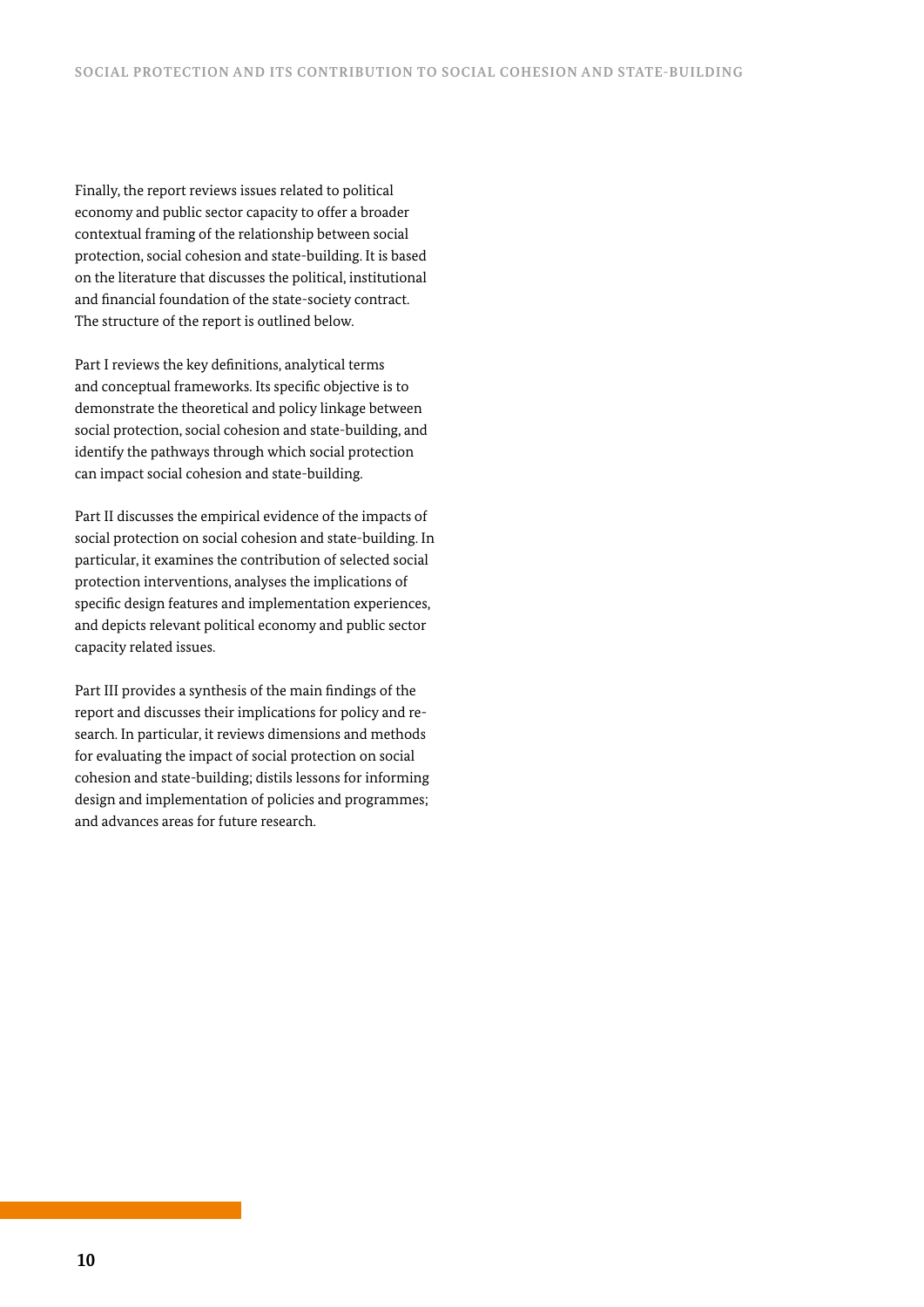# **Part I: Definitions and Conceptual Frameworks**

# **1. Categorising States**

There are numerous classifications that distinguish between countries and states based on the level of economic development, state capacity, and the quality of governance and public institutions.

The World Bank classifies countries based on the level of economic potential (according to 2010 GNI per capita) into four groups: low income, USD 1,005 or less; lower middle income, USD 1,006 - USD 3,975; upper middle income, USD 3,976 - USD 12,275; and high income, USD 12,276 or more.

States can also be categorised in terms of their developmental and governance capacity. The Organisation for Economic Co-operation and Development (OECD) defines state fragility as 'a lack of capacity to perform basic state functions', in which capacity refers to (a) organisational, institutional and financial authority to carry out basic functions of governing a population and territory, and (b) the state's ability to develop mutually constructive and reinforcing relations with societies' (OECD 2010: 15). The World Bank uses the term fragile states to characterise countries facing particularly severe development challenges, including weak institutional capacity, poor governance, and political instability.1 The World Bank's classification covers low income countries scoring 3.2 and below on the Country Policy and Institutional Assessment (CPIA).2 This involves around 30 countries.

Both OECD and the World Bank have broad definitions of 'fragile state' that include countries that presently experience or have emerged from conflict. Similarly, the Chronic Poverty Research Centre (CPRC) classifies some 22 countries as fragile states, and notes that 19 of these countries have experienced a major conflict since 1970 (CPRC 2010). The term conflict states refers to the states that presently experience a violent conflict, whereas postconflict (or conflict affected) states are the states that have suffered a severe and long-lasting conflict, or a short but highly intensive conflict (World Bank's definition). Postconflict societies undergo transition from recovery to sustainable development and deal with the challenge of sustaining peace and promoting human security (Ajakaiye and Ali 2009).

The term developmental state has been used to characterise states that have the appropriate mix of ability, leadership and capacity to 'bring about a positive transformation in a society within a condensed period of time' (Fritz and Menocal 2007: 533). This term can be used as an antidote to fragile state.

There are various sets of indicators for assessing the quality of governance and public institutions. These include the World Bank Institute's (WBI) Worldwide Governance Indicators (WGI), Transparency International's (TI) Corruption Perceptions Index, Public Integrity Index, Freedom House: Civil Liberties and Political Freedoms, and others. The WGI index offers six dimensions of governance, which can be used as analytical categories for assessing public institutions. These include Voice and Accountability, Political Stability and Absence of Violence, Government Effectiveness, Regulatory Quality, Rule of Law, and Control of Corruption.

# **2. Defining Social Cohesion and State-Building**

## **Social Cohesion**

Broadly speaking, the concept of social cohesion has been used to describe social relations, such as the extent of cooperation and solidarity between different groups and individuals in a society, and their interconnectedness with broader economic, social and political outcomes. This concept bridges the understanding of social relations with the notion of wellbeing, equity and political order. In its usage by international agencies, social cohesion has been employed to advance policy goals and offer a normative

<sup>1</sup> Accessed at http://web.worldbank.org on 12 January 2012.

<sup>2</sup> The CPIA consists of 16 criteria grouped in four equally weighted clusters: Economic Management, Structural Management, Structural Policies, Policies for Social Inclusion and Equity, and Public Sector Management and Institutions. For each of the 16 criteria, countries are rated on a scale of 1 (low) to 6 (high) based on actual policies and performance in a given year. The scores depend on the level of performance in a given year assessed against the criteria (Accessed at http://web.worldbank.org on 5 March 2012).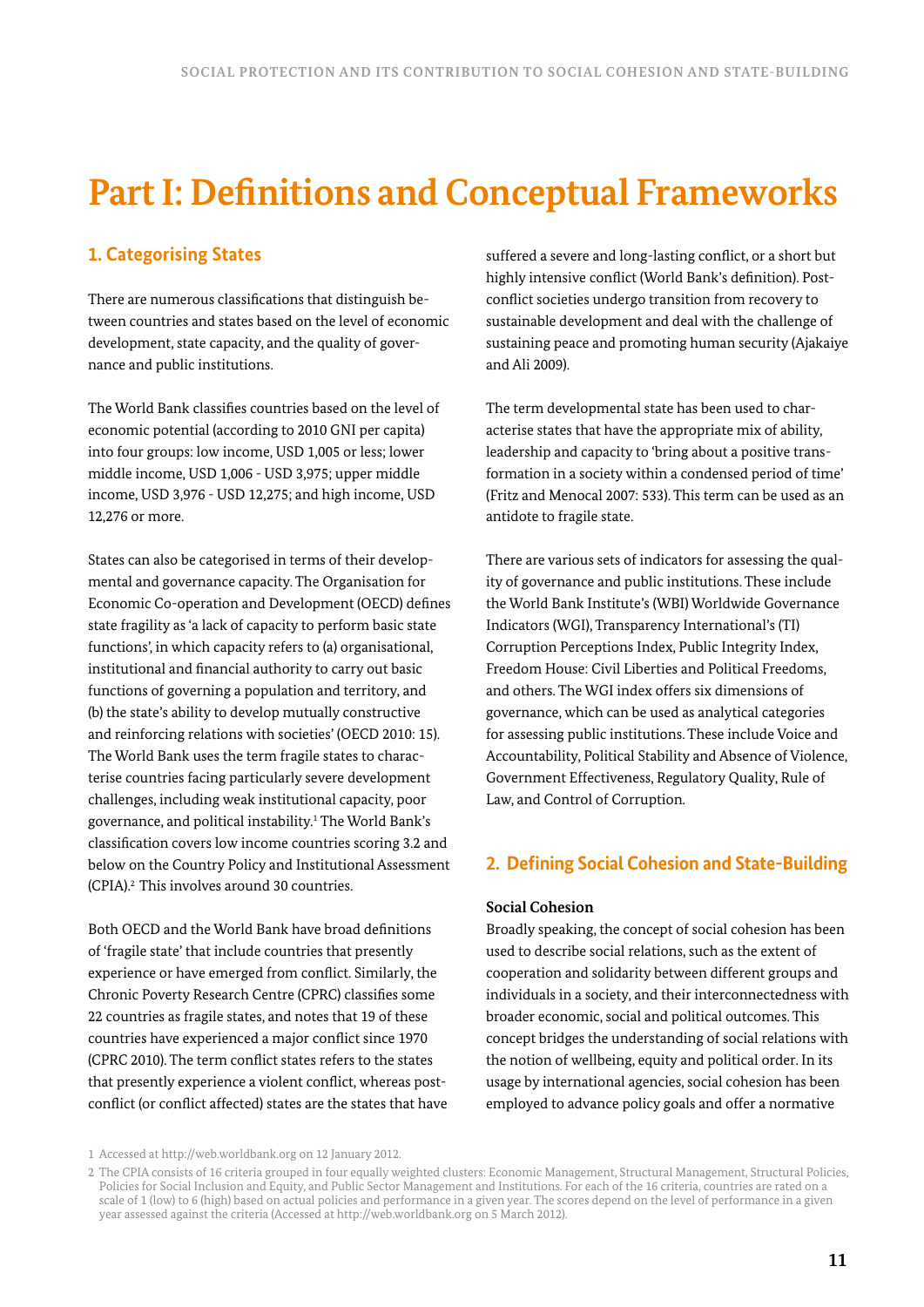framework for analysing and evaluating the interface between policy, social relations, and development outcomes. There are numerous definitions of social cohesion, which have mostly been set out in both academic and agency literature on high-income countries of Europe and North America. These definitions have different implications with regard to analysis, measurement and policy action (Beauvais and Jenson 2002). Green and Janmaat (2011) have reviewed research and policy definitions of social cohesion and conclude that social cohesion has been used in various ways both in terms of the level of analysis and in terms of the various constituent elements ascribed to it. Therefore, they conclude that it is difficult to reconcile these different notions both conceptually and methodologically. This paper does not seek to provide a comprehensive review of the existing definitions; instead, it focuses on the specific understanding of social cohesion commonly used in contemporary policy debates, and particularly in making conceptual linkages with social protection.

The usage of social cohesion as a policy framework has become prevalent since the mid-1990s in relation to highincome countries. In her study for UNRISD, Jenson (2010) reviews the usage of the term in policy discussions in Europe. She argues that OECD recommended social cohesion as a policy objective to its member states in a high level conference Beyond 2000: The New Social Policy Agenda in 1996. The European Union (EU) declared economic and social cohesion as a main policy goal in the Treaty of Maastricht in 1992 and the Lisbon Agenda in 2000. As Jenson (2010: 4) notes, for the EU and OECD, 'social cohesion is something to strive towards, to be created via 'modernised' special policies, regional redistribution and new forms of governance.' In 2001, the Council of Europe (COE) offered a detailed discussion of social cohesion as a strategy and operational concept. In 2004, the Council of Europe published A New Strategy for Social Cohesion, in which it revised and expanded its original definition of social cohesion.

The Council of Europe has advanced the most comprehensive definition of social cohesion as a policy framework. In its New Strategy for Social Cohesion, it defines social cohesion as 'the capacity of a society to ensure the welfare of all its members, minimizing disparities and avoiding polarization' (COE 2004: 3). It identifies four areas of welfare: equity in access to rights, the dignity and

recognition of each person, autonomy and personal fulfilment, and the possibility of participating as a full member of a society. The strategy considers social cohesion a goal that societies need to strive for, but agrees that it will not be possible to fully achieve, but rather that it should be developed and nurtured. It accepts that all societies have disparities, for example in terms of wealth, and ethnic and cultural differences. Social cohesion implies living with these differences, but reducing inequalities and ensuring equity so that these disparities and differences do not become excessive and divisive and do not threaten societal stability. It stresses the importance of open and democratic methods of managing diversity. The strategy makes an explicit link between social cohesion and social policy and stresses the importance of social expenditure and social rights in tackling inequalities and exclusion.

Social cohesion is the theme of the OECD Perspectives on Global Development 2012 Report launched on 21 November 2011. The report suggests that a 'cohesive society works towards the wellbeing of all its members, fights exclusion and marginalisation, creates a sense of belonging, promotes trust, and offers its members the opportunity of upward mobility' (OECD 2011: 17). It identifies three dimensions of social cohesion: social inclusion, social capital and social mobility. It suggests that labour market policies and social protection can raise people's living standards and tackle inequalities.

The Inter-American Development Bank (IDB) has explicitly adopted social cohesion as a policy goal. In 2002, it established a strategic partnership with the European Union and signed a Memorandum of Understanding with the European Commission (EC) that identified regional integration and social cohesion as priority policy areas. IDB defines social cohesion as 'the set of factors that foster a basic equilibrium among individuals in a society, as reflected in their degree of integration in economic, social, political and cultural terms' (IDB 2006: 2). The UN Economic Commission for Latin America and the Caribbean (ECLAC) defines social cohesion as 'the dialectic between instituted social inclusion and exclusion mechanisms and the responses, perceptions and attitudes of citizens towards the way these mechanisms operate' (ECLAC 2007: 18). It identifies three pillars for promoting social cohesion: enhancing productive opportunities, improving access to education and human capabilities, and ensuring social protection to reduce vulnerability to risk.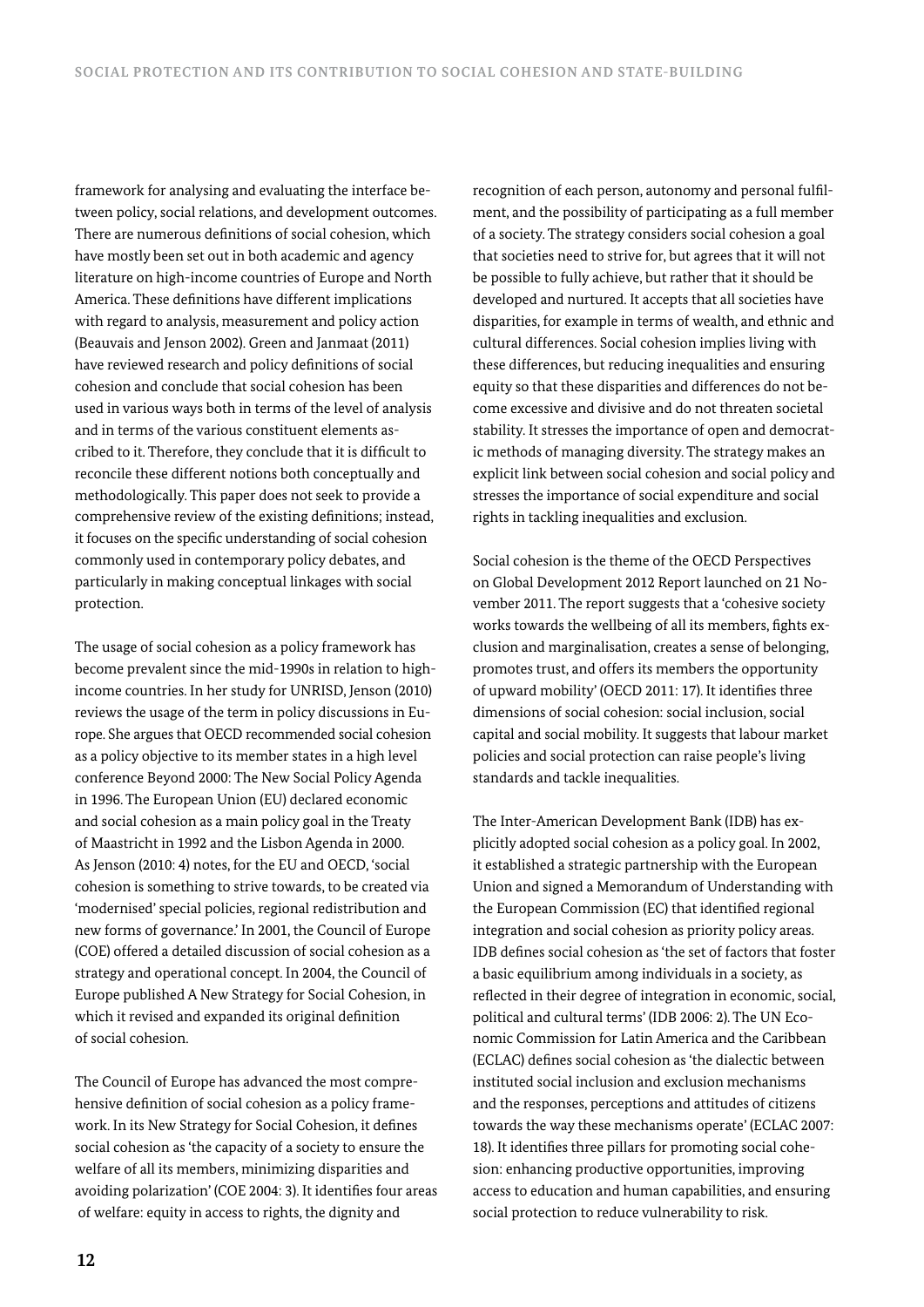The joint ILO and IMF conference on Growth, Employment and Social Cohesion in Oslo in 2010 recognised that economic hardship and unemployment have negative consequences for societal cohesion as individuals have less trust in public institutions and the effectiveness of democracies. It concluded that high and long-lasting unemployment threatens 'the stability of existing democracies and hinder the development of new democracies in countries undergoing political transitions' (ILO/IMF 2011: 21). In addition to strengthening the labour market, the conference recommends strengthening social protection to cushion the effects of shocks, narrow income inequalities and foster social cohesion.

The World Bank has mostly used 'social capital' as a policy concept to link social relations with economic development. As this paper will further show, social capital can be seen as a constituent element of social cohesion. Meanwhile, social capital cannot be equated with social cohesion as it denotes societal resources that can be used for achieving cohesion, rather than characterise a distinct quality of societal organisation – as is the case with the term social cohesion. It is expected that social cohesion will enter the World Bank's discourse in the near future, as the upcoming 2013 World Development Report will be dedicated to the potential of jobs to raise living standards, increase productivity, and enhance social cohesion.

Social cohesion is a composite concept and as the existing literature highlights, it has distributional and relational dimensions. The distributional aspect refers to the patterns and extent of distribution of resources and opportunities in a society, and the relational aspect concerns the nature and quality of interpersonal and social relations. The defining element of social cohesion is precisely in the interface between the distributional and relational aspects. Berger-Schmitt (2002) identifies inequality and social capital as key dimensions of the social cohesion framework in the European context. Inequality comprises regional disparities in Europe, equal opportunities and the amelioration of discrimination based on gender, age, social status, disability, ethnicity or race, as well as social exclusion. Social capital in her definition refers to social relations, interactions and ties. Similarly, Jenson (2010) in her more up-to-date literature review further classifies social cohesion as a composite of social inclusion and social capital. IDB (2006) echoes the European conceptualisation to suggest that social cohesion is composed of

the social capital and equity dimensions. It narrows the scope of social capital to its positive contribution to building cooperation and solidarity (rather than its negative externalities, for example the exclusion of individuals from close-knit groups). Furthermore, it considers the goal of promoting 'reasonable levels' of equality and inclusion as the second, inseparable dimension of social cohesion. IDB describes social cohesion in contrast to 'social fragmentation,' which is underpinned by inequality and social exclusion.

Why is social cohesion important? Broadly speaking, the literature distinguishes several areas to which social cohesion can contribute:

- Individual wellbeing, including fulfilment of needs and achievement of capabilities in education and health.
- High rates of economic growth, improved quality and sustainability of growth.
- Broader social dividends, such as reduced crime and violence, greater peace and stability.
- Contribution to state-building, state legitimacy and good governance.
- Promote efficient and equitable public policy and generate a momentum for reforms.

State-Society Contract, State-Building, and Legitimacy Social relations can affect distributional outcomes through norms, values, behaviour, and formal and informal policies. The concept of social cohesion implies the interconnectedness of two sets of relations: relations between citizens, and relations between the state and the citizens. The relations between the state and citizens are often conceptualised as a state-society or social contract, defined as 'a dynamic agreement between state and society on their mutual roles and responsibilities' (OECD 2008: 17). A state-society contract emerges from the people's expectations of their state, which are shaped by the state's capacity and political will to finance and deliver important public goods and services.

The process of establishing and maintaining a statesociety contract is part of state-building. State-building is described as 'purposeful action to develop the capacity, institutions and legitimacy of the state in relation to an effective political process for negotiating the mutual demands between the state and societal groups' (OECD 2008: 14).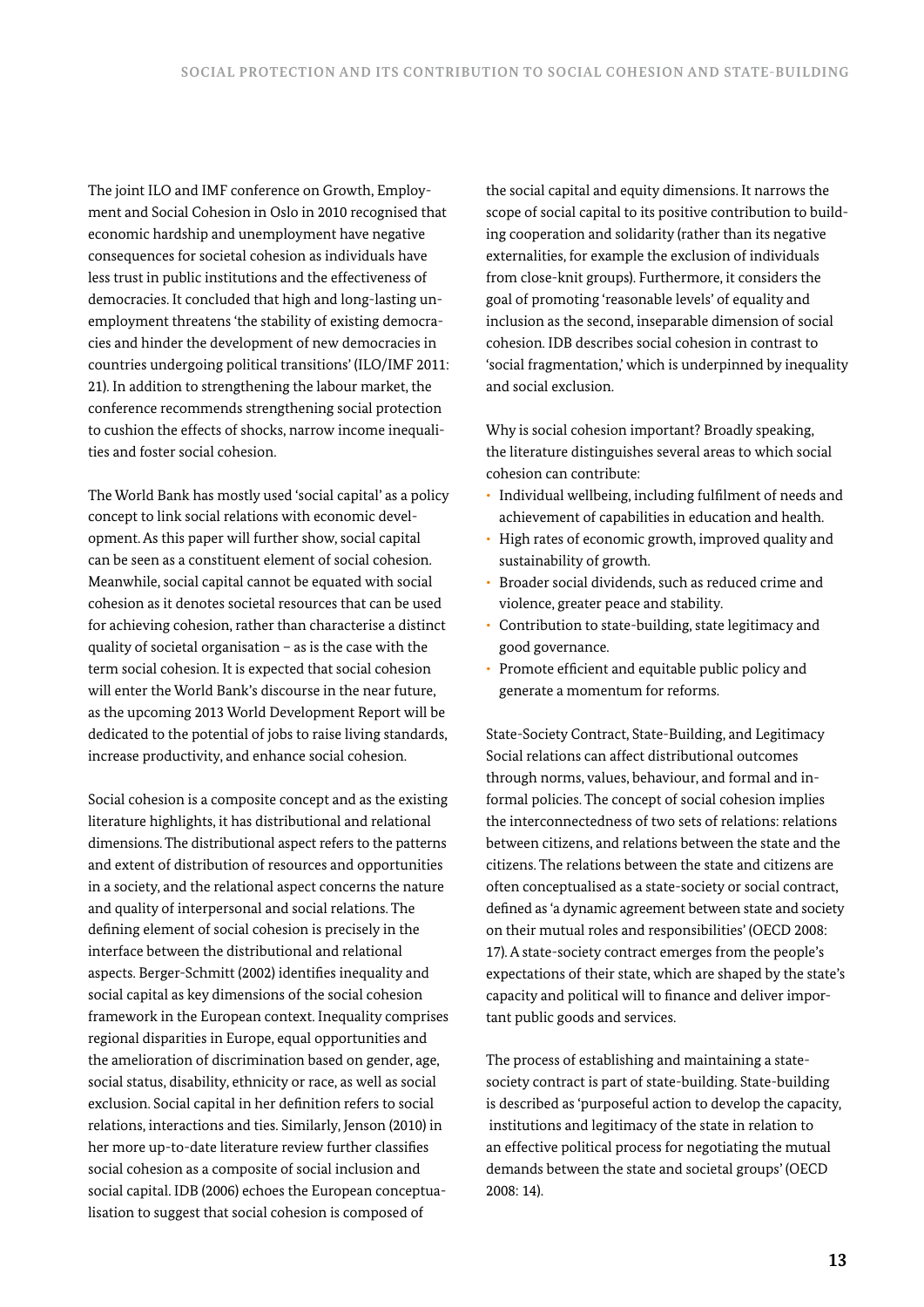Legitimacy is crucial to state-building. Legitimacy is defined as people's acceptance of a particular form of rule, political order, institution or actor as being legitimate (OECD 2010). A lack of legitimacy contributes to state fragility as it undermines state authority, and thus its capacity to perform its functions. In other words, fragility is underpinned by the lack of a constructive relationship between the state and citizens. State capacity in turn affects legitimacy. Thus, the nature of the interaction between state and society shapes people's ideas and beliefs about what constitutes legitimate state and political authority.

OECD (2008) differentiates state-building from peacebuilding, which is understood as actions undertaken by international or national actors to institutionalise and sustain peace. According to this definition, peacebuilding is primarily associated with post-conflict environments, and state-building is regarded as a key element required to institutionalise peace.

#### **Box 1: State Legitimacy in Various Contexts**

OECD (2010) distinguishes between various constructs of state legitimacy. In Western societies, state legitimacy is based upon the citizens' acceptance of the 'rational-legal' authority of the state, rooted in the Weberian principles of the rule of law, separation between public and private, and open economic and political competition in accessing resources. In fragile contexts, there are multiple sources and forms of legitimacy, which may coexist and often compete and conflict. The formal institutions of the state often have weak capacity to govern and engage with citizens. Instead, patronage helps manage violence, distribute resources and preserve stability. Non-state actors and traditional or 'charismatic' leaders who are able to provide alternative forms of governance may also capture state legitimacy. The existing models of legitimacy have enormous significance in determining the developmental and distributional outcomes of policies.

*Source: OECD 2010*

#### **Measuring Social Cohesion**

Social cohesion is a multi-dimensional concept and it is an aggregate of various indicators. The literature offers a multitude of indicators for measuring social cohesion. The Council of Europe published a Methodological Guide that proposes 20 key areas for assessing social cohesion (COE 2005: 110-111). These include the components of welfare stipulated in the New Strategy for Social Cohesion as well as societal actors and individual attitudes and perceptions about the quality of their lives (Box 1). Each of these key areas is accompanied by numerous questions and multiple sub-indicators for measuring their various dimensions.

IDB (2006) has composed a Social Cohesion Index, which includes socio-economic (poverty incidence, GINI, size of middle class, education GINI), political (equality under the law, biases in political participation) and social capital (civil participation, trust, fiscal capacity, labour conflict, and homicide rate) indicators. ECLAC (2007) generated three types of measurements with their respective indicators for measuring social cohesion. These include indicators of existing 'gaps' (income inequality, poverty, employment, education, health, housing, and social protection benefits), 'institutions' (effectiveness of democracy, state, market and family), and 'belonging' (multiculturalism, trust, participation, social solidarity, and others).

## **Box 2: Key Areas and Indicators for Measuring Social Cohesion**

- Equity in access to rights: equity in income, access to employment, health, and housing.
- Dignity/recognition: equal opportunities in gender, cultural and ethnic origin, and age.
- Autonomy and personal fulfilment: income sufficiency, educational sufficiency, and social mobility.
- Participation: elections.
- Action/Responsibility: local authorities, corporate sector, individual citizens, and family.
- Basic Components of Life: confidence, social bonds, shared knowledge, perception/satisfaction, tolerance and respect.

*Source: Council of Europe 2005*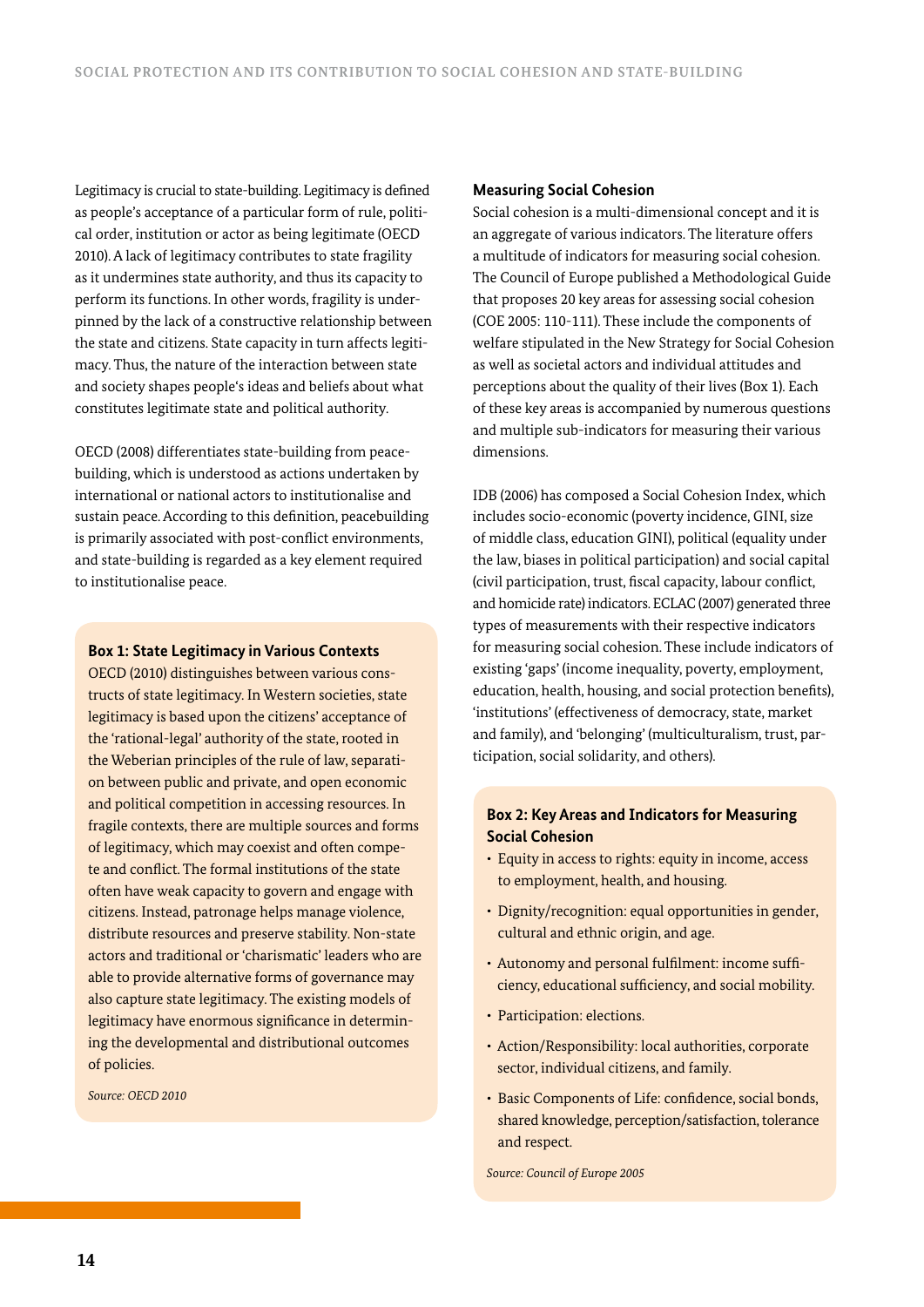The multidimensional nature of social cohesion as a conceptual and operational variable poses difficulties in measuring and evaluating its relationship with other variables. As the next section suggests, the assessment of the impact of social protection on social cohesion seems more appropriate by using specific dimensions of social cohesion, rather than the composite index itself.

# **3. Conceptual Frameworks for Linking Social Protection and Social Cohesion**

ODI defines social protection as publicly mandated policies and programmes that seek to address risk and vulnerability among poor and near-poor households.3 It is an important mechanism to reduce poverty among the poorest, particularly those excluded from the benefits of economic growth. Social protection supports individuals by establishing citizenship rights, providing income support, enabling greater access to resources, services and opportunities, and promoting social participation. GIZ defines social protection as policies and programmes that protect individuals against the risks that can affect their social and economic standard of living. In this sense, social protection helps reduce poverty and contribute to sustainable social and economic development. It encompasses a broad range of policies and instruments, including basic social protection (e.g. social transfers, social services and Cash for Work), social insurance (e.g. pension insurance), community-based approaches, and microinsurance. Social protection can be provided through public, private and informal sector arrangements.

Devereux and Sabates-Wheeler provided a useful policy framework for conceptualising social protection (2004). They maintain that social protection has four important functions:

- Protection to relieve deprivation and help individuals maintain livelihoods (e.g. social assistance, social services)
- Prevention to help avert deprivation (e.g. formal and informal social insurance)
- Promotion to enhance real incomes and capabilities (e.g. 'livelihood enhancing' programmes)
- Transformation to enhance social equity and tackle exclusion (e.g. upholding rights, sensitisation campaigns, special programmes to deal with stigma)

The explicit discussion of the effects of social protection on social cohesion in low and middle-income countries is relatively recent. To date, there is no coherent and consolidated conceptual framework for analysing this relationship. This paper draws on different strands of literature to depict three distinct but interrelated frameworks that link concepts, theoretical assumptions, and policy outcomes with regard to social protection and social cohesion. These frameworks include:

- The Citizenship Rights Framework
- The Social Exclusion Framework
- The Social Capital Framework

The Citizenship Rights Framework based on literature on citizenship rights and welfare states in Europe exposes the relationship between social protection systems and broader societal outcomes. The Social Exclusion and Social Capital Frameworks are useful for analysing the linkages between policies, relationships and distributional outcomes at the micro level. In depicting these frameworks, the paper also utilises policy reports produced by the Council of Europe, OECD, IDB and ECLAC. These reports offer a useful conceptual foundation by distilling the main composite dimensions of social cohesion, such as inequality and social capital, and accentuating the importance of social cohesion as a policy goal.

The analysis of these strands of literature shows that social protection can affect social cohesion by accomplishing various outcomes including:

- Establishing citizenship rights and a state-society contract;
- Ameliorating material poverty;
- Reducing economic and social inequalities;
- Tackling social exclusion and promoting social inclusion;
- Strengthening social capital and interpersonal relations.

<sup>3</sup> Accessed at http://www.odi.org.uk/work/programmes/social-protection on 19 December 2011.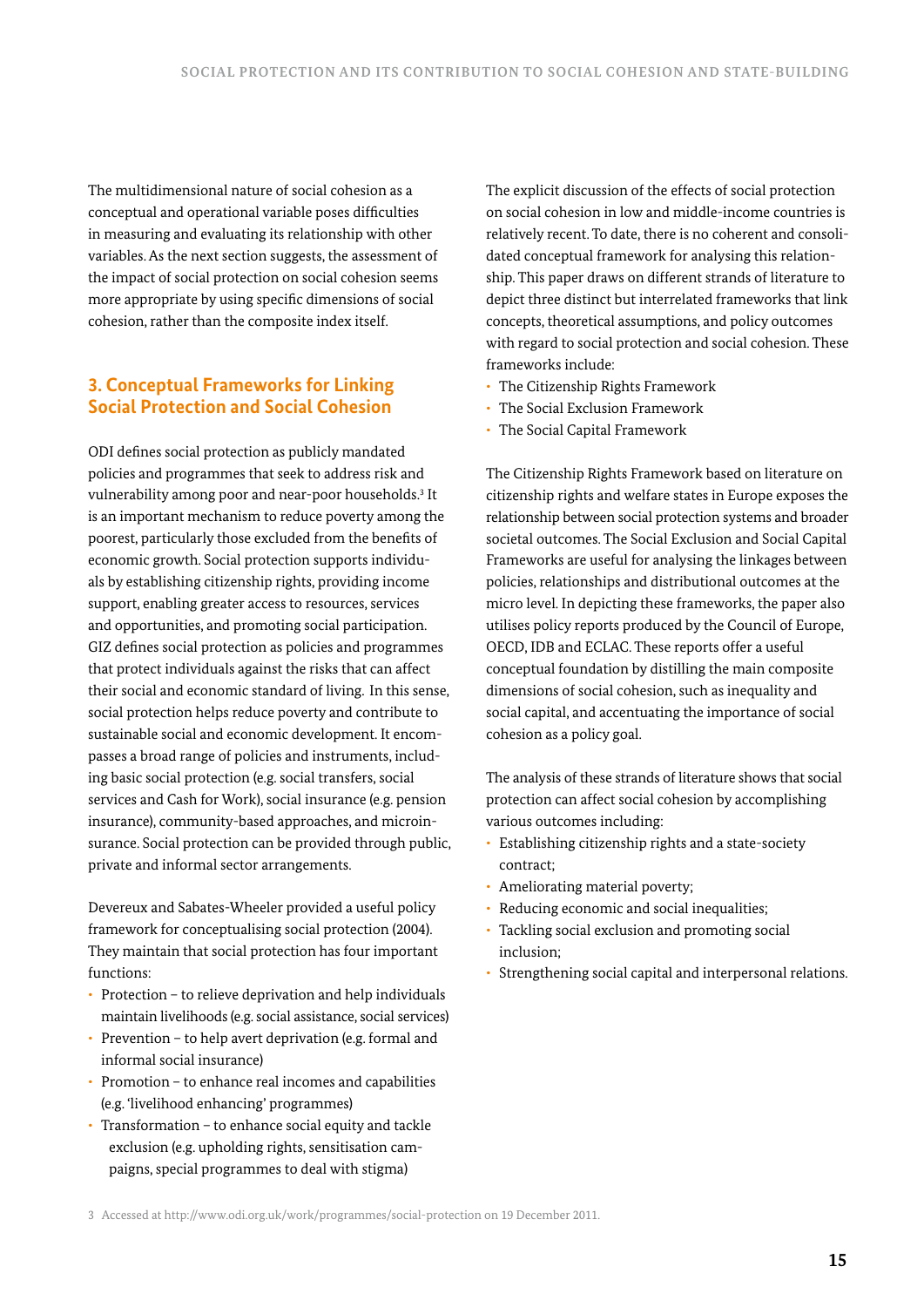## **The Citizenship Rights Framework: Rights, Welfare States, and Inequality**

The citizenship rights framework links social protection, state-society relations, and distributional outcomes. The welfare state through specific conceptions of social citizenship established distinct forms of social solidarity in Europe. Thus, the welfare state sought to 'bind people together in some way, in an attempt to establish some form of agreement on what it means to be a citizen: in terms of the organisation and delivery of welfare, this necessitates the delineation of the respective roles, rights and responsibilities of both state and individual' (Pratt 2006: 126). It is thought that citizenship rights helped curtail class struggle and class-based social divisions in post-war Europe. According to T.H. Marshall's pivotal thesis (1950), citizenship rights in Britain evolved in three stages, including the introduction of civil rights, political rights, and social rights. Social rights (or social citizenship rights) signified universal entitlement for income support of all individuals and established the distributional responsibility of the state. Marshall believed that the introduction of social citizenship rights reduced social inequalities that required political action, and mostly left economic inequalities that are 'subject to market conditions' (Dahrendorf 1990: 41).

Citizenship however, does not fully destroy societal differences and the question is to what extent social policy can affect inequalities depending on distinct social, economic and political conditions in various settings. Welfare entitlements are based on specific assumptions about family, gender relations, and the needs of distinct social groups. Therefore they shape patterns of inclusion and exclusion in resource redistribution. In particular, the welfare state in its post-war conception of citizenship was challenged on the grounds that it excluded or marginalised the needs of certain groups based on gender, ethnicity, race, disability, sexuality and other characteristics and that full citizenship rights were only afforded to white working men (Alcock 1989). Feminist critiques held that the prevailing principle of solidarity prioritised the 'male breadwinner' and reinforced traditional gender hierarchies.

The institutional differences between the European welfare states and their distributional outcomes have been conceptualised in Esping-Andersen's influential 'welfare regimes' theory (1990). This framework established a

typology of states based on the strength of their welfare provision ('decommodification') and their impact on societal inequalities ('stratification'). Welfare states differ depending on their ability to 'decommodify' individuals, i.e. enable them 'to maintain a livelihood without reliance on the market' through the provision of social right (Esping-Andersen 1990: 22). They also produce varying degrees of social stratification by rewarding, excluding or stigmatising certain social groups. Stratification is concerned not only with differences in income distribution, but also with the power of the welfare state in shaping class, status and social structure and producing distinct models of social solidarity. Esping-Andersen classified the European welfare states into three 'ideal regime types': Liberal Anglo-Saxon, Corporatist Continental European, and Social-Democratic Scandinavian regimes. In his analysis, the Social-Democratic regimes have the highest propensity to reduce societal inequalities as they offer generous welfare benefits and achieve universal coverage.

Social policy has variable success in reducing income inequalities across different OECD countries. Brandolini and Smeeding (2006) in their analysis of trends in 16 nations in Europe and the United States show that on average redistribution via tax and benefit system reduced overall inequality from a GINI of 44 to one of 30, achieving thus a 32% reduction. Countries that spend more on social security, such as Northern and Central European nations have the highest degree of inequality reduction, from 34% to 47%, the United Kingdom and Southern European nations are next with 25% to 31%, and the United States is at the bottom of the scale.

Green and Janmaat (2011) carried out statistical analysis to identify the social cohesion characteristics of Esping-Andersen's welfare regimes. They examined how different welfare regimes influenced equity outcomes as well as relational factors, including social attitudes and the extent of civic participation. The Anglo-Saxon regime, in prioritising freedom over equality tends to generate cohesion through high levels of civic participation and consensus on core liberal values of freedom and merit. The institutional foundations of social cohesion, including social expenditure, employment protection by state, and centralised union wage bargaining remain relatively weak, which results in high levels of income inequality.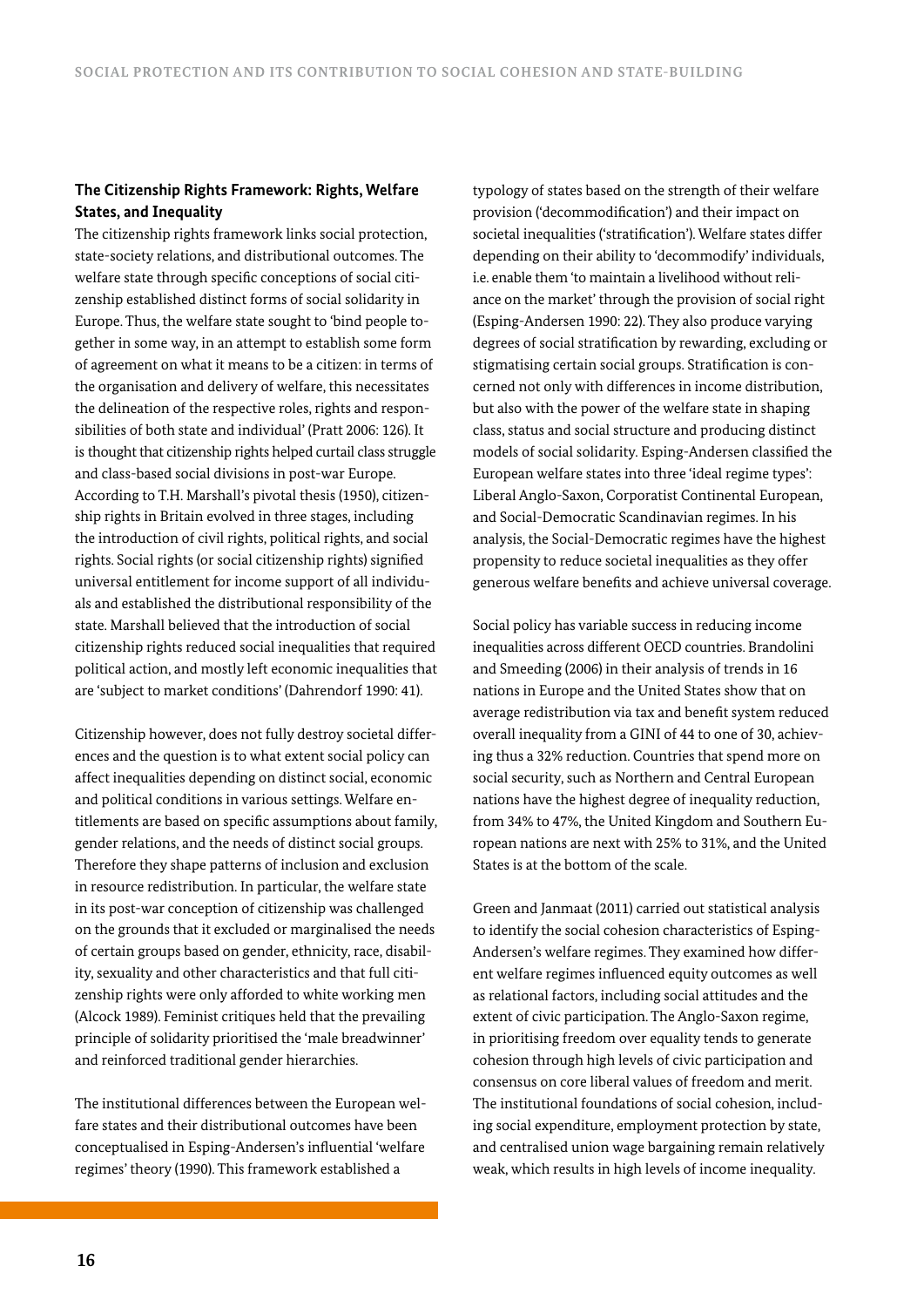This regime also tends to exhibit higher levels of crime than the Continental and Social Democratic regimes. In contrast, the Continental model has strong institutional foundations to support social cohesion. These include high welfare spending and employment protection, resulting in moderate levels of inequality. This regime promotes higher value diversity and lower civic participation compared with the liberal regime. The Social Democratic model has the highest institutional foundation for social cohesion, including high levels of welfare spending and centralised union wage bargaining, which promotes income equality and high employment rates. It also promotes cohesion through high levels of interpersonal trust and shared social values.

How applicable is the welfare regimes' framework to developing countries considering the divergent contextual realities in Europe and many low and middle-income countries in other parts of the world? The welfare regimes' framework offers a useful lens for a multidimensional comparative analysis of labour markets, social policies, and distributional outcomes in various systems. This allows inferences about the extent to which institutional arrangements and systems support the equitable distribution of wealth and opportunities.

Wood and Gough (2006) applied Esping-Andersen's framework to developing countries and identified 'informal security' and 'informal insecurity regimes' to describe their welfare arrangements. They maintain that in lowincome countries, economic policies do not generate sufficient employment to ensure the earning capacity of large populations. At the same time, formal social protection offers only limited protection to the majority of the impoverished citizens in most developing countries; conversely, it supports narrow groups of privileged citizens – mostly those working in the public sector and living in urban areas. The limited conception of social citizenship rights in such contexts stipulates people's reliance on informal relations and social networks based on solidarity and reciprocity. These relations are often hierarchical, clientelistic and patriarchal and they are likely to exacerbate social inequalities and divisions, rather than bridge the existing divides. Based on this categorisation, Bevan (2004: 102) classes most African economies as 'in/security regimes' in that they do not offer adequate protection against 'exploitation, exclusion and economic decline.'

In countries with high levels of inequality, social transfers, especially if they offer benefits of low value, are likely to have a modest impact on aggregate inequality (ILO 2010: 28). To date, social protection hardly plays a role in reducing national income inequalities in developing countries. For example, Di John (2011) maintains that taxes and cash transfers play a negligible role in reducing inequality in Latin America. He argues that the levels of income inequality (before taxes and transfers) in Europe and Latin America are similar, but in contrast to the European states, Latin America's success in fiscal policy-induced reduction in inequality is 8 times smaller. In particular, taxes and transfers reduce income inequality by 15 GINI points in European countries, but only by 2 GINI points in Latin America. The important social transfer programmes such as Bolsa Família in Brazil, Argentina, Panama and Peru, PROGRESA in Mexico, and the Hambre Cero in Nicaragua do not succeed in significantly lowering inequality. He explains this by the limited size of transfers, inadequate targeting, and the regressive nature of the tax system in these countries.

## **The Social Exclusion Framework: Social Exclusion and Social Inclusion**

The social exclusion framework allows for the holistic analysis and understanding of the multiple dimensions and causes of poverty and inequality (Silver 1994; de Haan 1998, 1999; Kabeer 2000, 2005). Social exclusion is a state in which individuals or groups are unable to participate fully in their society and are unable to enjoy a standard of living that is considered normal in the society in which they live.

Social exclusion in de Haan's categorisation (1999) can be used for describing the outcomes of deprivation as well as processes through which people are being deprived. By focusing on deprivation (or livelihood) outcomes, social exclusion exposes multiple dimensions of deprivation that individuals may experience. Thus, social exclusion denotes that people may be excluded from employment, productive resources and economic opportunities, but similarly they can have limited access to essential services, education and health, social and cultural participation, political rights, voice and representation. In addition, social exclusion identifies processes that cause these multiple deprivations. It exposes the structural (or institutional) barriers such as policies, social relations, norms and values that block the attainment of livelihoods, human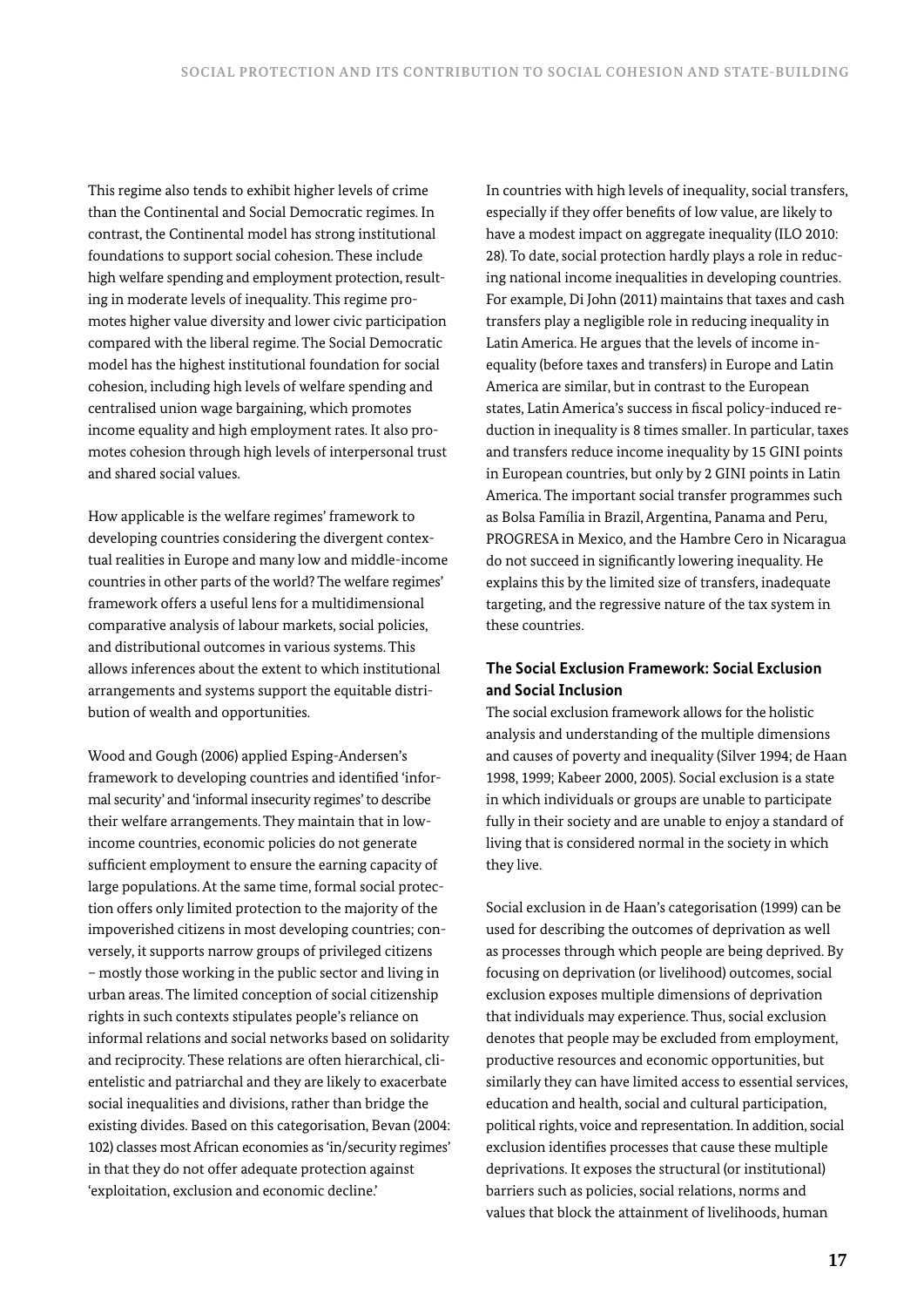development and equal citizenship. The mechanisms that produce and reproduce social exclusion include inadequate or discriminatory policies, poor governance (e.g. corruption and clientelism), and exclusionary local norms and traditional customs. Social exclusion may result from social identity (e.g. race, gender, ethnicity, social status, caste or religion) or social location (e.g. in areas that are remote, stigmatised or suffering from war or conflict).

Social and political inequalities and discrimination are key important factors that lead to outbreaks of violence, social conflicts and crime (DFID 2005).

In their assessment of social policy challenges in South Asia, Köhler and Keane (2006) provide a useful overview of social exclusion in the region. They maintain that social exclusion associated with discrimination based on caste, ethnicity, gender, religion, disability, language and geographical remoteness continue to persist. It is manifested in inequalities in access to land, assets, education, health, essential services, public space and participation in decision-making. For example, members of the 'low caste' Dalit community in India systematically face social stigmatisation, discrimination in the labour market, violence and abuse. They conclude that the principle of universalism in social policy can help reach out to all citizens, but that it must be combined with 'affirmative action' to include disadvantaged groups.

Similarly, IDB recognises inequality and exclusion as the major factors contributing to social fragmentation in Latin America, which remains one of the most unequal parts of the world (IDB 2006). The GINI coefficient for Latin America (0.51) is higher than that of other highly unequal regions – Africa (0.46) and South-East Asia (0.38). Economic and social inequalities are especially persistent in the labour market, access to education and health, infrastructure and basic services, and participation in political processes. Furthermore, inequalities are compounded by the high level of exclusion of certain population groups that are consistently discriminated based on their ethnicity, race, gender, physical disability, age, and/or geographic location. IDB (2006) maintains that this results in social divides that separate social groups into 'parallel systems.' According to the Latinobarómetro survey that

interviewed 1,200 people in 18 countries in the region, the majority of the respondents believed that their countries' judicial system was discriminatory and unfair, and that not everyone was equal before the law (ECLAC 2007).

International and bilateral agencies have been increasingly calling for poverty and social exclusion to be tackled to promote social cohesion. Social inclusion is a key policy goal of the European vision of social cohesion. The New Strategy for Social Cohesion advances social policy as an important instrument for minimising social disparities and promoting inclusion (COE 2004). As part of its social cohesion strengthening agenda, IDB has pledged to advance social inclusion and inequality reduction in its policies and programmes (IDB 2006). It considers support for conditional cash transfers (CCTs), including loans for financing Brazil's Bolsa Família and Argentina's Plan Familias, as a key element in this strategy. Through its Social Inclusion Fund, IDB has financed technical cooperation programmes to promote the inclusion of socially excluded groups, including indigenous persons, persons of African descent, persons affects by HIV/AIDS, people with disabilities, and women.

A key policy question is how social protection can tackle social exclusion and promote social inclusion. Social inclusion can be achieved through policies and programmes that help individuals gain the resources and opportunities necessary to participate fully in economic, social and cultural life and to enjoy a standard of living that is considered normal in the society in which they live. Social protection can improve livelihood outcomes by providing income security to poor and vulnerable individuals. Cash or in-kind transfers can enhance people's living standards and their ability to participate in societal activities. For example, increased income can allow citizens to spend more on food consumption, public utilities, health and education. An improved economic status can enable people to participate in ceremonial, cultural and other social activities that are deemed important in a given society.

Material support alone however may not be sufficient for tackling the drivers of deprivation and vulnerability. The concept of social exclusion highlights the interconnectedness of material wellbeing and a society's structural conditions. Devereux and Sabates-Wheeler (2004) maintain that in addition to its 'protective', 'preventive' and 'promotive' functions, social protection must have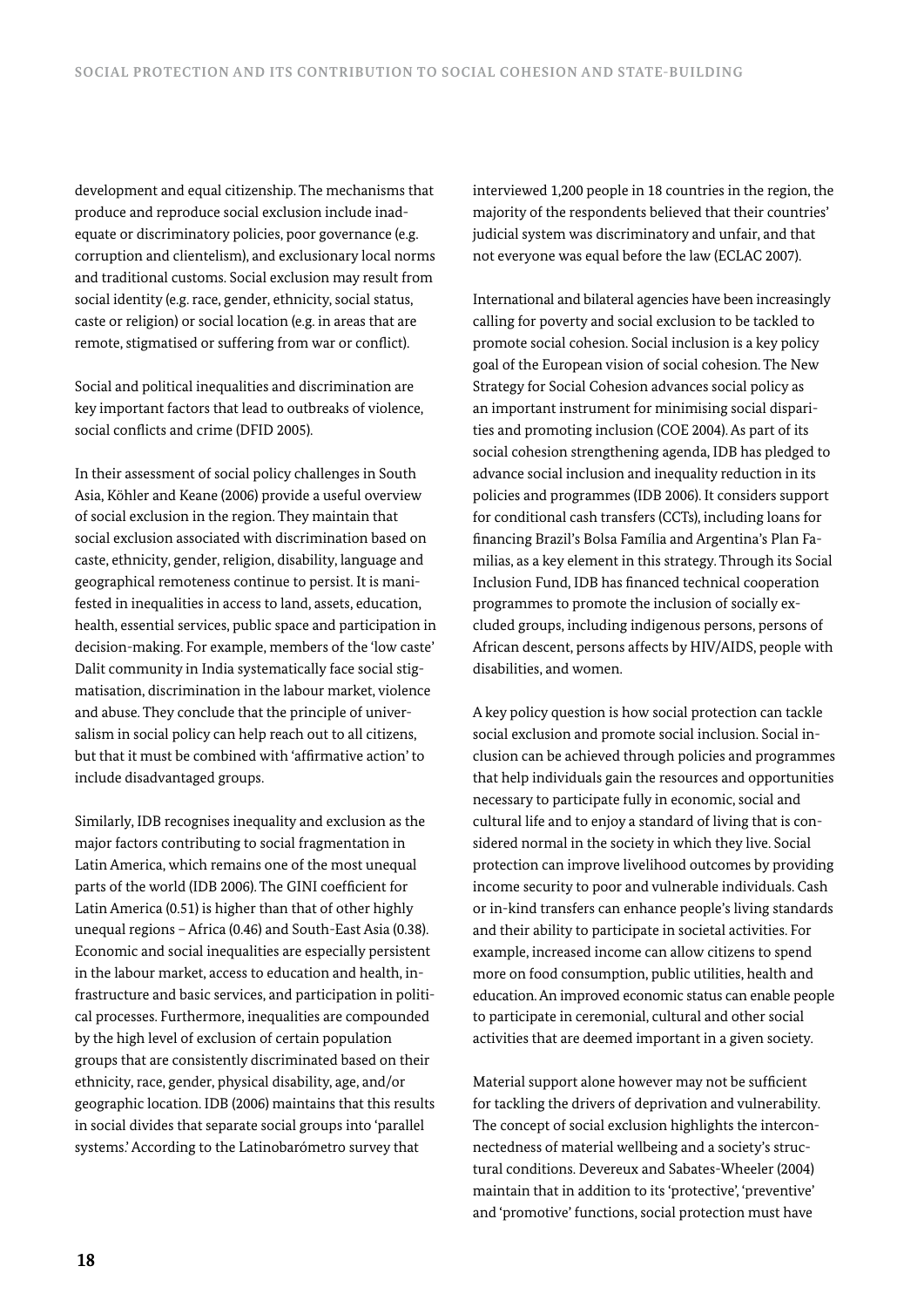a 'transformative' angle. They argue that vulnerability must be conceptualised as emerging from the economic, social, and political contexts, and policies must focus on changing this context. The concept of 'transformative' social protection can be used to conceptualise the structural dimension of exclusion/inclusion. Thus, social inclusion in a 'transformative' sense requires addressing the causes of deprivation and marginalisation rooted in societal institutions and social relations. Devereux and Sabates-Wheeler (2004) suggest that social protection can tackle the structural aspects of exclusion in various ways. For example, it can establish legal, regulatory and policy frameworks that grant citizenship rights and access to social entitlements to previously excluded groups. Special programmes and projects can help combat prejudice and stigma and promote empowerment.

To date, there is little empirical evidence to make inferences about the strengths and limitations of social protection in tackling social exclusion and promoting inclusion. In their review for DFID, Piron and Curran (2005) note the lack of available, rigorous evidence on the effects of public policies on exclusion. The existing evaluations in social protection discuss programme effects on people's livelihoods, but do not allow inferences about their ability to alter the key drivers of exclusion and vulnerability. ODI is currently implementing an EU/AusAid funded research project that seeks to generate rigorous data on social inclusion impacts of selected social protection interventions in Afghanistan, Bangladesh, India and Nepal.

## **The Social Capital Framework: Social Capital and Community-Driven Development**

As noted earlier, social capital has been considered as a key dimension of social cohesion. For instance, Berger-Schmitt (2002: 406) suggests that social cohesion refers to 'the goal of strengthening social relations, interactions and ties, and embraces all aspects which are generally considered as the social capital of a society.' The emphasis is on social relations and group membership, and in particular on the quality of social relations in terms of solidarity and trust.

Since the mid-1990s, the concept of social capital entered mainstream development thinking and practice. The term social capital commonly refers to norms and networks that facilitate collective action (Woolcock and Narayan 2000: 226). It is believed that social networks based on shared norms, values, beliefs, knowledge and understanding can significantly enhance people's capacity to organise in their own collective interest, cooperate to perform collective tasks and achieve mutual benefits. There are multiple levels at which social capital can be identified and measured. Thus one can talk about the degree of social capital of an individual or household, of a community or other socially defined group; or of a geographically or politically defined society (Narayan and Pritchett 2000: 279).

The literature on social capital is multifaceted, and the concept of social capital itself has been imbued with multiple meanings and connotations. In his Making Democracy Work study Putnam (1993) further developed the concept of social capital as a public good. Putnam argues that high levels of social capital in the form of intermediary groups and associations can improve levels of democratic governance and economic prosperity. Putnam's (1993) analysis has greatly influenced the commonly accepted operationalisation of social capital in terms of norms of trust and reciprocity and 'networks of civic engagement', measured as membership in and density of voluntary organisations, clubs, cooperatives and political parties.

There are considerable overlaps between the terms social capital and social exclusion. Narayan (1999: 5) suggests that 'social groups and networks only work by including some and excluding others.' In analysing the 'excluding' aspects of social capital, many theorists of social capital draw upon Granovetter's (1973) concept of the 'strength of weak ties.' According to this theory, 'strong ties' within a group are important for the group's cohesion and survival, but they may produce social fragmentation at a wider community level. It is the 'weak ties' linking different groups in a society that are indispensable for accessing opportunities and integration into a wider community.

Following Gittel and Vidal (1998), Narayan (1999: 2) refers to primary social group solidarity as 'bonding' social capital, and to the linkages between social groups as 'bridging' social capital. Narayan suggests that social inclusion requires 'dense, though not necessarily strong, cross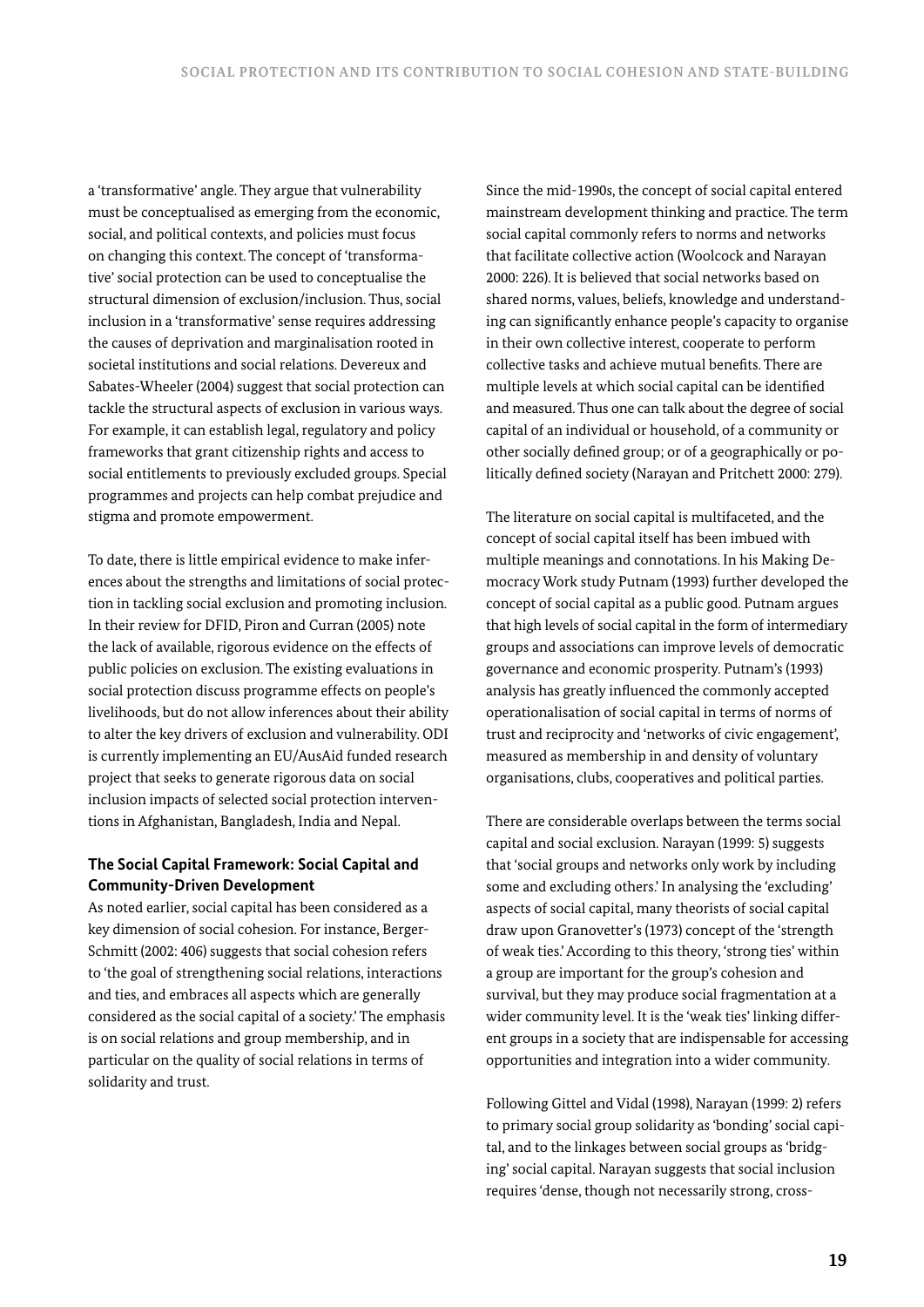cutting ties among groups' that would help them access resources, information and opportunities. Social capital can be harnessed and developed through public policies and development interventions. Similarly, as the history of violent conflict in Cambodia, Rwanda and Guatemala shows, social capital can be 'readily perverted' by political elites to serve the narrow interests of particular groups and be used to exclude and oppress the others (Colletta and Cullen 2000: 15).

How can social protection policies and programmes influence social capital? Social protection literature suggests indirect effects on social capital. First, social protection can enhance individuals' ability to share their income and improve the wellbeing of their households and community members. Second, labour market participation and cash transfers can promote citizen engagement in social networks and social activities. In particular, they can enable individuals to maintain or improve their economic status and thus increase their ability to participate in ceremonial, cultural and other social activities. Active social participation in turn can help foster and strengthen social capital – i.e. the relations of trust and reciprocity that bind different individuals in a society.

Community Driven Development (CDD) projects seek to directly influence social capital and state-society relations. CDD refers to development interventions that provide local community groups with resources and decision-making responsibilities to enable them to pursue their priority needs (Dongier et al 2003). CDD encompasses a broad range of development projects and initiatives, but this paper mainly refers to social investment funds and similar demand-driven projects that provide grant financing to community groups for the construction and rehabilitation of essential communal infrastructure and services.

Social investment funds, or social funds, are the most popular CDD instrument. Social funds were considered a 'social protection instrument' and conceptualised as part of the Social Risk Management Framework by the World Bank (de Silva and Sum 2008). Between 2000-2007, the World Bank committed USD 1.9 billion for 49 social fund projects (De Silva and Sum 2008: 11).

It is thought that CDD projects can enhance social capital by assisting communities in developing structures and norms (Kammersgaard 1999: 2; Uphoff 2000: 241-242). Thus, CDD interventions promote the formation of community groups and create spaces for community participation and interaction. Frequent interactions among community members and positive problem solving experiences can reinforce and cultivate norms of trust and relations of solidarity.

A new generation of social funds – 'local governance funds' such as the Village Investment Programme (VIP) in Kyrgyzstan and PNPM Mandiri in Indonesia – have advanced a political objective of 'institutional development' (World Bank 2007). They establish mechanisms to promote changes in the relations between citizens and the governing elites. This view assumes that by encouraging collaboration and partnerships between local governments and community groups, CDD interventions can develop traditions of citizen participation, accountability and transparency in local service delivery.

# **4. Social Protection and State-Building in Fragile Contexts**

The literature on state-building advances a framework for conceptualising state-society relations and the role of public policy in fragile countries. It explicitly discusses the potential contribution of social protection in reducing fragmentation and consolidating states. It emphasises the political function of social protection and examines the mechanisms through which relations between citizens and states are developed and upheld. In particular, it discusses how public policies – and social protection policies in particular – affect social relations and generate the citizens' support for public institutions, reduce conflict potential and contribute to social stability. It also points out how social protection could shape state legitimacy and peace processes.

This literature assumes that social protection can help establish a state-society contract and serve as an effective instrument for strengthening state legitimacy. In particular, the provision of direct income support to the poor and the previously excluded can generate trust in the state and support for public institutions. The reduction in societal fragmentation can help establish spaces for supporting effective state policies and reform. Further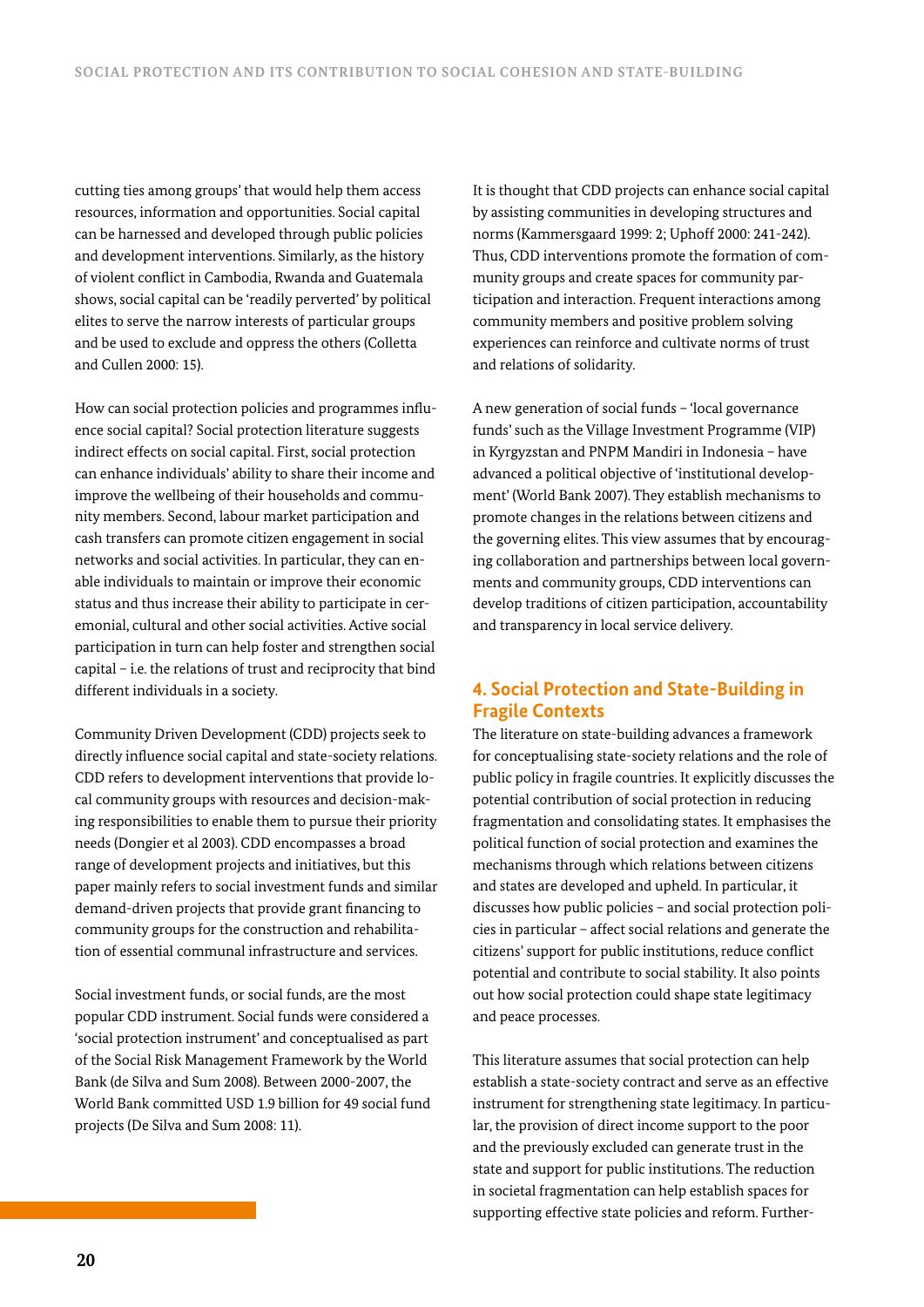more, social protection can contribute to peacebuilding and stability in post-conflict societies by strengthening social cohesion, diffusing tension and grievances, and helping prevent social unrest and violent conflict. The remaining part of this section reviews some of the main propositions from the literature that link social protection with state-building and peacebuilding. These are mostly theoretical assertions that highlight the potential of social protection to contribute to state-building and require further empirical testing.

The relationship between welfare policies and state capacity and legitimacy in European countries has been extensively scrutinised. An important function of the European welfare state is to contribute towards generating political legitimacy for the state and foster state-society relations (Pierson 1994). In developing countries, this notion of state-building has only recently been explicitly linked with social protection. This was prompted by the resurgence of social protection as an important policy agenda, paralleled with the pertinent need to enhance state capacity and legitimacy in many fragile states.

State-building can be fostered by 'reconnecting state and society' (OECD 2010). It has to be grounded in the specific contextual understanding of existing sources of power and interest that affect the scope for constructive interaction between state and societal actors. Social protection can be one of the avenues for promoting state-building. It can help establish an inclusive 'state-society contract', through which the state can engage with citizens, address their needs and recognise people's individual material interests.

How can social protection establish and sustain this state-society contract? Harvey et al (2007) argue that social protection can generate social safety nets to help the poor cope with poverty, but it can also be used for 'promotive' goals (such as building productive assets) or even 'transformative' roles (for rights advocacy and tackling discrimination and exclusion). They maintain that social protection can contribute to state-building 'by delivering concrete resources to citizens' and thus fostering positive state-society relations (Harvey et al 2007: 17). In particular, channelling resources to the poor and marginalised can strengthen trust in state institutions, improve citizens' perceptions of the state, and generate support for the political regime and economic reforms.

ECLAC (2007: 124) identifies cognitive and perception mechanisms through which social protection can affect social cohesion as part of a 'political agreement' between the state and citizens. Social protection improves the quality of life of citizens, which increases their perception of 'belonging to society' and feeling that the society protects them. The ECLAC report goes on to argue that 'when the state and society create safeguards to reduce the effect of catastrophic events on family welfare, the feeling of belonging to society is strengthened' (ECLAC 2007: 124). The principle of universal entitlement in particular can increase cohesion by reinforcing the sense of solidarity and realisation that the society can protect individuals.

Reduction in societal fragmentation and inequalities can help establish spaces for supporting effective state policies and reform. IDB (2006) maintains that social inequality and exclusion have immediate repercussions for the quality of democracy as they restrict citizens from taking part in political processes and inhibit social consensus necessary for high quality reforms. Ritzen et al (2000) suggest that social cohesion is necessary for the state to be able to implement reforms and effective policies. They argue that politicians can often experience significant public resistance in their efforts to bring about reform. They maintain that social cohesion generates trust in the political institutions and allows 'room for manoeuvre' for politicians to enact policies.

Social protection can promote peacebuilding and social stability in post-conflict settings. Peacebuilding is associated with post-conflict environments and entails actions to institutionalise peace (OECD 2008). The Chronic Poverty Research Centre (CPRC 2008) suggests that fragile states often fail to deliver essential public goods and services, provide an enabling environment for growth and employment generation, and maintain peace. Human insecurity generates tension and violent conflict. For example, in the situation where people have limited livelihood opportunities and where inequalities are entrenched, people can resort to social discontent and often violence to claim resources. Conflict perpetuates poverty, as people lose their assets, livelihood sources, and experience limited access to important social services due decreased social spending. Furthermore, conflict destroys social capital and has especially negative ramifications for the poor who are reliant on social networks for their survival.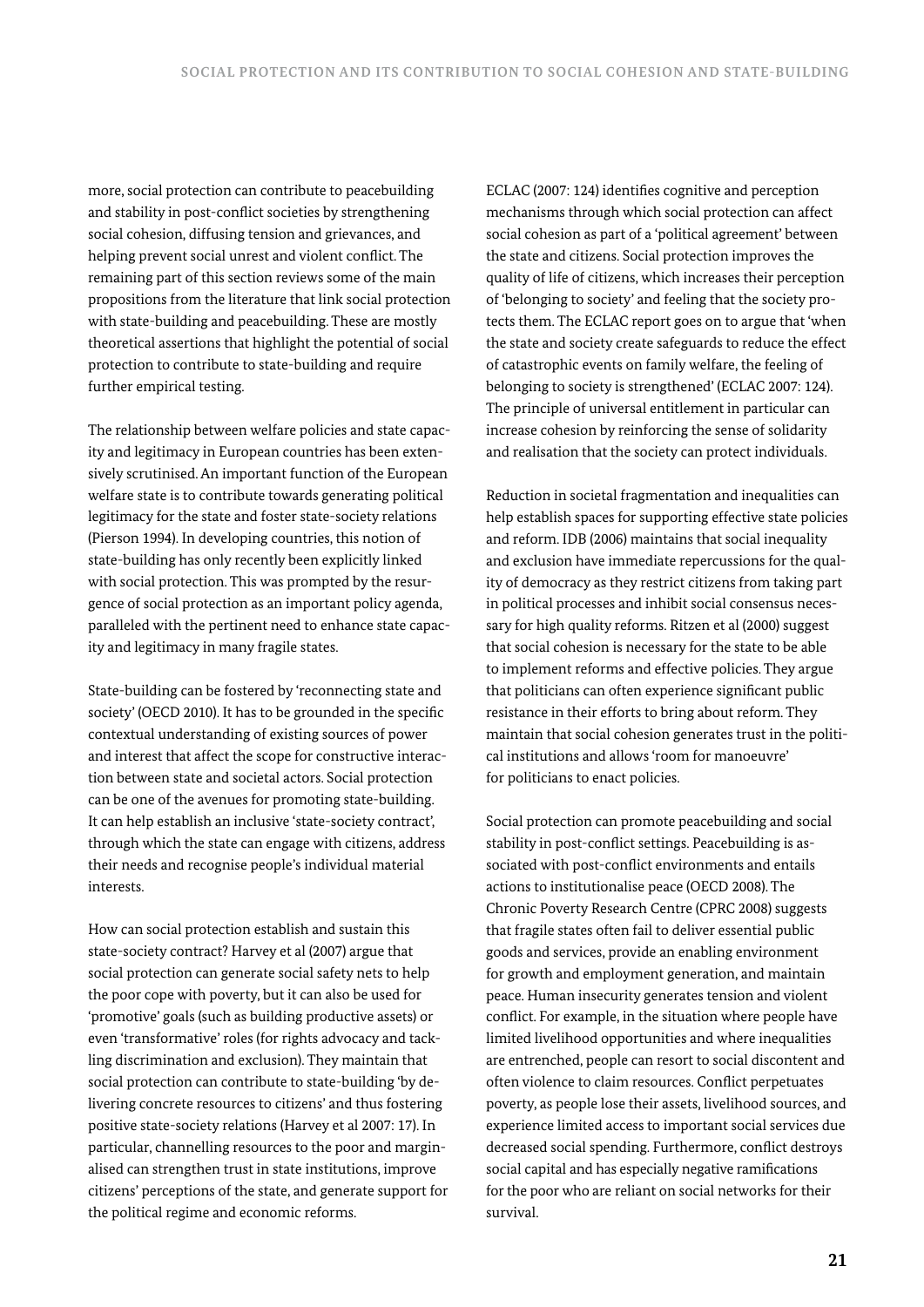Cash transfers to previously excluded groups can help reduce grievances and limit the likelihood of new disruption, violence and unrest. Holmes (2009) maintains that development policies and programmes in post-conflict contexts must have a dual role – to promote poverty reduction and support the peace process and social cohesion. She uses the term social cohesion to refer to reducing and preventing social tension, divisions and conflicts in these societies. Holmes argues that cash transfers provide an example of 'visible and tangible' redistribution of resources from the governments to the poor. They can help prevent potential social tension and conflict and support statecitizen relationship and state legitimacy in general.

This potential of social protection has a significant appeal to policy-makers. For example, this is how the Minister of Finance of Timor Leste Emilia Peres reflected on the usefulness of cash transfers in her country: 'In the immediate post-conflict period the poorest people are the most exposed to misinformation, corruption and disillusionment wilfully brought on by players interested in capturing the aforementioned power vacuum. Direct cash transfers to the most vulnerable groups can play a key role in counteracting those negative forces and securing stability' (Peres 2009: 18-19).

A recent study based on empirical data supports the assertions about the peacebuilding potential of social protection. Justino (2011) analyses panel data to examine the relationship between social transfers, policing and civil unrest in fourteen states in India between 1973 and 1999. Her analysis suggests that redistributive transfers represent an effective and cost-effective method in reducing civil unrest. She concludes that the use of policing can introduce order and stability in the short-term, but it is more costly and may not prevent or reduce rioting in the medium-term. Instead, redistributive policies can be more effective in the establishment or maintenance of stable environments in countries with sharp income inequalities and high propensity for socio-political conflict.

To be effective, a state-society contract must reach out to the majority of the poor population, who have remained outside the reach of the governments. The CPRC report (2008: 90) cautions against ignoring the needs of chronic poor citizens in post-conflict situations, especially in the

## **Box 3: State-Society Contract in Developing Countries**

The Chronic Poverty Report 2008-2009 reviews in detail the variety of trajectories that different states undertook to build state-society contracts, or 'social compacts.' For decades in Latin America, the governments failed to establish a viable and inclusive social compact due to macroeconomic instability and inadequate resources. Many Latin American governments have recently increased social expenditure and established conditional cash transfer schemes in a move to revitalise the existing social compacts. In India, a social compact exists at the state level with support from the federal budget. The growing bottom-up demand for citizens' rights shapes this compact. In Bangladesh, the social compact is rather weak due to the institutional weakness of the government. Instead, NGOs and patron-client relations have greater legitimacy as providers of security. In Sierra Leone and Zaire (DRC), the governments were unable or unwilling to establish meaningful social compacts in the 1980s. This contributed to the ability of powerful warlords to mobilise young and disenchanted population groups in long-standing violent conflicts. There are signs that many states in Africa are currently in the process of establishing (Ethiopia) and consolidating social compacts (South Africa).

*Source: CPRC (2008)*

event where leaders seek to channel resources to special groups seen as constituting a 'security threat' (e.g. excombatants, poor young men). This is important for improving the livelihood security of the population at large and minimising the potential for social grievance and renewed conflict. Rohregger (2010) maintains that social protection systems based on universal rights are more likely to create social cohesion. Thus universalism in her view can establish the basis for the redistribution of resources between different groups and across life cycles. It can promote solidarity, equality and fairness, and thus foster political and social consensus among various groups.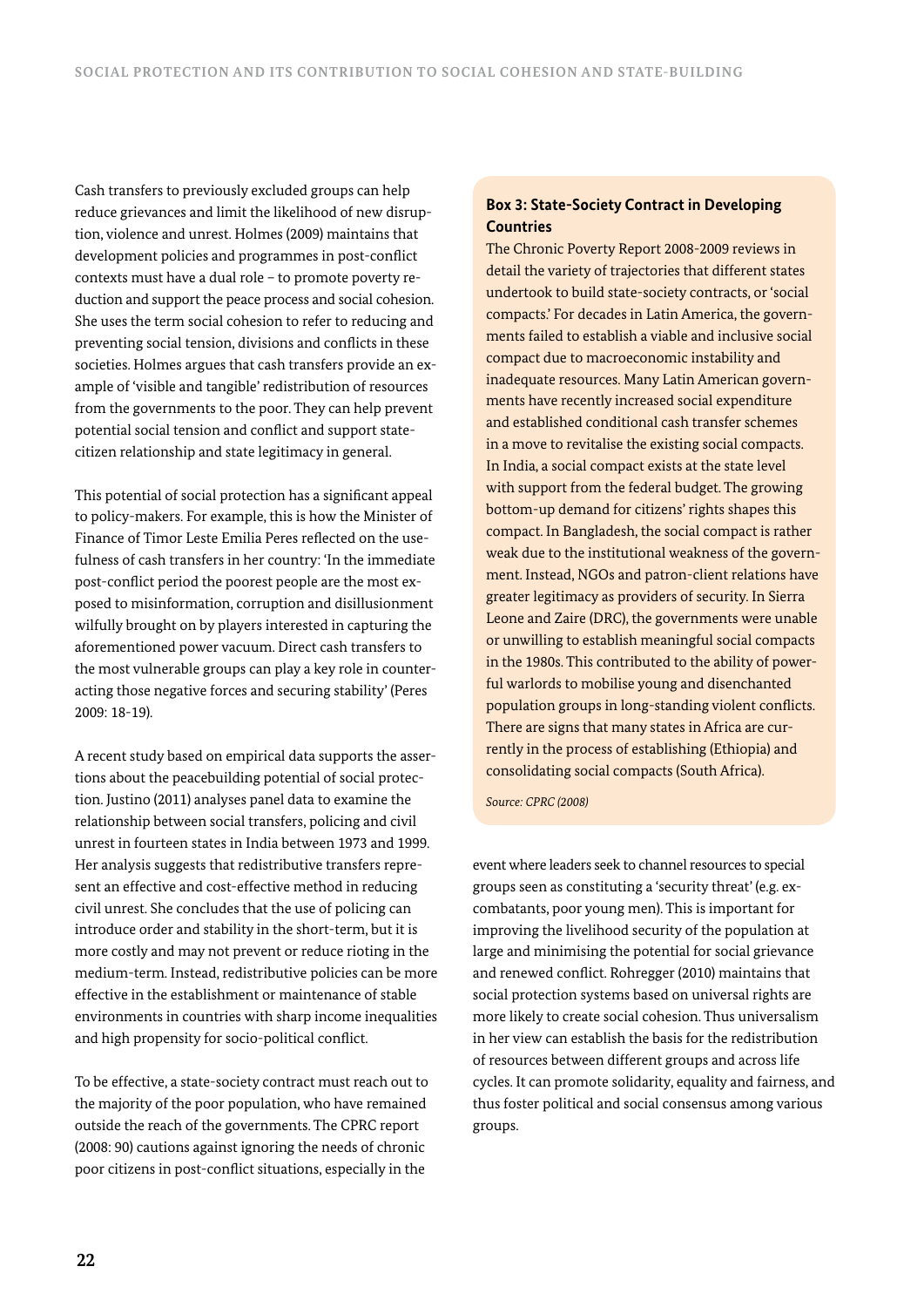# **Part II: Social Protection, Social Cohesion and State-Building – Evidence of Impact**

There is a dearth of research studies providing empirical evidence on the impact of social protection policies and instruments on social cohesion and state-building. The existing programme or impact evaluations offer little primary evidence on this topic. In April 2011, DFID conducted a comprehensive review of global evidence on cash transfers in developing countries to determine their impact on poverty and vulnerability as well as on empowerment, state-building, social cohesion and conflict resolution. The review examined the evidence regarding the theoretical assumptions about the potential contribution of cash transfers to social cohesion and state-building and found that 'none of these assertions are based on strong evidence' (DFID 2011: 42). It concludes that there are 'good theoretical arguments for a relationship, but limited evidence beyond the fact that several governments have chosen to make use of cash transfers in postconflict social policy (Mexico, Sierra Leone) or mitigating tensions due to inequalities (China)' (DFID 2011: 47).

Furthermore, a review of the global evidence on social protection and basic services in fragile and conflict-affected situations conducted in September 2011 concludes that there is limited evidence on the contribution of social protection to stability and state-building (SLRC 2011a). A recent ODI review exposes limited primary evidence on the impacts of 'food and cash for work' and 'public works' programmes on stability, social cohesion and state legitimacy in fragile states (Holmes et al 2011). Similarly, there is little evidence on the effects of social insurance programmes, including pension, health and unemployment insurance and microinsurance.

The multidimensional nature of social cohesion implies that it is difficult to draw a conceptual (and operational) link to social cohesion as an aggregate concept. Instead, it is more appropriate to unpack social cohesion and identify distinct elements that can serve as entry points for constructing an analytical framework. As mentioned earlier, the analysis of literature allows us to distinguish two dimensions of social cohesion: distributional and relational. These dimensions provide a useful conceptual anchor for bridging social protection and social cohesion.

For example, one can discuss the effects of social protection based on distributional indicators such as poverty, inclusion/exclusion, inequality, gender equity, access to health, as well as on relational indicators such as empowerment, community cooperation and solidarity, social participation, conflict and stability. Any policy impacts on these indicators can be taken as a contribution to social cohesion.

Based on the review of the available limited literature, this report does the following:

It first reviews selected social protection interventions – including cash transfers, public works, microinsurance, and CDD initiatives – and discusses their implications for promoting social cohesion and state-building. These programmes address various policy goals that seek to enhance both relational and distributional societal outcomes. These goals include tackling social exclusion, strengthening voice and accountability, enhancing gender equity, addressing migration, reducing social vulnerabilities, and strengthening social capital and local governance. The extent of accomplishment of these goals allows inferences about the programmes' contribution to social cohesion.

The review of these programmes also allows inferences about the ability of the state to design and support a meaningful citizenship contract that would help strengthen state-society relations and state legitimacy (e.g. social transfers in Nepal, and voice and accountability mechanisms in Kenya and India). In addition, this section discusses the direct impacts of CDD interventions on state-society relations and local governance.

Second, the report focuses on specific design features and the implementation experiences of social protection programmes and discusses the ways they affect social cohesion and state-building. Some of the studies in the review explicitly address the design and implementation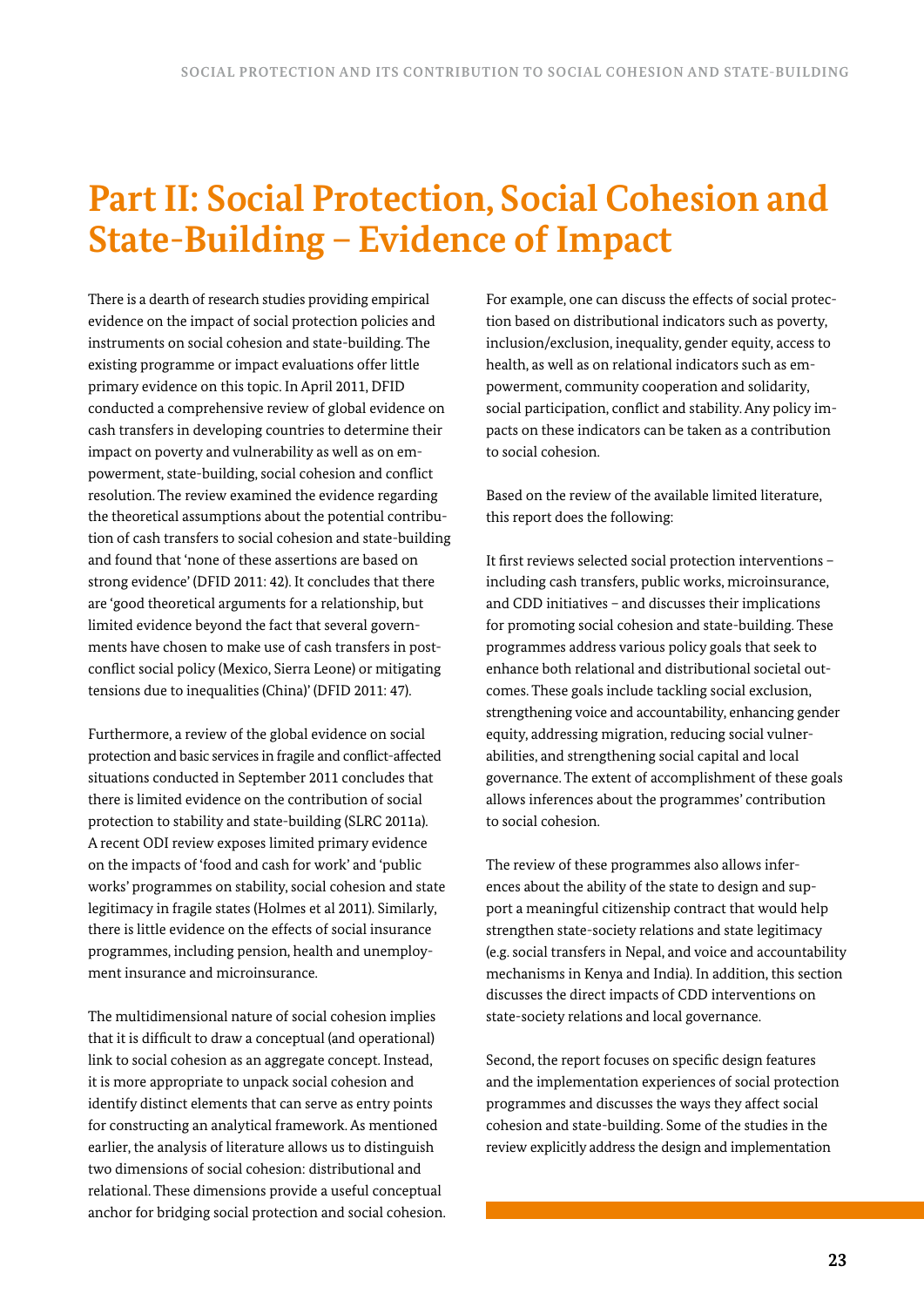of social protection programmes with regard to local social relations and state-society relations (e.g. targeting in Sierra Leone). Others examine the social and institutional arrangements of social protection interventions and the extent to which they allow inclusion, transparency and accountability.

Third, the report reviews important political economy and public sector capacity related issues to set out a broader contextual framing of the relationship between social protection, social cohesion and state-building. In particular, it discusses the political nature of social protection and the tension between the need to serve public interest and the possibility of extracting private gains. It also examines the implications of effective programme delivery and financial capacity for establishing and enforcing a state-society contract.

# **1. Programme Effects**

**Using Cash Transfers for Tackling Social Exclusion**

This section reviews the experience of Nepal, where the government employed social protection to reduce social fragmentation and build a cohesive society. Nepal is a post-conflict country with a highly unequal social structure. Exclusion in Nepal reflects the hierarchies of the Hindu caste system that divides the population into 'high' and 'low' caste people (World Bank/DFID 2006). The 2001 census listed 103 groups, of which Hindu caste groups constituted 57%, Adibasi/Janajitas 37%, and the religious minorities 4%. The caste system divides the population into the 'high caste' Brahman, Chhetri and Newar groups, the 'middle caste' Tarai and the 'low caste' Dalits. The 'ethnic minorities' such as the Adibasi/Janajatis (indigenous people) and Muslims are in the same position in society as the low caste groups. There are 59 ethnic indigenous groups who the government has officially categorised as 'endangered', 'highly marginalised', 'marginalised', 'disadvantaged', and 'advantaged' depending on their socio-economic status. The low caste groups and ethnic minorities experience much discrimination; over 200 forms of castebased discrimination have been identified in Nepal. The average poverty incidence for all social groups in Nepal was 31% in 2004, whilst it was 47% for Dalits and 41% for Muslims (World Bank/DFID 2006). The excluded groups have low human development indicators. For instance,

Brahmans on average live 11 to 12 years longer than Dalits, and have lower infant mortality rates (52 compared with the national average of 79 per thousand).

The government of Nepal is committed to the goal of building an inclusive society. Nepal's new constitution (1990) established a more inclusive state, where all citizens have been declared to be equal. Nepal's Interim Constitution reinforced this (2007). Inclusion is one of the pillars of Nepal's Poverty Reduction Strategy (2003). The National Planning Commission of Nepal's (NPC) interim development plan (2007/2008 to 2009/2010) emphasised the importance of reducing the existing disparities and discrimination (Koehler 2011). As part of its agenda to promote social inclusion, the government has introduced various social protection programmes. There are at least five cash transfer programmes that support socially excluded individuals by using caste and ethnicity-based as well as geographic targeting (see Table 1). For example, Dalits across the country are eligible for special child grants and educational scholarships. Dalits and all residents of the remote Karnali zone are also entitled to non-contributory social pensions at the age of 60, whilst the age threshold for the majority of the older population has been set at 70 years. The 'endangered' indigenous people comprising 10 ethnic groups are eligible for cash allowance. Koehler (2011) suggests that the majority of social transfer programmes in Nepal can be considered as part of a 'social contract' since they are tax financed and are integrated into the fiscal budget.

The effectiveness of social transfers – i.e. their ability to significantly reduce poverty and vulnerability – is likely to influence their success in tackling deprivation and improving social inclusion (in terms of livelihood outcomes). The effectiveness of social transfers can be measured by the size of transfers, adequacy of coverage, and poverty reduction impact. It is important that social transfers offer sufficient financial support to enable individuals to fulfil their basic consumption needs and improve their access to basic utilities, health care, and education. Social transfers must cover most of the poor to ensure inclusion and result in meaningful reduction in inequality. The question is whether the existing social transfers can contribute to social inclusion in Nepal, provided they offer limited protection in terms of the value of the benefits and have substantial exclusion errors.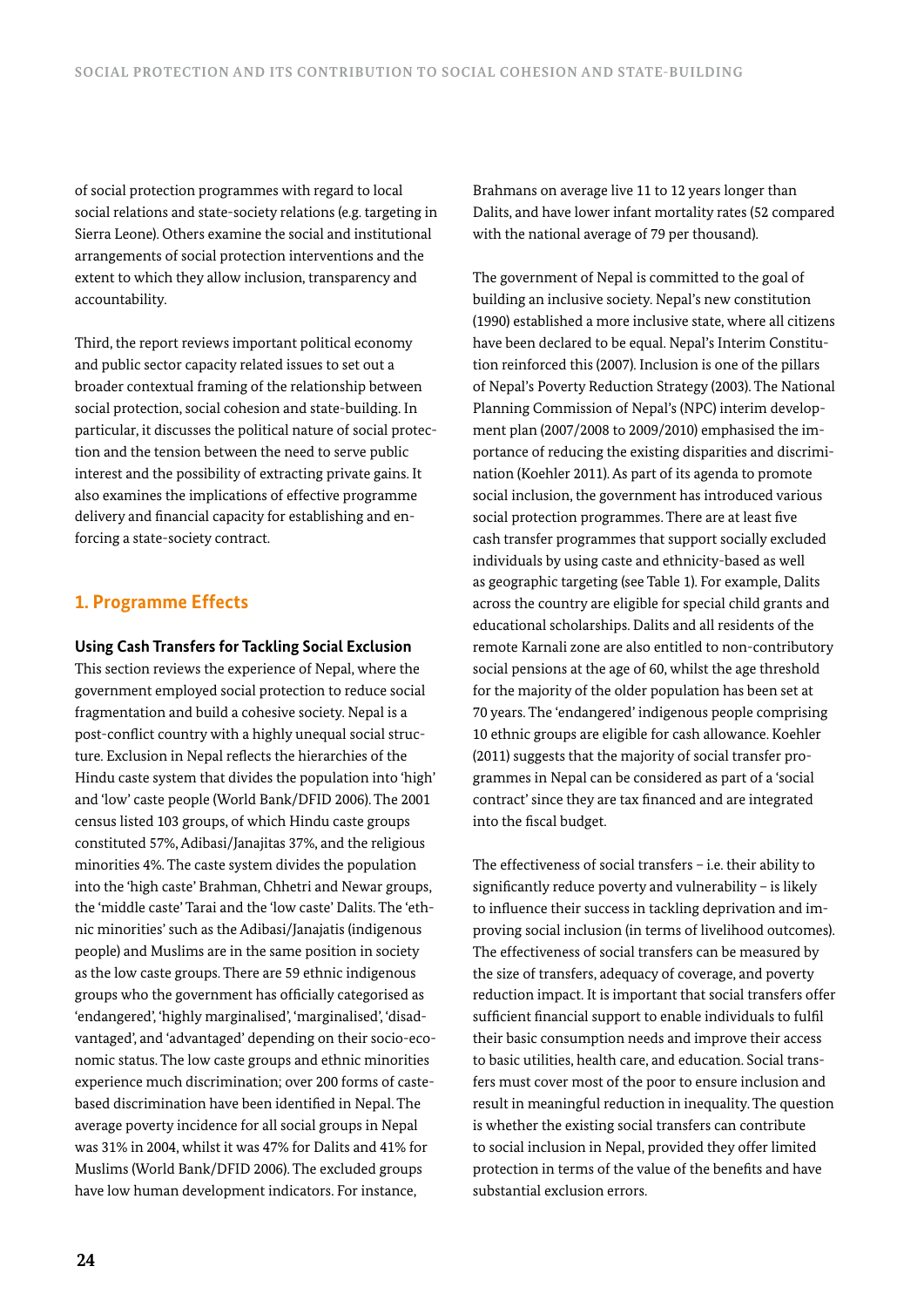| <b>Table 1: Selected Social Protection Programmes in Nepal</b>       |                           |                                                                                            |                                                                              |  |
|----------------------------------------------------------------------|---------------------------|--------------------------------------------------------------------------------------------|------------------------------------------------------------------------------|--|
| <b>Programme</b>                                                     | <b>Explicit Objective</b> | <b>Coverage</b>                                                                            | <b>Size</b>                                                                  |  |
| Social pension                                                       | Security for the elderly  | All citizens over 70<br>years of age; residents in<br>Karnali; all Dalits over 60<br>years | NPR 500 per month<br>distributed three times<br>a year                       |  |
| Child grants                                                         | Reduce malnutrition       | Under five children (2 per<br>mother) in Karnali and all<br>Dalit households               | NPR 250 per month                                                            |  |
| <b>Education scholarships</b>                                        | Social inclusion          | Disadvantaged girls;<br>Dalits                                                             | Free education                                                               |  |
| Marriage grant                                                       | Social cohesion           | Widows and those in<br>inter-caste marriages,<br>especially with Dalits                    | NPR 50,000 to 100,000,<br>one-off payment                                    |  |
| Categorical allowance for<br>'endangered' Indigenous<br>People (IPs) | Social inclusion          | All individuals classified<br>as 'endangered' IPs                                          | NPR 500 and NPR 1,000<br>per month<br>Adapted by author from Adhikari (2011) |  |

In their study of the social protection system in Nepal, Holmes and Upadhya (2009) maintain that due to the lack of rigorous data collection and programme evaluation, the effect of social transfers on social cohesion and peace processes is not clear. They also suggest that the overall poverty impact of these programmes is insignificant. This is partly due to the low coverage of poor individuals. The existing cash transfers cover an estimated 2,3 million poor people, which constitutes just a quarter of the total population in poverty. It also reflects the low benefit size of social protection programmes. For example, the child grant offers NPR 250 (USD 3) per month, which comprises one sixth of the poverty line – i.e. the amount necessary for one person to satisfy their monthly essential needs. The national poverty line for 2010/2011 in Nepal has been established at NPR 19,261 per person per annum or 1,605 per person per month.

In addition, the existing programmes suffer from implementation bottlenecks caused by the government's limited institutional and financial capacity. Consequently, the delivery is often unpredictable and irregular and there are significant errors of exclusion from targeted schemes. Koehler (2011: 15) concludes that due to insufficient

coverage and the low level of social expenditure, social transfers in Nepal have not been able to minimise the existing inequalities.

Social exclusion in Nepal is produced and reproduced through various means, including the entrenchment of exclusionary local norms in the official institutions, and the limited capacity of the state to deliver essential services. A World Bank/DFID (2006) assessment suggests that despite the progressive legislation, discriminatory behavioural norms and attitudes in Nepal still persist within many formal and informal institutions. This translates into limited enforcement of the laws and the continuous exclusionary practices. As such, socially excluded people are often denied access to resources and markets and therefore have limited opportunities to increase their income and escape poverty. As Koehler (2011: 8) suggests the low caste groups are 'deprived of the means to have a sustainable income, savings and assets.' The excluded groups have inadequate access to health care, education and important public utilities. This is conditioned by gaps in essential social and economic infrastructure in many remote and rural areas where most of the excluded individuals reside. Income support alone may not be suf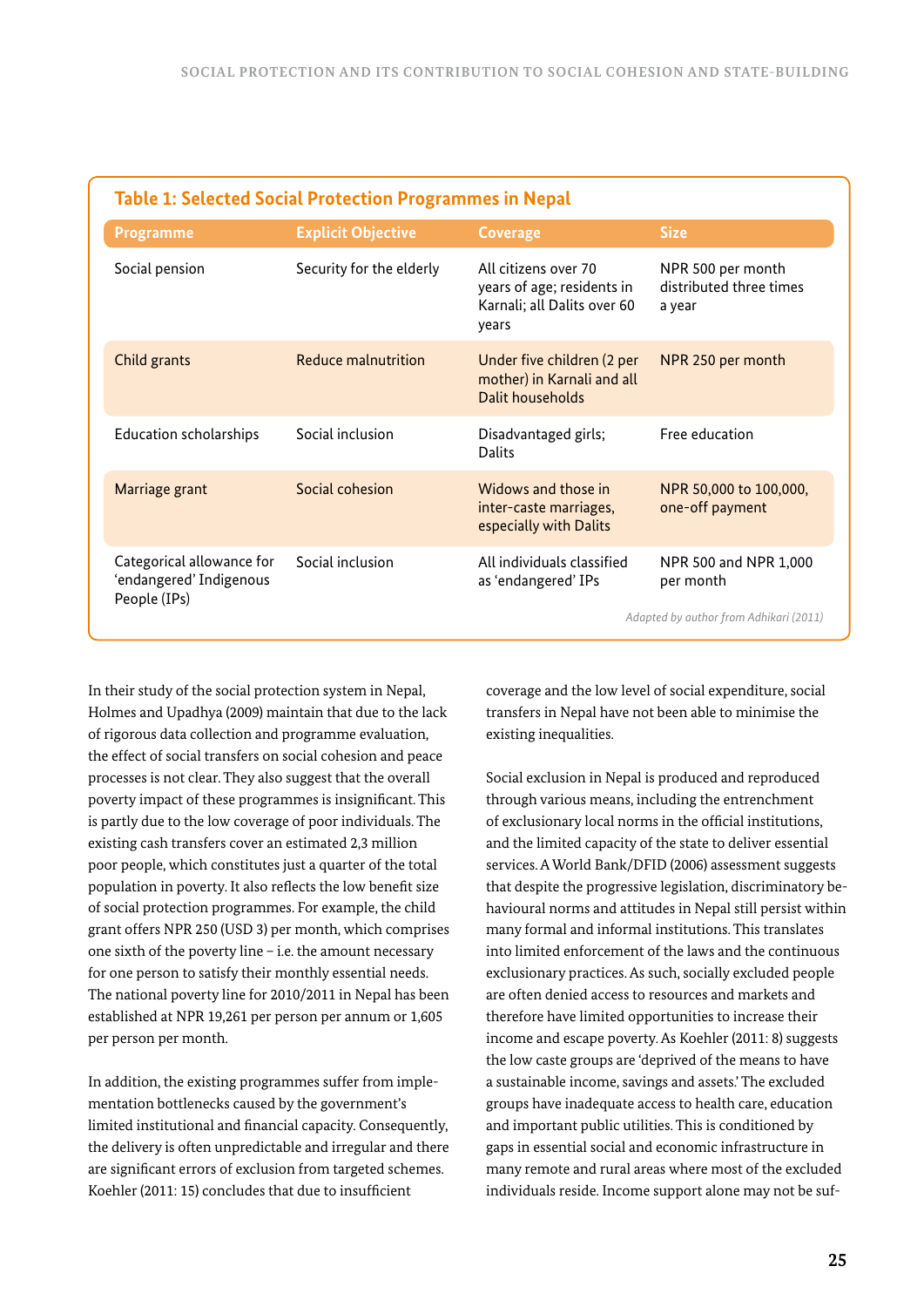ficient to uproot social exclusion in these circumstances. Effective social inclusion requires a strategy to tackle deep-seated attitudes and behaviour that continue to deprive individuals of economic and social opportunities. It also requires the ability of the state to deliver essential social and economic infrastructure and services in an equitable and effective manner.

In general, more research is needed to establish the potential of social protection for reducing the structural drivers of deprivation and vulnerability in various contexts. In particular, it is important to examine whether and in which circumstances social protection can challenge societal institutions that generate social exclusion both within formal and informal domains.

#### **Strengthening Voice and Accountability**

Social protection can help enforce citizenship rights by incorporating specific institutional mechanisms in the programme design. We have identified two case studies (Kenya and India) that demonstrate how social protection can help actively reinforce citizenship by instituting 'rights-based' frameworks for strengthening citizen voice and accountability. These measures are important not only for people's empowerment, but also for strengthening state-society relations. In particular, they help establish institutional foundations for citizenship and reinforce the state's role as a guarantor of citizens' entitlements.

The pilot Hunger Safety Net Programme (HSNP) in northern Kenya – funded by DFID and the Government of Kenya to deliver cash transfer to the extremely poor and vulnerable – includes a Social Protection Rights (SPR) component (HelpAge International 2011). It supports various activities, including rights education, the establishment of a complaints and appeals mechanism, beneficiary advocacy, and capacity building of civil society organisations. The SPR programme trains elected community members to act as Rights Committees (RCs) who are responsible for identifying violations of rights and deficiencies and reporting them to the programme administration. Research by HelpAge International maintains that this component was instrumental in enhancing state-society relations by having unintended, spillover effects. In particular, the RCs carried out rights education outside the narrow scope of the HSNP programme

and were successful in mobilising collective action and persuading local authorities to deliver essential services in response to local community groups' demands. In several sub-locations, RCs were active in dispute resolution and ensured that local chiefs resolved disputes in a manner that was fair and acceptable to the community. These activities arguably contributed to the empowerment of the communities and had a positive impact on state-citizen relations.

The Mahatma Gandhi National Rural Employment Guarantee Act (MGNREGA), established in August 2005, is another example of incorporating rights and accountability into social protection (Sharma 2010). The scheme provides a legal guarantee for 100 days of employment in every financial year to adult members of any rural household willing to undertake unskilled manual work. It offers a minimum daily wage to each labourer. The scheme was introduced with the aim of improving the purchasing power of mostly semi-skilled or unskilled rural households, whether or not they are below the poverty line. In 2009/2010, over 43 million rural household across India demanded work through this scheme and nearly 99% of them received work (DoRD 2010 cited in Hagen-Zanker et al 2011).

Perhaps the scheme's most significant contribution is that it has helped establish a legal rights-based framework (Sharma 2010). Thus, applicants are provided with 'job cards' that they can use for claiming their right to employment under the scheme. This contributed to the inclusion of disadvantaged individuals, including women and members of 'scheduled' castes and tribes. Sjoblom and Farrington (2008) suggest that MGNREGA's rightsbased approach is important for realising poor people's rights with respect to the programme's specific benefits. In addition, the improved ability to express and claim rights can spill over to other social and economic spheres. Questions remain however about the ability of the poor and marginalised to be effective in realising their rights outside the scope of the programme considering the existing structural barriers that perpetuate corruption and patron-client relations in the country.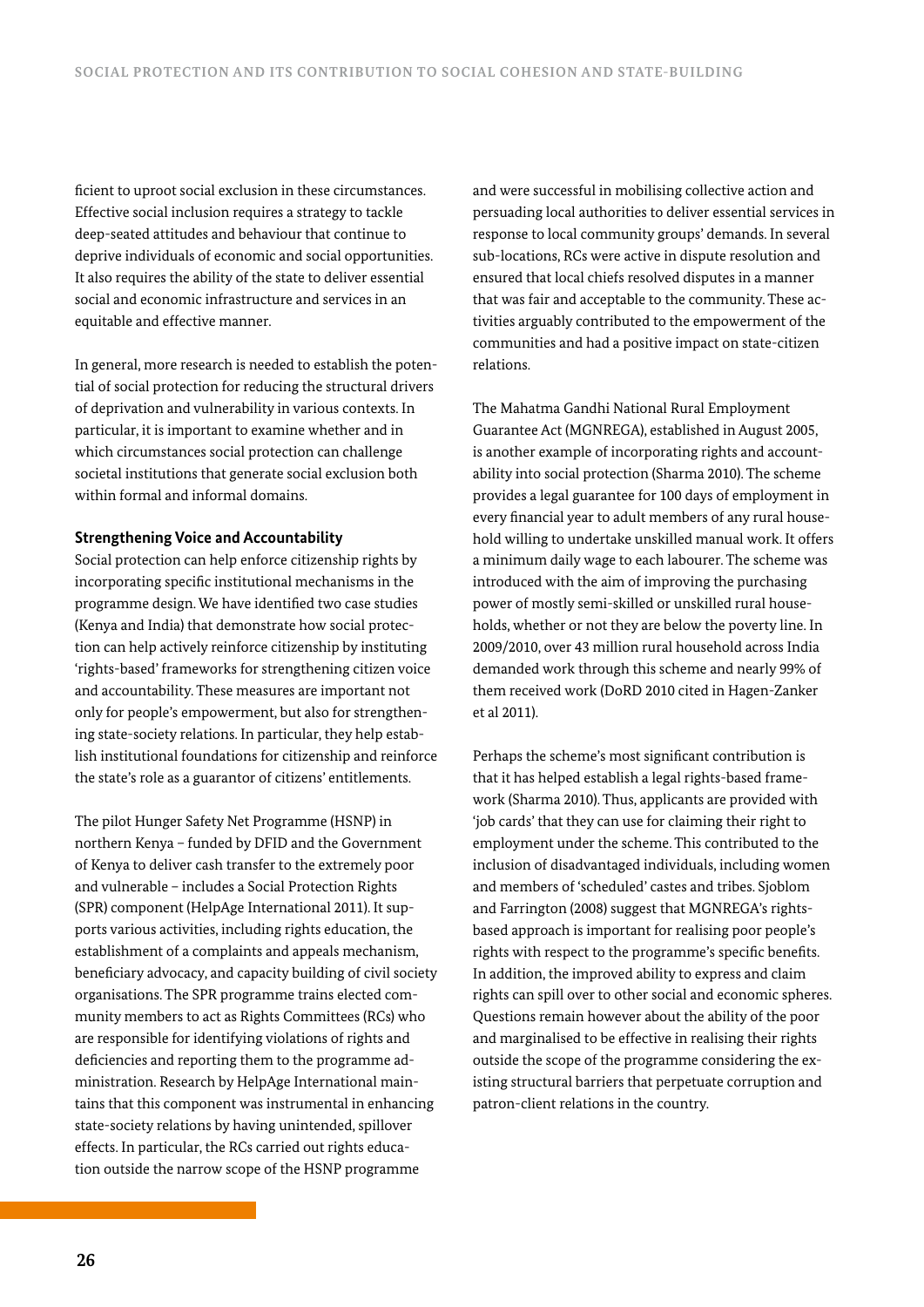## **Enhancing Gender Equity**

Gender equality and women's economic and social empowerment are key foundations of a socially cohesive society. Evidence shows that social protection can promote gender equality and empowerment with variable success depending on a specific instrument, programme design and contextual conditions. In their study of gender aspects of social protection, Holmes and Jones (2010) found that numerous programmes had 'gender-sensitive design' features, including support for girls' education and better access to and use of health care and other basic services; support for women's participation in economic activities and equal wages; and the introduction of flexible hours and child care support to accommodate domestic caring responsibilities. However, they argue that many social protection programmes still assume that gender equity can be promoted by simply targeting women and that they fail to incorporate design mechanisms that can help tackle the existing social, cultural and institutional inequalities.

Molyneux and Thomson (2011) researched the extent to which gender equity and empowerment were integrated in three conditional cash transfer (CCT) programmes in Latin America, including the Juntos in Peru, Bono de Desarrollo Humano in Ecuador, and Bono Juana Azurduy in Bolivia. These CCT programmes had a positive effect on women's lives as they required them to perform tasks that 'helped to strengthen their self-esteem,' for example by applying for and obtaining the transfers, dealing with the bank, and gaining access to financial services (Molyneux and Thomson 2011: 207). These programmes however did not address the unequal division of labour in the households. In particular, the conditionalities increased women's workload, but did not encourage men's participation in childcare, and thus they only reinforced women's caring roles. The training components of the programmes in Peru and Bolivia did not include information on women's rights, which the beneficiary respondents preferred to receive. The research also found that the programmes had negative unintended consequences, such as language discrimination and stigma that some poor and black/ indigenous beneficiaries faced in their interaction with the banks and clinics. The authors conclude that CCT programmes must not only focus on children's needs, but also seek to improve women's lives by explicitly addressing their needs and concerns and supporting their economic and individual empowerment.

Based on her review of evaluations of Mexico's Oportunidades CCT programme, Molyneux (2008) argues it promoted girls' education but did not adequately empower adult women. She maintains that the programme was crucial for enhancing girls' access to education and helped achieve significant increase in school enrolment rates. However it posed a burden on women's time at the expense of their income-generating and household responsibilities. In particular, women spent considerable time fulfilling the programme's demands, including travelling and queuing to collect the cash grants, undergoing health checks and obtaining certificates from school teachers. She goes on to argue that the programme reinforced the women's roles as 'mothers and carers.' In particular, she suggests that the 'transfers bind women to the household as carers, conditional on maternal responsibility for children's care and welfare' and reinforce the existing traditional gendered division of responsibilities and labour within the household (Molyneux 2008: 58).

Holmes and Jackson (2007) observed that women were particularly excluded from certain programmes in Sierra Leone. They explain this mostly by the 'way in which programmes are designed (e.g. manual public works), and that women are more invisible – they are not seen as a threat to peace, unlike the security fears that are associated with men' (Holmes and Jackson 2007: 16).

Devereux (2002) questions the effectiveness of social protection for women in situations where cultural or legal norms prevent women from owning livestock or key productive assets. Such environments imply that women will not be able to use cash transfers for productive investments, or wealth accumulation, and that cash transfers would reinforce traditional gender roles. He also points out that transferring money to women can lead to empowerment, but can also generate 'perverse' outcomes, such as the appropriation of income by men, or the abrogation of the men's responsibilities to earn incomes for their households. He examines Zambia's cash for work programme and concludes that women participants lost control of their earnings as their husbands were in charge of making spending decisions. Another negative effect was that women were compelled to hire men to help them out with physically challenging tasks, which made them lose half their income. Some women were prevented from working by their husbands or fathers and thus were denied income-earning opportunities.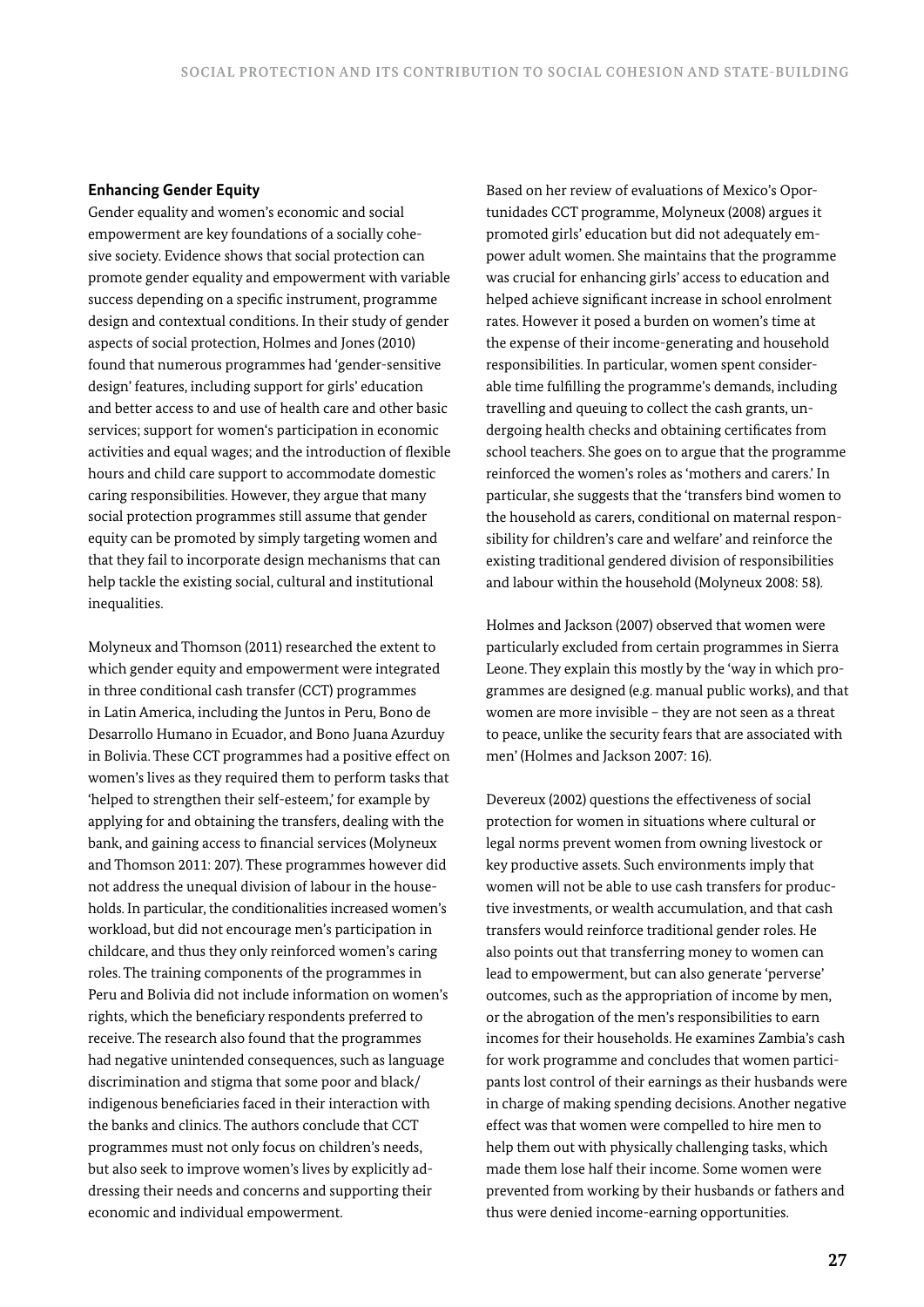#### **Addressing Migration**

One way to link social protection with migration is to focus on the social protection needs of migrants in various situations. Sabates-Wheeler and Waite (2003) constructed a policy framework for conceptualising social protection as a response to the needs of migrants. They maintain that migrants experience four types of vulnerabilities: temporal, spatial/environmental, socio-political, and socio-cultural. They suggest that social protection must understand and address the specific root causes of vulnerability embedded in the existing social and political context. There are several instruments that can be used to support migrants, including the provision of subsidies, benefits, and legal aid (protective measures), establishing labour market policies and social services (promotive), insurance schemes (preventive), and legal and regulatory frameworks for protecting migrants (transformative). This framework thus helps structure policy response to the specific circumstances of migrants.

Another way of linking migration with social protection is to focus on the latter's role in affecting the deployment of migration as a mechanism to respond to livelihoods risks. A recent ODI review of literature (Hagen-Zanker and Leon Himmelstine 2011) concludes that there is mixed evidence on the impacts of social protection on migration. The following are some examples of various migration effects prompted by the expansion of formal social protection schemes in Ethiopia, South Africa and Mexico.

The evaluation of the Ethiopia Productive Safety Net Programme (PSNP) (Slater et al 2006) found that PSNP helped households improve and maintain food consumption, and protect and build productive assets. The evaluation found that timely transfers enabled the beneficiaries to avoid 'distress migration,' a coping strategy that they used to resort to before the receipt of the transfer.

Hagen-Zanker and Leon Himmelstine (2011) reviewed the impacts of the South African old-age social pension on migration flows. Existing studies highlight the programme's unintended consequences and conclude that the pension increased labour migration, especially for women. Pension transfers contributed to the minimal income level of recipient households and increased the ability of working-age females to migrate and look

for better jobs. This suggests that pension transfers may have unintentionally enhanced the income of migrant beneficiaries by enabling them to migrate to earn greater income as compared to that in the areas of origin.

In their evaluation of experimental data from Mexico's PROGRESA CCT programme, Stecklov et al (2005) found that cash transfers reduced the flow of rural migrants to the United States, whilst they did not alter the scale of domestic migration. They explain that for U.S. migrants it would be more difficult to fulfil PROGRESA's conditionalities, in particular the requirement for male adults to have a health check every year. They conclude that conditionalities that require the physical presence of beneficiaries may affect household decisions to migrate provided of course the size of the benefit is large enough to offer an incentive to stay. It still needs to be established whether cash transfers in this case prevented migration by restricting individual choice (via conditionality) or by improving the beneficiaries' living conditions.

This variety of migration responses implies that it is difficult to generalise the impact of social protection on migration and social cohesion. On one hand, social protection can prevent migration and displacement and thus help maintain the integrity of families and local communities. On the other hand, it can provide additional capital and encourage individuals to migrate in search of better employment opportunities. As a result, it can improve the material wellbeing of migrants and their households, but can also induce family separation as many labour migrants are compelled to stay away for long periods of time and leave behind their spouses and children. It can also contribute to the weakening of long-standing social networks and the disintegration of local communities.

In assessing the effects of social protection, it is important to identify how social protection affects individual decisions to migrate in specific contexts. An important contributing factor is the effectiveness of social protection interventions – i.e. the extent to which they offer income security to households, which can either induce or reduce migration depending on the recipients' contextual, personal and life cycle circumstances.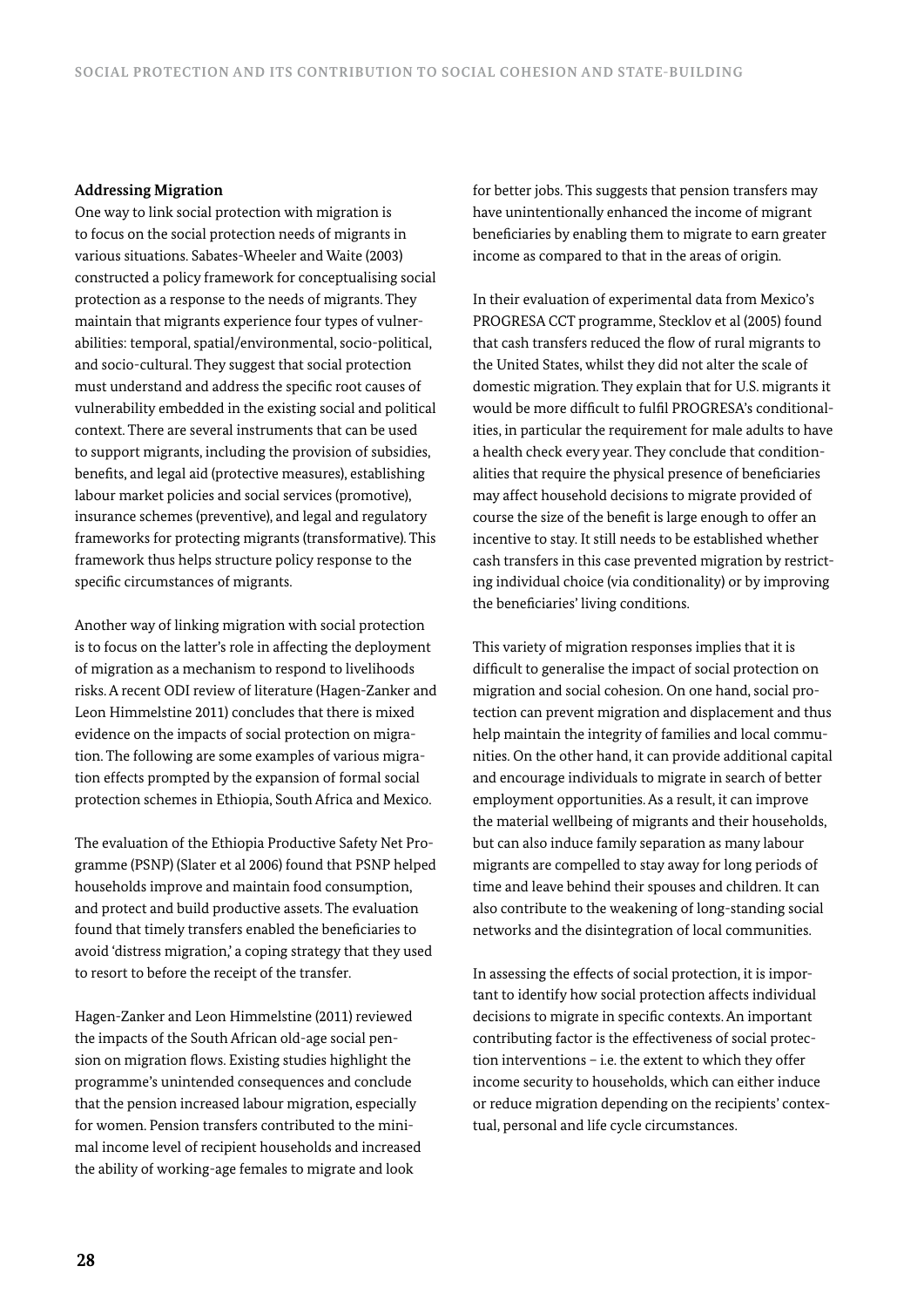## **Reducing Social Vulnerabilities through Microinsurance**

Microinsurance is increasingly used in development practice to reduce vulnerability and mitigate the negative effects of external shocks on poor households. Microinsurance provides protection to low-income households in exchange for regular premium payments (Goldberg and Ramanathan 2008). It is based on the principle of social solidarity in that it requires collective resource pooling and risk sharing among group members. There are various microinsurance models, including health, life, disability, agricultural and livestock insurance. Deblon and Loewe (2012) suggest that microinsurance schemes can play an important role in empowering their members. In particular, microinsurance contracts are often generated through a dialogue between providers and citizens. Therefore, microinsurance can be responsive to the specific needs and preferences of individuals concerned. In addition, successful microinsurance projects can have a 'demonstration effect' in that they can show that participation in a collective action can have positive consequences for the wellbeing of individual group members.

One of the key preconditions to human wellbeing is the ability to maintain good health. Social protection instruments designed to address health risks (or social health protection) can remove financial barriers that prevent access to health services, reduce health care expenditure, and enhance people's health status (Hörmansdörfer 2009). Health microinsurance has been used to facilitate access to health services for individuals not covered by existing formal health protection schemes (see for example Arhin-Tenkorang 2001 for a review of lessons learned). The lack of coverage may result from inadequate institutional arrangements for health protection, high health care costs, and the inability of individuals to afford health services. Depending on the extent of their inclusiveness, microinsurance schemes can have varying impacts on social inclusion, empowerment and health equity, and therefore have important repercussions for social cohesion. There is evidence that microinsurance contributes to greater access to health care. For example, based on a literature review, Waelkens et al (2005) suggest that members seek health care more frequently than non-members. At the same time, there are concerns that microinsurance may

not be effective for preventative health care. In particular, most microinsurance schemes only cover inpatient costs, and people tend to go to a hospital only after having developed an illness.

The principle of microinsurance provides an effective tool for collective risk pooling for low-income individuals, but it is not designed to reach out to the poorest individuals who cannot afford to pay the required insurance premiums. Various institutional arrangements can be used to improve coverage for the poorest and marginalised. These include targeted subsidies like in the case of the community health insurance scheme of Kabutare in Rwanda (Waelkens et al 2005). The effectiveness and appropriateness of microinsurance will ultimately depend on the nature of risks, household and group characteristics, and local conditions (Siegel et al 2001).

More research is needed to assess the implications of different microinsurance models with regard to social cohesion in various contextual settings. The effects of microinsurance schemes must be considered along various dimensions, including wealth, gender, ethnicity, religion, caste and others.

### **Strengthening Social Capital and Local Governance**

Social protection can enhance the ability of individuals to share their income and contribute to the wellbeing of their households and community members. Social protection programme evaluations often find that beneficiaries share their transfers with others, including individuals in their households and outside their households. Devereux (2002) notes that most of the informal redistribution of cash from social protection transfers in Africa occurs horizontally (from poor to poor), rather than vertically (from rich to poor) and thus has little inequality-reducing effect. An important question in this regard is whether income redistribution occurs between different social groups, or if it is mostly confined to the boundaries of close-knit groups.

Social protection can promote citizen engagement in social networks and social activities. Numerous evaluations across various regions show that cash transfers often allow individuals to maintain or improve their economic status and thus enhance their ability to participate in ceremonial, cultural and other social activities. Active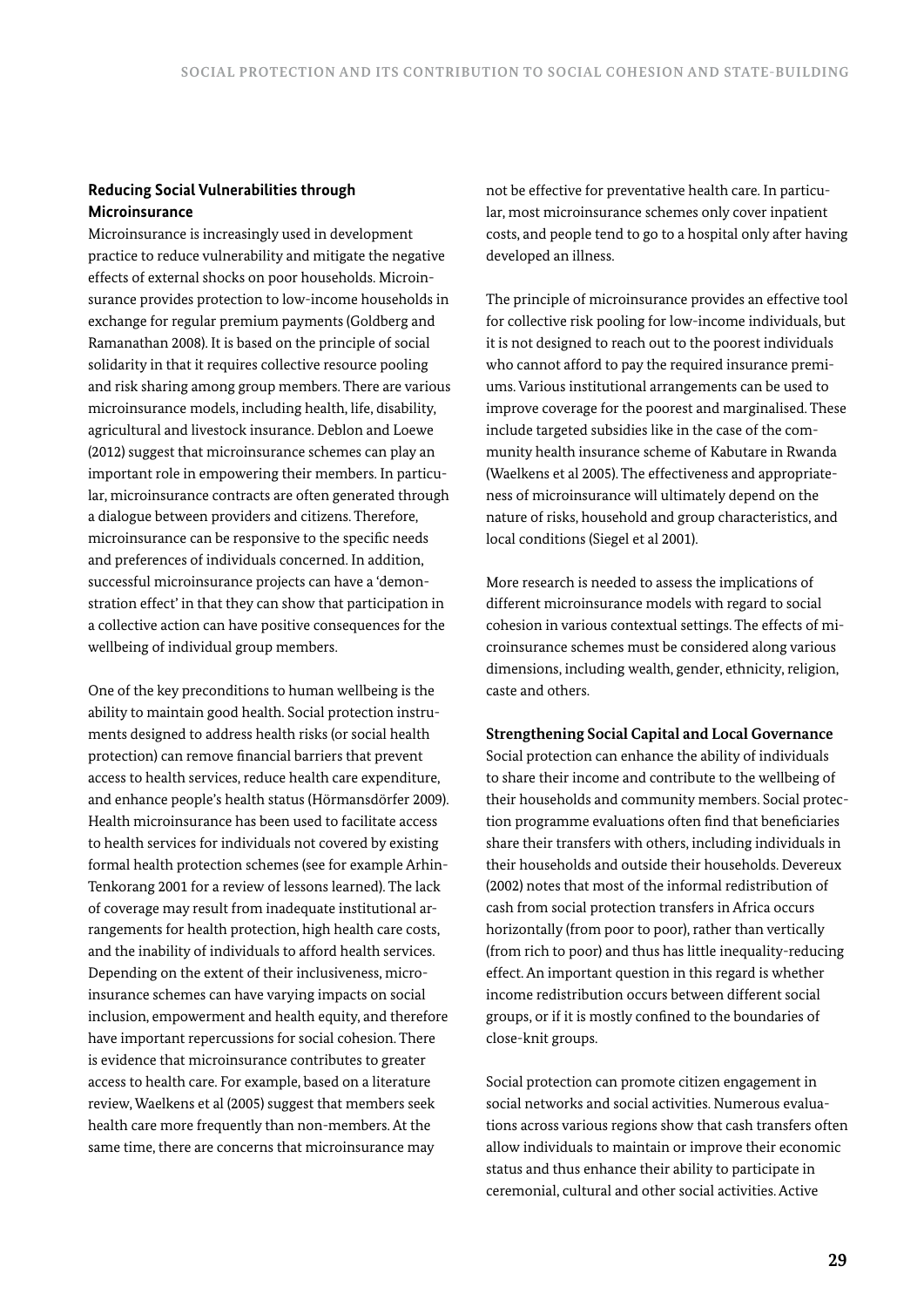social participation in turn helps maintain and strengthen social capital – i.e. the relations of trust and reciprocity that bind different individuals in a society. A fundamental question is whether social protection investments can have a 'bridging' effect - i.e. help connect individuals from different social groups, or whether social capital building is mainly limited to close-knit kinship, ethnic or tribal groups.

CDD projects such as social funds and local governance funds seek to strengthen social capital as well as statecitizen relations in local communities. King et al (2010) carried out a 'systematic review' of the impact of social funds on social cohesion in Sub-Saharan Africa. They identified three causal mechanisms through which social fund interventions could possibly lead to improved social cohesion: (i) enhanced participation and ownership, (ii) enhanced community capacity for collective action, and (iii) the production or receipt of local public goods and services. The examination of qualitative information on six projects in Benin, Kenya, Liberia, Malawi and Zambia suggests that these key theoretical assumptions did not often hold due to project-specific design and implementation related constraints. For example, evidence indicates that the interventions did not promote 'substantive and broad-based' community participation and mainly relied on smaller groups of individuals, especially with regard to important decision-making (King et al 2010: 32-33). Consequently, the projects utilised the existing stocks of social capital instead of generating new social capital. This suggests that the main pathway through which the projects were envisaged to improve social cohesion did not materialise.

Barron's review of CDD initiatives in East Asia (Barron 2010) reports mixed results with regard to impacts on 'state-society interaction', which the author expresses in terms of citizen participation and accountable decisionmaking in service delivery. Barron explains that this variation largely depends on how long projects worked in a community, the quality of project facilitation, and project design. Furthermore, he notes the importance of broader democratic reform that can establish an enabling environment for the success of micro-level CDD interventions.

A review of social funds in fragile and conflict-affected situations (SLRC 2011b) found some, albeit limited, evidence on their impacts on state-society relations. In particular, it synthesises two studies (Barakat 2006, Beath at al 2010) of the National Solidarity Program (NSP) in Afghanistan. The NSP provides block grants to locally elected Community Development Councils to improve public infrastructure. The study by Beath et al (2010) found that the NSP improved male villagers' perception of government actors and increased ties between villages and government institutions. The study by Barakat (2006) also found that the project improved people's perceptions of the state as it demonstrated the government's willingness to engage with citizens. These studies offer mixed evidence about the NSP's impacts on social solidarity. Thus, Barakat's survey found that people's perceptions of community solidarity increased; whilst the randomised evaluation by Beath et al reports that the NSP had no impact on community solidarity and conflict resolution.

Qualitative studies of social funds in post-Soviet countries reveal positive results with regard to improving state-society relations and citizen participation in project delivery, but found little impact on institutionalising democratic governance. The study of the Armenian Social Investment Fund (ASIF) shows that local mayors were successful in raising micro-project funds and delivering infrastructure facilities that addressed the immediate needs of local residents (Babajanian 2005). The study of the Village Investment Programme (VIP) in the Kyrgyz Republic (Babajanian 2009) found that it was successful in establishing spaces and opportunities for participatory consultation and the prioritisation of local needs. Both case studies however demonstrate the limit of the CDD model in altering the existing governance patterns. Thus, the processes of collective engagement induced by the CDD interventions did not change the nature of the relationship between citizens and their leaders and did not translate into improved local accountability and transparency outside the micro-project boundaries.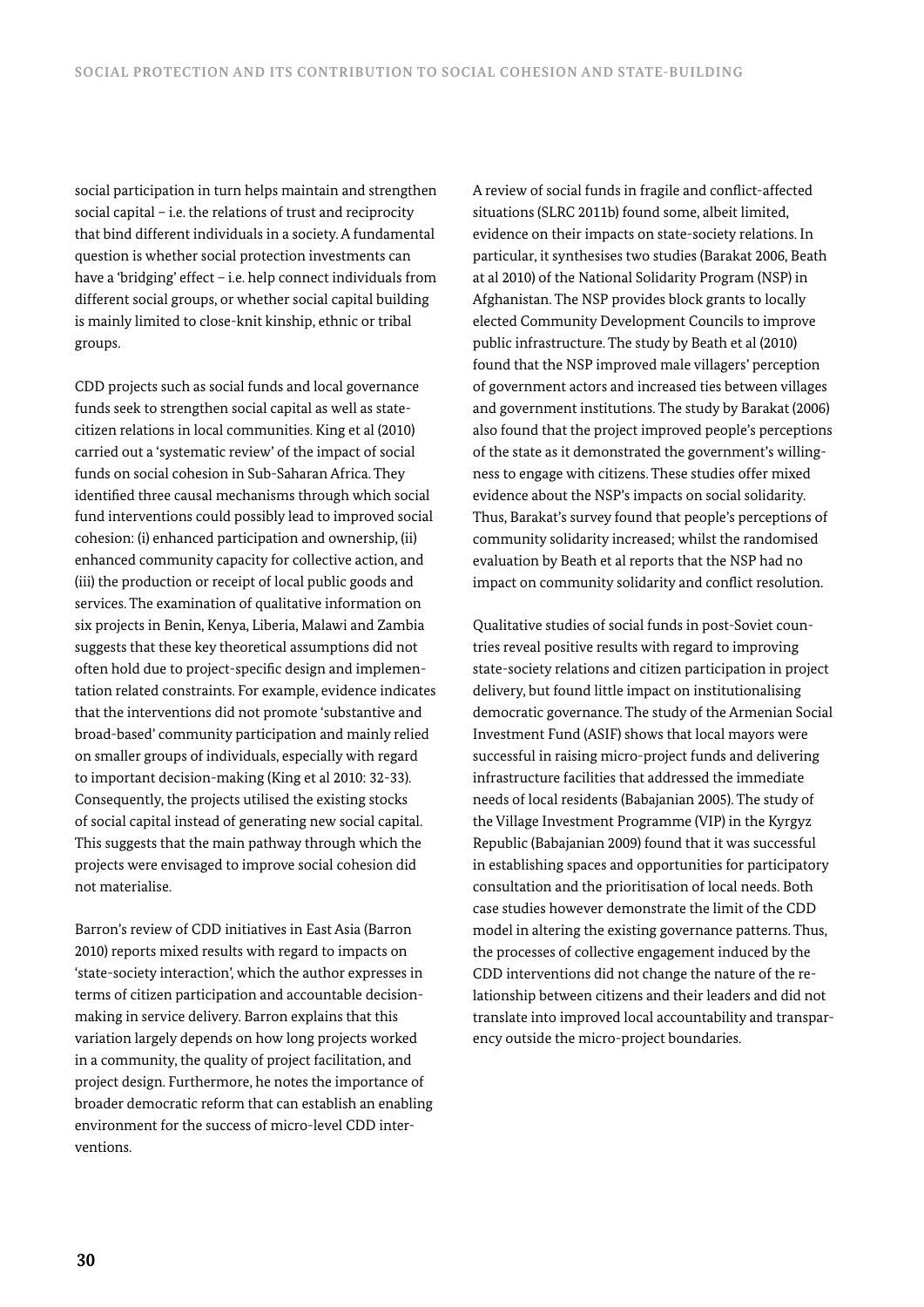# **2. Programme Design and Implementation**

## **Conditionality**

Conditionality in CCTs is based on the principle of 'citizen co-responsibility' (Molyneux 2008: 4). It can be conceptualised as part of the social contract, in which the state offers income support in return for citizens' 'obligations' to meet specific targets, most commonly, in health and education. The debate about the advantages and disadvantages of conditionality has not been resolved. The CCT proponents argue that conditionality helps improve the utilisation of health care, access to education and nutrition outcomes and thus contributes to investments in human capabilities (Rawlings 2005). They argue that conditions contribute to the social acceptance of social protection and ensure a 'buy-in' from middle class taxpayers (Devereux 2009: 2). There is however little empirical evidence about the role of conditionality in improving the health and education outcomes of CCTs (DFID 2011). Fiszbein and Schady (2009: 163) conclude that 'there is limited evidence on exactly which feature of CCT programmes matters most – the cash, the conditions or the social marketing of the programme.'

Conditionalities may not always be applicable to specific socio-economic contexts and social vulnerabilities. For instance, Woolard et al (2010) argue that the requirements used in the Child Support Grant (CSG) in South Africa during its initial implementation appeared to have excluded many vulnerable individuals. The CSG was introduced in 1998 and included several conditionalities. As part of the CSG requirements, applicants were supposed to participate in 'development programmes' and to present proof that their children were immunised. The strict nature of these conditionalities prevented people from applying for benefits and translated into slow takeup rates. The requirement to take part in development programmes was soon dropped because there appeared to be no such programmes available. The condition for immunisation was also dropped, as it was soon apparent that it 'often discriminated against children who were already disadvantaged in terms of access to services' (Woolard et al 2010: 9). The waiver of these requirements coupled with a renewed effort to expand the programme drastically increased the take-up rates. This case offers an important lesson that CCT programmes need to be designed in close

consultation with prospective beneficiaries to ensure that they advance contextually adjusted requirements and thus remain inclusive and fair.

An interesting question for future research is whether conditionalities can promote greater social interaction and build social capital. Attanasio et al (2009) analysed the impact of the Familias en Accion CCT programme in two poor neighbourhoods in Cartagena, Colombia. They found that the measure of social capital was higher in the beneficiary than in the non-beneficiary neighbourhoods. The authors did not generate evidence on the channels through which the programme affected social capital; instead, they hypothesise that the programme may have improved social capital by stipulating community meetings, thus encouraging social interaction.

#### **Targeting and Selective Entitlement**

There are two commonly used types of targeting: based on social and demographic criteria such as age, gender, ethnicity, disability or social status (social categorical targeting), and on the poverty or income of intended beneficiaries (poverty targeting). In fragile states, social categorical targeting is often used to prioritise socially excluded or marginalised groups, refugees and internally displaced persons, and ex-combatants. In post-conflict contexts, cash transfers can also focus on widows, orphans and people disabled by war or by landmines (Darcy 2004). Poverty targeting of social transfers arguably allows reaching out to the poorest individuals in low income countries where most governments experience severe budget constraints and cannot afford supporting the entire population of the poor and vulnerable. Both targeting methods imply 'selective entitlement' for social protection, which leaves out large numbers of poor and vulnerable households and often generates a perception of unfairness.

Social categorical targeting in fragile states can exacerbate social divisions and inequalities by including specific groups and leaving out others. In their study on Sierra Leone, Holmes and Jackson (2008) and Holmes (2009) suggest that focusing on specific groups may create social tensions and can be detrimental to the peace process and social cohesion. The existing social protection programmes in Sierra Leone aim to promote social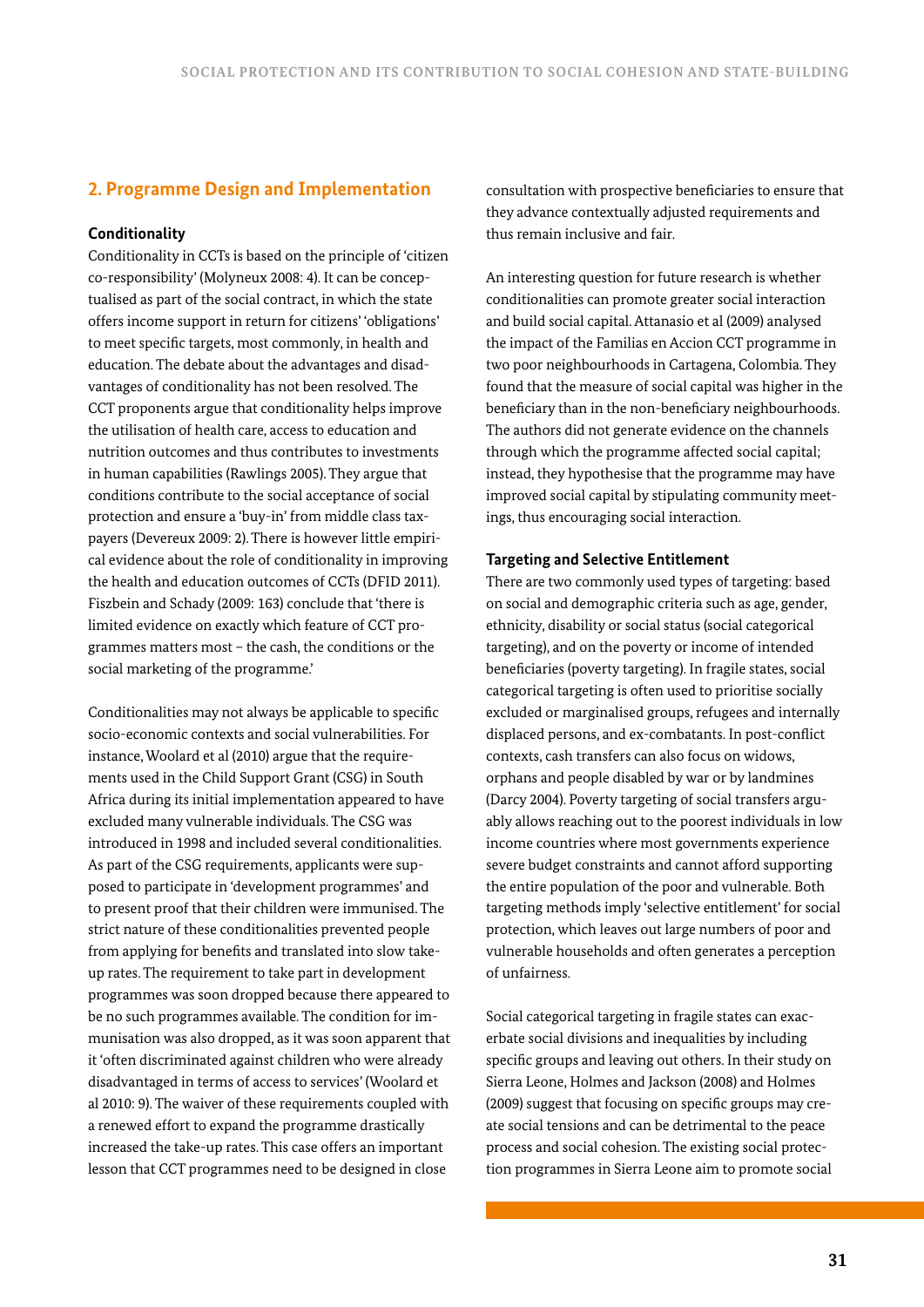cohesion and contribute to the peace process and stability. The government piloted the Social Safety Net (SSN) in 2007 as well as a 'cash for work' programme for unemployed youth, ex-combatants and former refugees in the capital, Freetown. These programmes seek to reintegrate ex-combatants and marginalised youth into society by giving them basic support and opportunities. Holmes and Jackson (2008) conclude that it is not clear whether these interventions achieved their objective. They suggest that targeting groups that pose the most risk to social cohesion, rather than the most needy groups, may reinforce social tensions rather than reduce them. They also argue that targeting individuals based on their social status will not address the root causes of exclusion and vulnerability. They emphasise that social protection programmes need to be designed so as not to exacerbate the existing social inequalities; instead, they must seek to address the existing unequal relationships.

Willibald (2006) reviews the evidence on the impacts of cash transfer programmes under the disarmament, demobilisation and reintegration (DDR) assistance packages in post-conflict situations in Sierra Leone and Liberia. In particular, she examines their applicability to the needs of ex-combatants who undergo a process of 'disarmament and reinsertion' in their communities. She found that giving money to ex-combatants provoked community resentment and increased communal tensions in both countries. There was a perception in the host communities that the civilians were excluded from benefits, whilst the ex-militants were 'rewarded for atrocities' (Willibald 2006: 326). She argues that careful planning, targeting, and information dissemination can help counter negative community perceptions. Willibald also found that cash transfers could fuel security risks in certain situations during 'reinsertion'; yet in other situations, they may have a positive impact on local and national security, as manifested in the low levels of crime and violence in parts of Liberia and in Sierra Leone. She explains that cash delivered on a regular and predictable basis can ensure that ex-combatants have the means to support their basic livelihoods and will not resort to illegal activities.

Slater and Farrington (2009) suggest that targeting can provoke the stigmatisation of programme beneficiaries. Stigma is less likely to be associated with poverty in settings where the majority population is poor. There is more potential stigma in the programmes that target social categories, for example when explicitly targeting orphans and vulnerable children with HIV/AIDS in Africa, or female headed households in South Asia. They maintain that targeted social transfer programmes must be linked with complementary activities that seek to eradicate the drivers of stigma and social exclusion.

Poverty targeting has been extensively criticised for ignoring many poor citizens and for the potential stigmatisation of beneficiaries (Mkandawire 2005). Ellis (2008) maintains that poverty targeting tends to be socially divisive as a result of the difficulty to identify and separate a sub-group of the poor ('eligible poor') who are considerably different in their material consumption patterns from the rest of the poor population. Based on income distribution data from Malawi, Zambia and Ethiopia, Ellis shows that economic differences between different deciles of citizens within the bottom 60% of the population are very thin. The analysis shows that in general USD 2 per capita per month separates the poorest decile (10%) from the next poorest decile (10%) in the income distribution, and USD 9-10 per capita per month separates the poorest decile from the sixth decile. This reflects the actual context of Sub-Saharan African countries where the individuals falling within the bottom 50-60% of per capita consumption share similar patterns of wellbeing, lifestyles, command over assets, income sources, and economic consumption.

Furthermore, Ellis maintains that cash transfers are as a rule insufficient to help beneficiaries to exit poverty and only help them 'leapfrog' into the per capita consumption level of individuals in adjustment income deciles below the poverty line. As a result, targeting that uses narrow economic parameters can create division and tension among the population who all consider themselves poor ('we are all poor') and often cannot perceive the little variation in family and personal circumstances of beneficiaries and non-beneficiaries as 'real' or significant. Ellis concludes that social categorical targeting used for example for child support grants and old-age pensions can help avoid social divisiveness by establishing clear and simple entitlement criteria.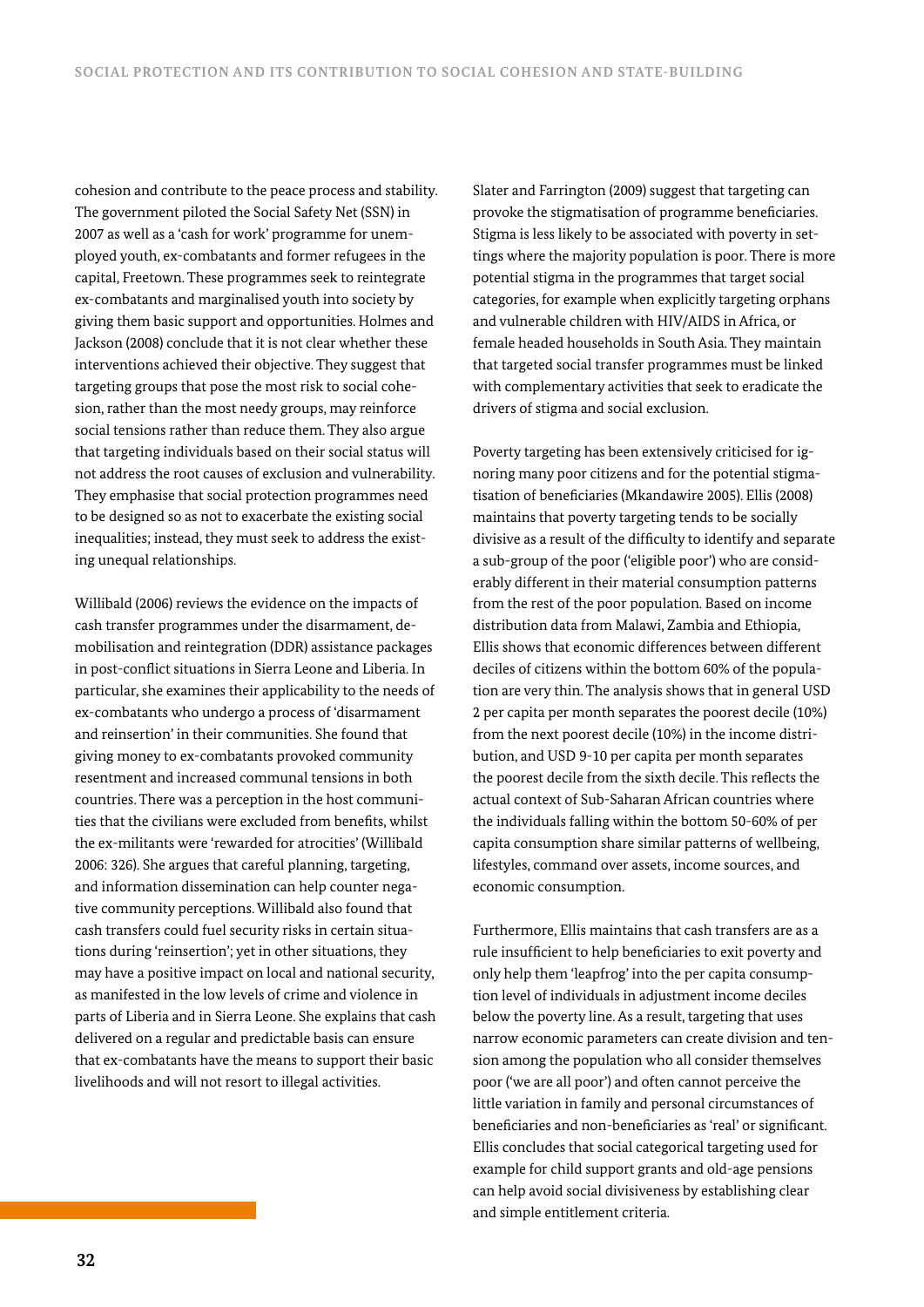#### **Design and Implementation of Targeting**

The experience of participation in poverty targeting can have a profound impact on people's perceptions about their leaders and community members. The selective nature of targeting allows a significant scope for favouritism and corruption. Thus, the relatively well-off individuals who are related to those in the selecting committees, social services or administrative units may be advanced as eligible for social entitlements, whilst other poorer individuals may be ignored. Furthermore, eligible poor candidates may be asked to pay a facilitation fee or a gift to be endorsed as a beneficiary.

Effective design and implementation can be crucial for offsetting the possible negative effects of targeting on local accountability and state-society relations. Targeting can be implemented in a top-down manner, using local administration and/or local social services, or it can be combined with community level mechanisms to identify and target beneficiaries. In both cases, it is important that targeting be held in an accountable and transparent manner. This includes clear and transparent procedures and criteria for beneficiary selection. Community members must be able to monitor the programme and be able to contest and challenge decisions they regard as unfair and biased. It is important that the process of appeals and grievance redress be held in an open, fair and accessible manner.

Poor targeting design and implementation can negatively affect state-society relations, as shown in the research by HelpAge International (2011) supported by the German Federal Ministry for Economic Cooperation and Development (BMZ). The research examined the impact of cash transfer programmes on state-citizen relations and state-building in fragile contexts. In particular, it studied the poverty targeted Social Safety Net (SSN) that provided cash transfers to 'old and needy' persons in Sierra Leone. The research was based on qualitative 'documentary reviews' with key stakeholders and focus group discussions with beneficiaries. The research found that the SSN 'further undermined the relationship between the state and its citizens' (HelpAge International 2011: 35).

The research suggests that the programme allowed significant errors of exclusion and was subject to abuse and mismanagement by the local elites. Most respondents believed the beneficiary selection under the programme was unfair. In some chiefdoms, the members of the selecting committees did not resort to the formal eligibility criteria; in others, they were said to have received cash for advancing certain beneficiaries. In some cases, the committee members reportedly deducted between 2.5 and 25% from the amount the beneficiaries were entitled to. Many poor and vulnerable persons were not able to register as they could not afford the journey to the registration centres, or were not informed about the programme. The study concludes that the programme further eroded the relationship between residents and local chiefs and undermined the broader state-society contract. It maintains that the programme 'reaffirmed many respondents' belief that local leaders manipulated criteria to dispense favours to their family members, friends and cronies' (HelpAge International 2011: 35).

This negative experience can be explained by the programme's highly selective nature, which was further compounded by its poor design, implementation and supervision. The study concludes that the targeting of the 'most vulnerable' in the context of widespread poverty and vulnerability in Sierra Leone limited coverage and created room for selectivity and patronage. This was reinforced by the design and implementation drawbacks. In particular, there was little community participation in the programme's design. The programme did not establish formal grievance redress and accountability mechanisms; it also lacked effective communication channels. Government officials did not effectively supervise and monitor the programme. The study concludes that some of these problems were inherent to the 'fragility' of the context itself, which limited the government's institutional capacity to effectively design, manage and deliver cash transfers.

This case study presents several important lessons:

- Poverty targeting can be difficult to implement in the context of massive poverty and poor governance.
- It can be especially harmful when it is designed and implemented without adequate understanding of local power relations.
- Targeting can be prone to abuse and mismanagement when the programme design does not incorporate effective institutional mechanisms for grievance redress and appeal, information dissemination and community outreach.
- Local context matters: weak institutional capacity of fragile contexts can hinder the state's effective involvement in programme formulation, design and implementation.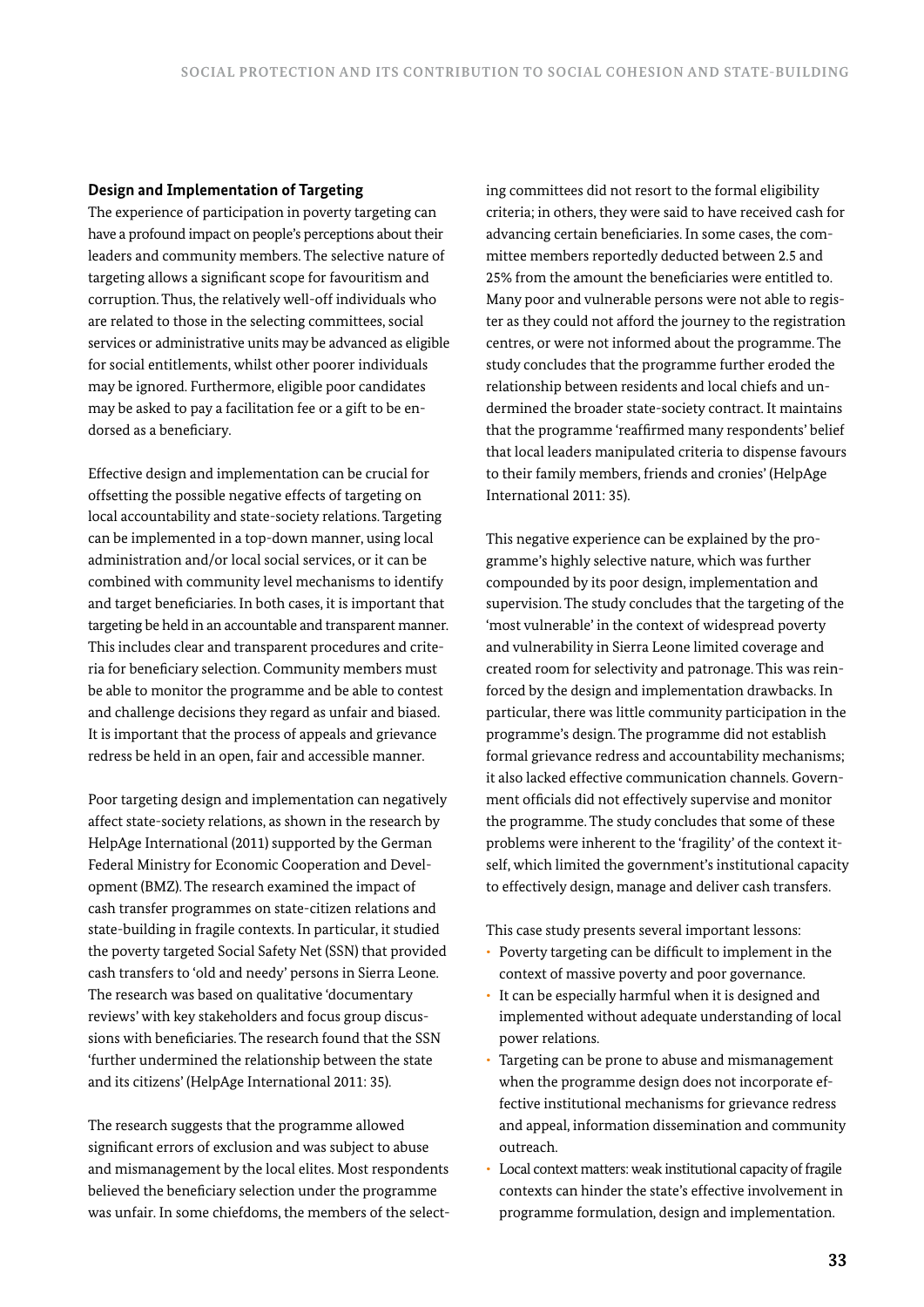There is some evidence about the success of communitybased targeting in minimising exclusion and generating community ownership and support. Community-based targeting can open up spaces for potential elite capture and communal conflicts (Farrington et al 2007), but when it is well-designed it can be inclusive and effective. Including the community's voice in the targeting and monitoring of the programme can ensure the utilisation of local knowledge. Community endorsement of beneficiary lists can increase transparency and reduce suspicion of bias or corruption (Jackson et al 2011).

Mattinen and Ogden (2006) describe lessons from the 'cash for work' programme implemented by Action Contre la Faim in southern Somalia. They maintain that the selection of beneficiaries for the programme was conducted using 'two-level targeting.' First, it used agency-led geographical targeting and Participatory Rural Appraisal (PRA) with participatory wealth ranking. Second, it resorted to community-based targeting in which the communities themselves defined selection criteria. The registration and selection of beneficiaries were conducted during public meetings. The researchers believe this system proved to be more effective than imposing external targeting criteria and contributed to the participatory and transparent nature of the programme.

Jackson et al (2011) suggest that targeting under the Kenya's Cash Transfer programme for Orphans and Vulnerable Children (OVC) was successful in many respects thanks to the participation of the community-based Local OVC Committees (LOCs). The LOCs capitalised on the knowledge and social networks of local leaders, who mentored and supported the beneficiary households. The community-based method also offset any potential social and political tension as the community members accepted the targeting decisions as fair and non-political. The authors stress that community participation in targeting was successful as it was coupled with transparent and accountable beneficiary identification and selection methods.

The review of the PSNP in Ethiopia (World Bank 2010) concludes that the use of community-based targeting led to participatory and accountable targeting processes. It helped establish a general 'consensus' among community members that the PSNP targeted the poorest households. Community participation led to the 'improved understanding of the targeting criteria, enabling community members to respond to unfair practices and mistakes' (World Bank 2010: 87). The PSNP review stresses the importance of an effective appeals system. In particular, the PSNP significantly improved accountability only after it established an effective appeals mechanism. The 2007 reform separated the grievance procedure from the committees and administrative structures that made the initial targeting decisions, and established an independent Kebele Appeal Committee. The PSNP experience also suggests that to generate community participation and empowerment, there must be continuous outreach and facilitation by the programme staff. The review maintains that cash transfer programmes must have 'resources and skilled outreach workers' who can facilitate community participation in decision-making (World Bank 2010: 91).

In conclusion, the involvement of local selecting committees and community members in decision-making can increase targeting effectiveness and accountability to community members, but this can only happen when the programme design incorporates institutional arrangements for transparency and accountability. These include procedures for information dissemination and awareness raising, effective appeals and grievance redress mechanisms, and institutional channels to enable community members to monitor programme implementation and convey their voice.

#### **Benefit Delivery and Beneficiary Experience**

It is assumed that the effectiveness and accountability of benefit delivery can influence people's perceptions of the state and state-society relations. In particular, Holmes (2009) suggests that the nature of programme implementation can affect the attempts to build a state-society contract. She argues that implementation difficulties and limited government capacity to effectively deliver cash transfers can undermine people's trust in the government's ability to provide for the welfare of its citizens.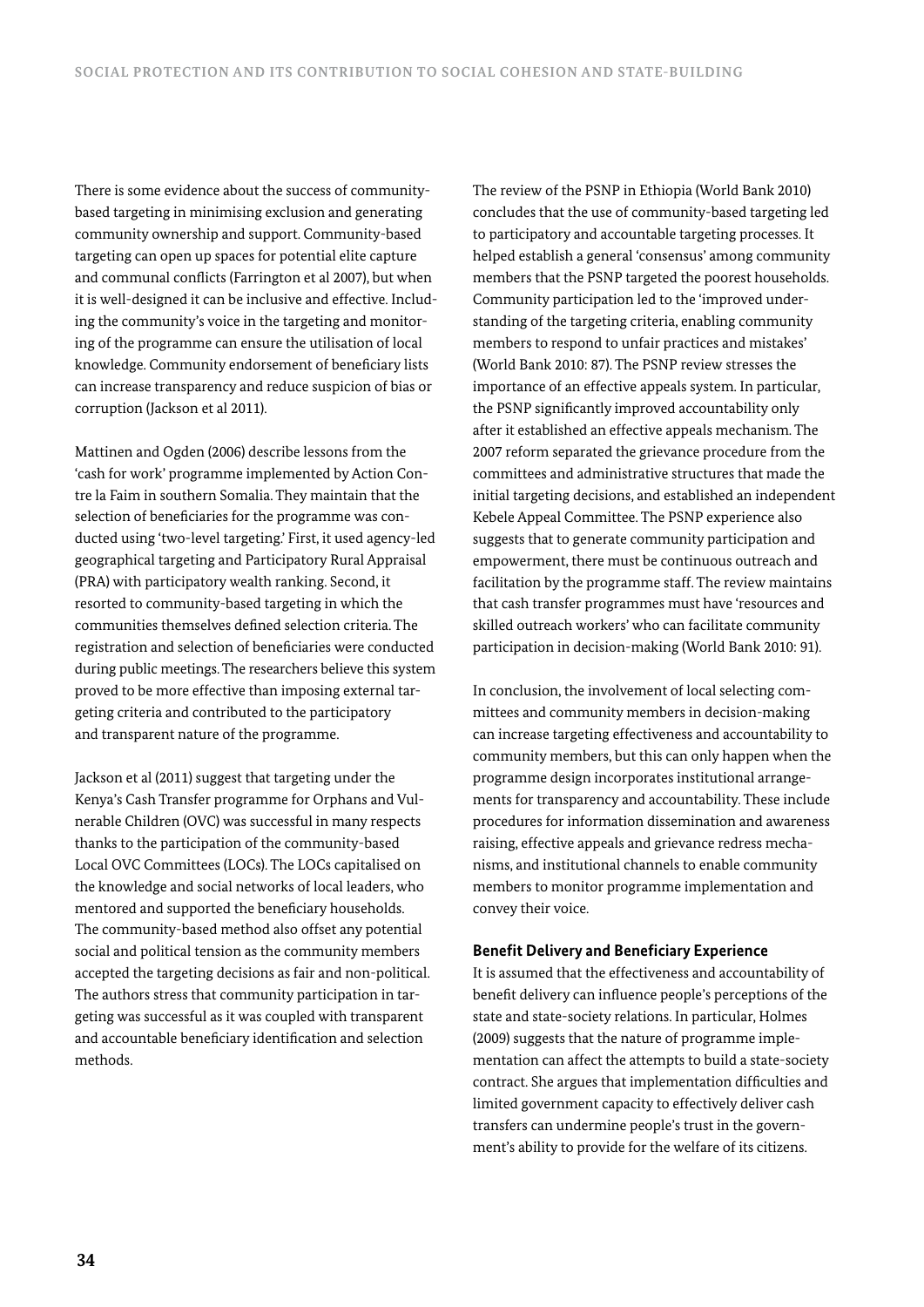Evidence from Nepal illustrates that the limited institutional capacity of the central and local governments affects the effectiveness of cash transfer payments. A study by Holmes and Upadhya (2009) reports that disbursement bottlenecks from the central to the local level have resulted in delays and irregular payments. The transfers from the central budget are often insufficient to pay the full amount of benefits. The local governments (VDCs) are not always aware of the government's guidelines and procedures, whereas citizens are not often fully aware of their rights and eligibility. Physical remoteness also creates problems, especially in the difficult to reach mountain areas.

The choice of institutional arrangements for benefit payments can also affect beneficiary experiences. The case study of the Old-Age Allowance in Bangladesh (Begum and Wesumperuma 2012) suggests that the use of the existing banking system has been crucial in minimising corruption and the mismanagement of funds that are likely to occur at the point of benefit delivery. It however generated other shortcomings. The limited capacity of local banks to efficiently distribute benefits to many beneficiaries resulted in delays and significant physical cost for beneficiaries (e.g. long wait and queues). They also incur monetary costs for transport and food when travelling to the banks.The old-age allowance in Thailand is delivered through bank transfers or in cash directly to beneficiaries or to an authorised person who receive the cash on their behalf (Suwanrada and Wesumperuma 2012). Most people however prefer to receive it in cash, which implies that the designated officers travel to every village and distribute the payments directly to beneficiaries. This spares the villagers the extra travel costs and the long wait, as is the case in Bangladesh.

These examples do not offer information on how the specific experiences of benefit delivery affected the citizens' perceptions of the state. More research is needed to examine how benefit delivery translates into the citizens' assessment of the state's role in and commitment towards supporting a state-society contract.

# **3. Political Economy and Public Sector Capacity**

### **Political Gain and Public Interests**

Social protection affects the relationship between citizens and the state in two ways. As discussed in this paper, it can be used to build a state-society contract, solicit political legitimacy, and consolidate the state. Political leaders can also use it to gain 'clientelistic legitimacy' and electoral support. Gardner Sewall (2008) distinguishes the usage of social protection programmes by government officials to earn political capital from a genuine commitment to long-term programme goals to reduce poverty and vulnerability. This view contrasts the narrow, political interests of political leaders and the wider societal objectives of social protection.

Based on their evaluation of Ethiopia's PSNP, Sharp et al (2006) suggest that cash distribution systems will always be a political resource and can be used as a mechanism for 'rewarding political support or punishing detractors.' They observed sporadic instances of using the PSNP programme for electoral gain. For example, some candidates promised to distribute benefits to all households, whilst others attempted to mobilise those who were excluded from the beneficiary lists. They also recorded situations when elected officials penalised known supporters of the opposition and their relatives and struck them off the beneficiary lists.

In her study of Mexico's PROGRESA and Brazil's Bolsa Família CCT programmes, Gonzalez (2011) conducted a correlation analysis of the incumbent parties' strategy of vote base expansion and retention and cash benefit disbursement. She concludes that in both countries the incumbent governments used the respective CCT programmes to gain political support. In particular, they used the programmes to reward the regions according to the level of support they received. This is exemplified by the higher disbursements in the states that supported the incumbent parties. She suggests that this represents 'semi-clientelistic' rather than 'clientelistic' practices as the programmes were used to reward voters rather than to gain votes (Gonzalez 2011: 25).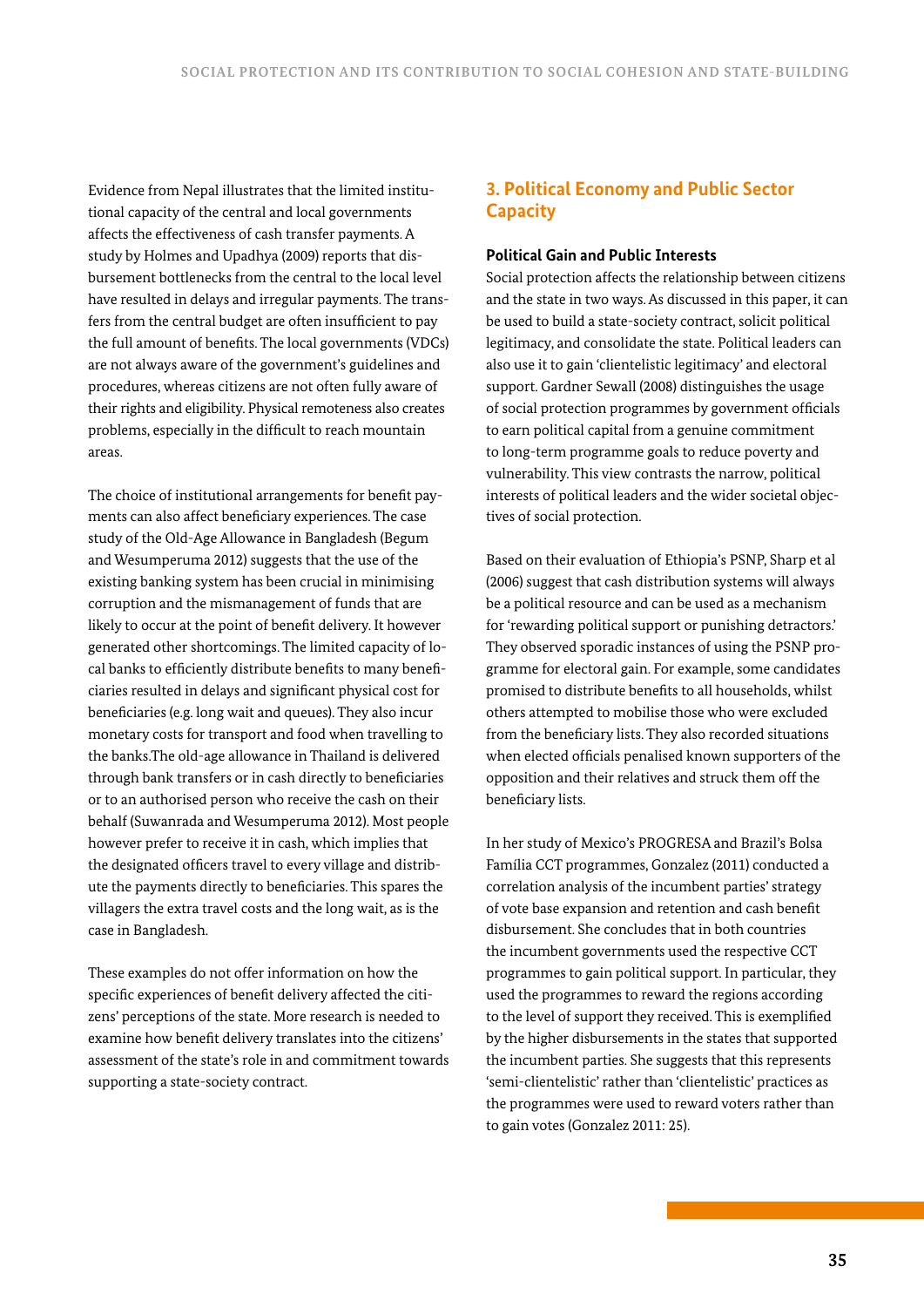The pursuit of instrumental goals by politicians may not necessarily undermine the public objectives of social protection. Holmes and Upadhya (2009) suggest that social transfers in Nepal can be seen as a 'political tool' to enhance the government's political dividends. Cash is a 'visible and direct' transfer from the government to the people and it can easily generate popular support (Holmes and Upadhya 2009: 28). They also document the Nepalese government's commitment towards establishing a comprehensive system of social protection and increasing social spending. Samson (2012) also suggests that social pensions in Nepal reflect the government's commitment to poverty reduction and social inclusion. Similarly, Hagen-Zanker et al (2011: 8) maintain that fighting poverty and inequality were 'election campaign promises' in Brazil, India and South Africa – a factor that contributed to the governments' commitment to social protection in these countries. But they go on to argue that social protection programmes in these countries 'were not just short-term election promises', but that they reflected a solid political and financial commitment to improving people's livelihoods (Hagen-Zanker et al 2011: 9).

In assessing the impact of social protection on social cohesion and state-building, it is important to be aware of the highly political nature of redistributive programmes. They can be used for the 'clientelistic appropriation of public policy' (Zucco 2011: 16), or be instruments for serving public goals. In the case of the latter, it is reasonable to expect that they remain 'politically viable' and recognise the electoral benefits of the programmes (Zucco 2011: 26).

### **State Capacity for Programme Delivery**

Evidence shows that it is possible to establish and implement social protection in situations with a high degree of instability and volatility (Harvey and Holmes 2007). For example, the Cash Payments to War-Displaced Urban Destitute Households Programme (GAPVU) in Mozambique provided small cash transfers to more than 70,000 households by 1995. There are other successful examples in Somalia, Afghanistan and the Democratic Republic of Congo (DRC) (Harvey et al 2007). A certain level of state legitimacy, capacity and donor support is crucial for establishing an enabling environment for social protection interventions. There might be difficulties in implementing social protection programmes in especially volatile and unstable contexts. This implies that social protection may not be used as a vehicle for improving state-society relations in some conflict and post-conflict environments. Harvey and Holmes (2007) suggest that bypassing the state structures in the delivery of cash benefits may undermine the process of building a state-society contract. Fragile contexts often imply that the government may not have the capacity or willingness to implement social protection, or there could be political disagreements that can prevent donors from working with governments. In this situation, delivering social protection through other actors, such as NGOs may seem a feasible option, but it does not allow state involvement in addressing the people's needs and establishing a state-society contract. In a separate paper, Harvey et al (2007) warn against excessive reliance on international actors in taking over state functions and suggest that it can in fact 'challenge' state-building. They cite evidence of people's resentment against international agencies in Afghanistan, Bangladesh and Sierra Leone, where donor funded agencies 'compete' with national agencies and attract talented local experts by offering high salaries and benefits.

Harvey and Holmes (2007) and Harvey et al (2007) maintain that external actors have the important task of engaging in state-building in difficult environments. They argue that even if government capacity is limited, it is still important to work with policy-makers in relevant line ministries and involve them in policy formulation to develop their analytical and implementation skills and knowledge. They suggest that where it is difficult to engage central governments, donors can still work with local governments in service delivery. They cite for example the experience of the DFID funded Protracted Relief Programme in Zimbabwe, under which local and international NGOs and UN agencies cooperated with government agencies at provincial, district and village levels.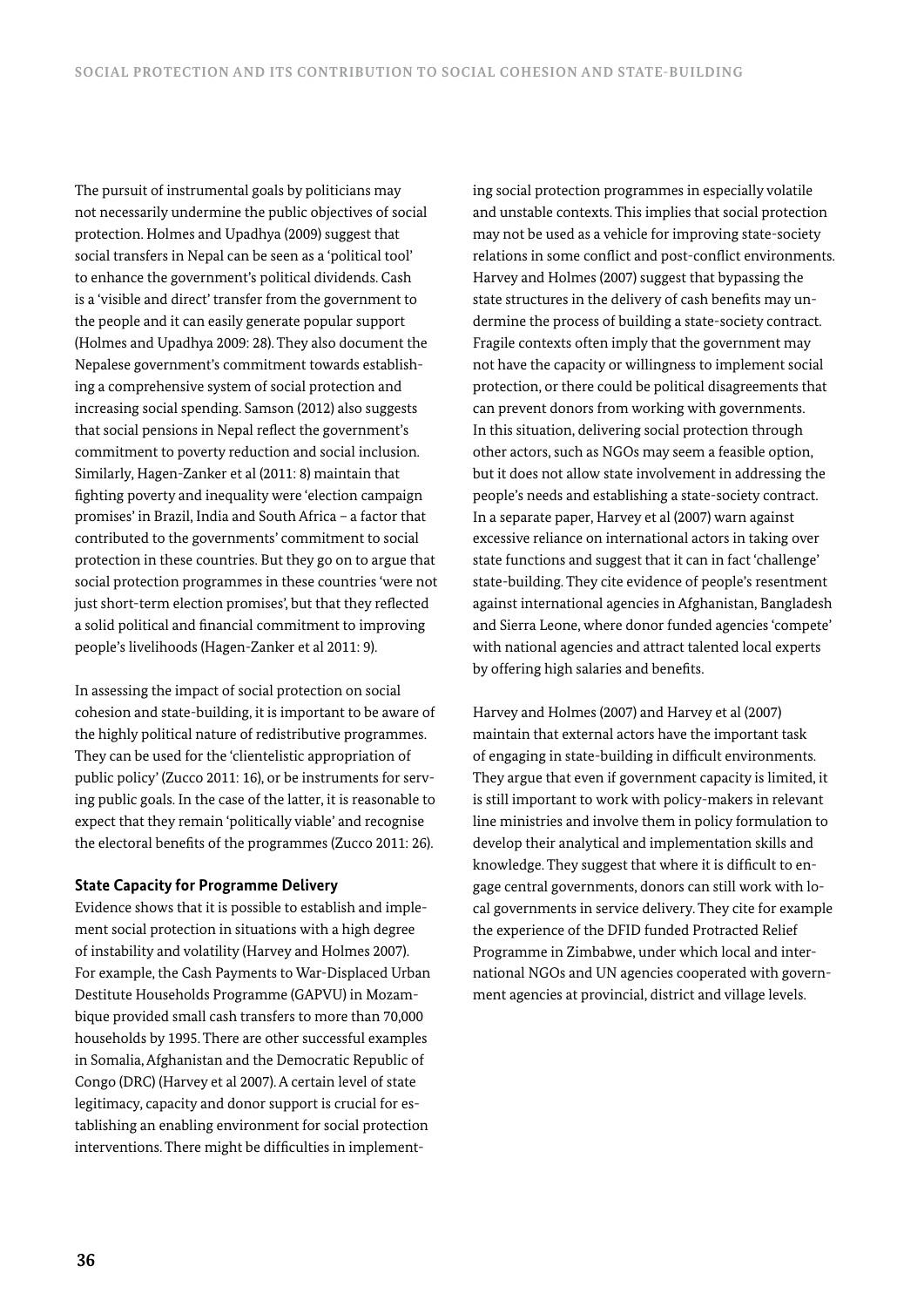#### **Financing and Sustainability**

The state's redistributive responsibility must be underpinned by financial arrangements that reflect the nature of the state-society contract and support the existing citizenship entitlements in a given society. Financing mechanisms usually include a mix of public tax-based revenue financing, individual contributions under social insurance schemes, private and community financing, household savings and out-of-pocket payments (Barrientos 2007). In developing countries, a significant part of social protection financing is supported by international organisations through budget support aid and the direct financing of projects and programmes. Achieving an 'optimal' financing mix is important for institutionalising solidarity mechanisms and ensuring a sufficient resource base to accomplish the state-society contract.

The difficulty in securing adequate long-term funding can affect the effectiveness, delivery and impact of social protection programmes. It is important that there are sufficient financial resources to fund relatively decent benefits to address some of the pertinent needs of the majority of the poor population (Harvey et al 2007). Furthermore, programmes must be adequately funded to ensure regularity and predictability of transfers and help poor households plan their expenditure and adjust their livelihood strategies and coping mechanisms.

Limited financial capacity severely constrained the Government of Nepal's ability to tackle exclusion and conflicts through social protection. Holmes and Upadhya (2009) report that spending on social transfers in Nepal increased by over 400% in 2008/2009. This reflects the government's commitment to social expenditure in line with its goals of combating poverty and social exclusion. They however note that Nepal's heavy reliance on donor funding has resulted in uncertainty and difficulty in planning fiscal allocation in the long run. The country's ability to fully finance social protection from local revenues is limited and will require significant economic growth and political will.

Financial constraints however did not deter the Nepalese government from initiating and implementing social protection activities. Samson (2012) demonstrates that despite its limited public finance base, Nepal was able to establish a universal Senior Citizens' Allowance programme in 1994, which provides non-contributory benefits of NPR 500 (USD 6) to all people who are 70 years and older and to all Dalits and residents of the poor Karnali region who are 60 years and older. Samson argues that low-income countries can establish universal systems as long as their governments have sufficient commitment and political will. The process of expanding social protection is incremental and it can be achieved through the gradual increase in coverage and benefit amounts. The Nepalese government still needs to strengthen the effectiveness of the Senior Citizens' Allowance, but it has already established a sound institutional foundation to enable its subsequent expansion and consolidation.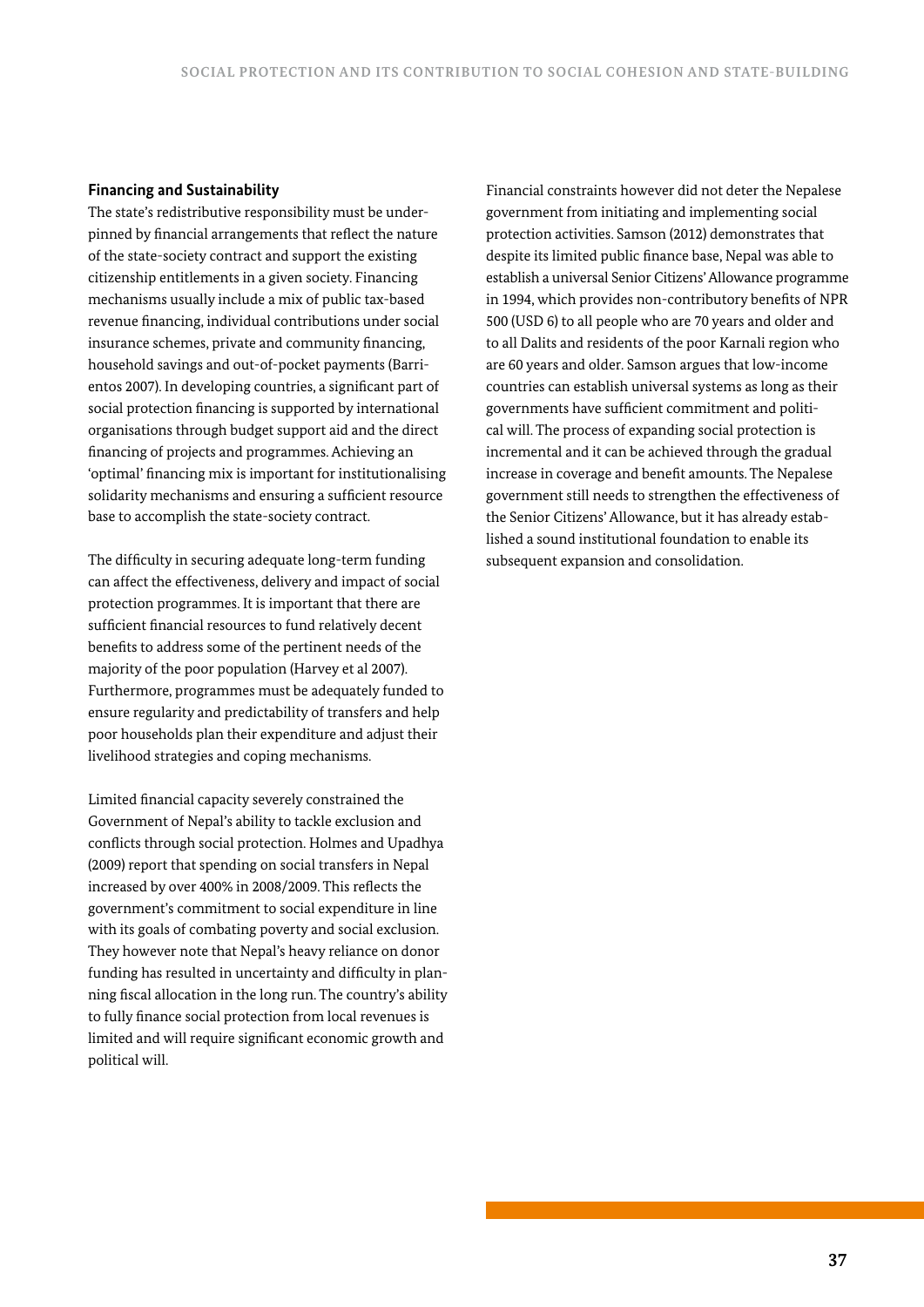# **Part III: Implications for Policy and Research**

# **1. Evaluating the Impact of Social Protection on Social Cohesion and State-Building**

This report suggests that to identify the impact of social protection on social cohesion, it is more appropriate to identify specific dimensions and facets of social cohesion, instead of treating social cohesion as a composite index. The report has identified two broad interrelated dimensions of social cohesion:

- Distributional
- Relational

Each dimension comprises multiple indicators such as poverty, inclusion/exclusion, inequality, gender equity, access to health, as well as relational indicators such as empowerment, community cooperation and solidarity, social participation, crime, conflict and stability. By examining the impact of social protection on any of these indicators, one can establish the contribution of social protection to social cohesion.

The impacts of social protection on these dimensions can be measured using three methods:

1. Aggregate level analysis. One option is to assess the 'effectiveness' of social protection – i.e. the extent of system generosity, coverage, and capacity to reduce poverty and vulnerability – and establish how it impacts economic inequality. Inequality can be expressed in terms of income discrepancies, but needs to be disaggregated by gender, ethnicity, race, age, caste and other variables. One can also assess how benefit size and coverage correlate with other indicators of social cohesion, including crime, social solidarity, stability and others. Another option is to assess the institutional attributes of a social protection system and the extent to which they encourage social stratification, for example by supporting certain social groups and leaving out others, stigmatising beneficiaries, or triggering tension and conflicts.

- 2. Programme impact evaluation. This approach evaluates the impact of a specific programme or project through rigorous data collection that includes a mix of quantitative and qualitative methods. It is possible to assess specific programme impacts on various indicators along the distributional and relational dimensions of social cohesion. It is important that programme evaluations be based on statistically sound data to allow definitive inferences about programme impacts at national or regional level.
- 3. In-depth contextual case studies. This method can help expose the impact of programme interventions on the various aspects of wellbeing and social relations. The usage of qualitative methods can generate rich data and help understand how interventions addressed the root causes of exclusion and vulnerability. This approach can help explore the extent to which programme design and implementation were based on the sound understanding of local institutional, social and cultural conditions. It can also reveal any unintended consequences and spillover effects of the interventions.

The impacts of social protection on state-building can be assessed along two dimensions:

- Effects on state-society relations. This analysis includes the study of citizens' perceptions of the state, including trust in public institutions and political leaders, and their assessment of legitimacy, transparency and accountability of the public sector. This dimension can also be examined by identifying the level of public support for political and economic reform.
- Effects on social cohesion and social relations. One can assess the extent to which social protection helps improve intergroup solidarity, tackle discrimination and stigma, reduce or prevent social conflicts, and achieve greater stability.

The impacts of social protection on these dimensions can be measured using two methods:

1. Programme impact evaluations. This technique involves mixed-method assessments of the effects of specific interventions on state-society and social relations.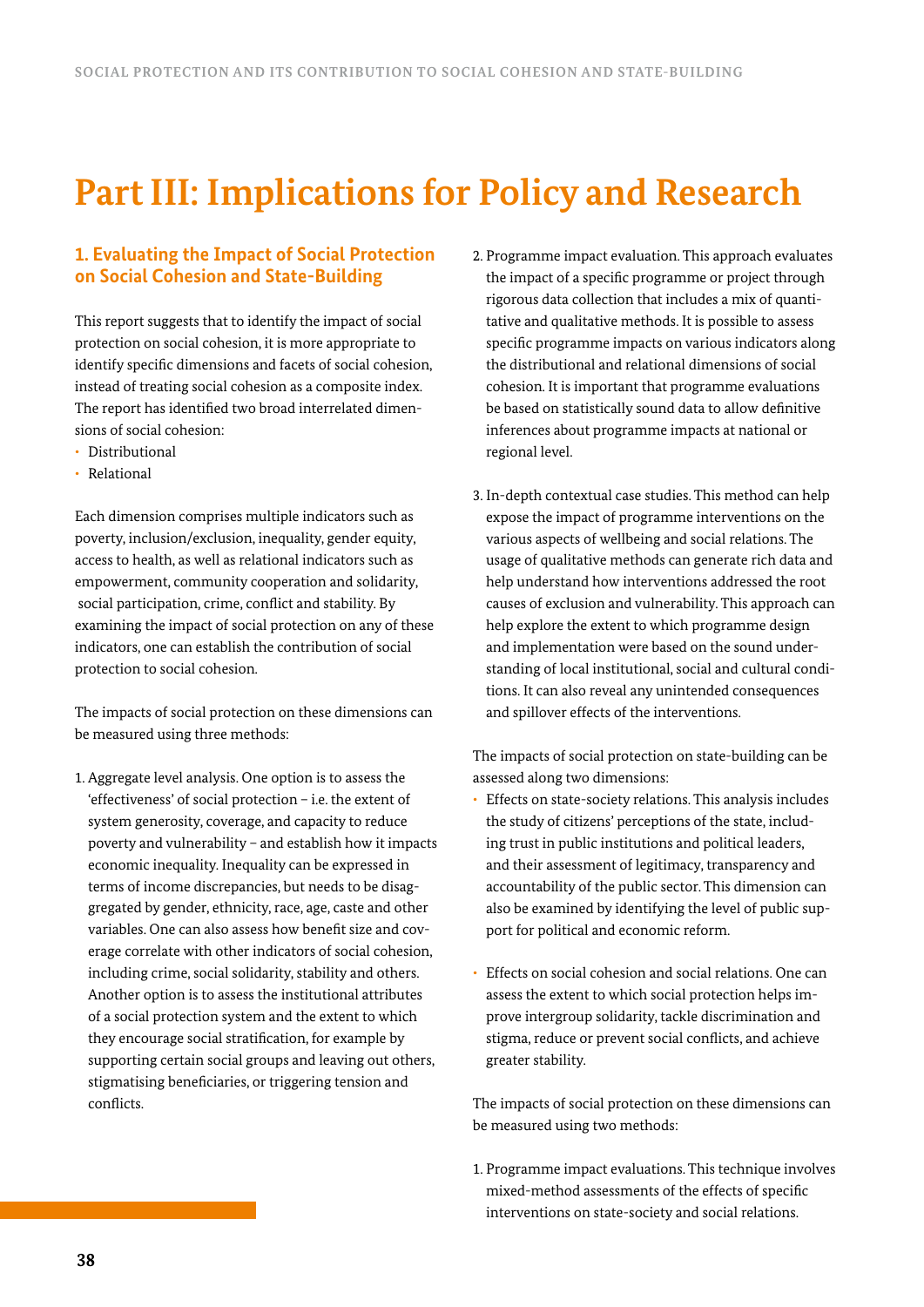2. In-depth contextual studies. This method can be employed to document specific experiences of citizen interaction with state officials at national and local level and identify people's perceptions of public institutions, the quality and nature of governance, and relevance and effectiveness of public interventions in addressing their needs.

# **2. Understanding Impacts of Social Protection on Social Cohesion and State-Building**

## **Potential to Promote Social Inclusion**

The effectiveness of social transfers (expressed in terms of benefit value, coverage and poverty impact) is likely to affect the ability of social protection interventions to tackle various dimensions of deprivation, improve livelihood outcomes and thus contribute to social inclusion. As illustrated in the case of Nepal, the government is committed to the goal of reducing social exclusion, but it has been unable to offer high cash transfers and ensure adequate coverage to significantly reduce poverty and inequality. The limited ability to adequately finance social protection benefits and reach out to the majority of the poor affects the probability of reducing poverty and vulnerability and minimising economic and social inequalities.

Social exclusion is produced and reproduced by the existing formal and informal institutional norms and practices and it is manifested in various aspects of people's lives, including access to economic resources and opportunities, public services, social networks, and political rights. The provision of income support alone may not translate into social inclusion and greater cohesion in societies where exclusion and vulnerability are deeply rooted in societal institutions. Tackling structural social inequalities requires policies that go beyond the sectoral remit of social protection. It necessitates the need to link social protection with other policy areas and to ensure that economic, social and political initiatives complement each other. This can help achieve the policy synergy required to establish and uphold social citizenship rights and give individuals access to important resources, services and opportunities. More research is needed to establish whether and in which circumstances social protection can challenge societal institutions that generate exclusion, stigma and discrimination.

Incorporating rights-based elements in the design and implementation of social protection interventions can contribute to greater citizen empowerment and reinforce state-society relations. As this report demonstrates, the HSNP cash transfer programme in northern Kenya was successful in introducing rights education and enhancing the ability of community groups to claim priority public services. The MGNREGA public works programme in India established a rights-based framework to enable citizens to claim their rights to employment and social protection. It still needs to be established how these measures can be combined with other policy instruments and sectoral interventions to ensure that citizen voice and accountability be sustained and institutionalised.

### **Gender Sensitive Design**

Women's economic and social empowerment can significantly contribute to social cohesion. As studies from Latin America (Peru, Bolivia, Ecuador and Mexico) show, CCTs enhance girls' access to education and offer income support to women, but they tend to reinforce women's caring roles in their households. It is important that social protection interventions be designed and implemented so that they challenge traditional gender roles and hierarchies. Furthermore, programmes must incorporate mechanisms to prevent or mitigate possible negative effects on women's lives, such as increased workload, stigma or social conflict. Finally, programme designs must contain institutional arrangements that can advance women's positions in situations where social norms and practices may restrict them from participating in public work, owning assets and making independent decisions.

## **Addressing Migration**

Evidence shows that social protection can both increase and decrease migration flows and therefore has differential impact on social cohesion. On one hand, social protection can prevent migration and displacement (e.g. Ethiopia and Mexico) and thus help maintain the integrity of families and local communities. On the other hand, it can provide additional capital and encourage individuals to migrate in search of better employment opportunities (e.g. South Africa). As a result, it can improve the material wellbeing of migrants and their households, but can also induce family separation and possibly contribute to the weakening of local communities. The variety of migration responses implies that it is difficult to generalise the impact of social protection on migration and social cohe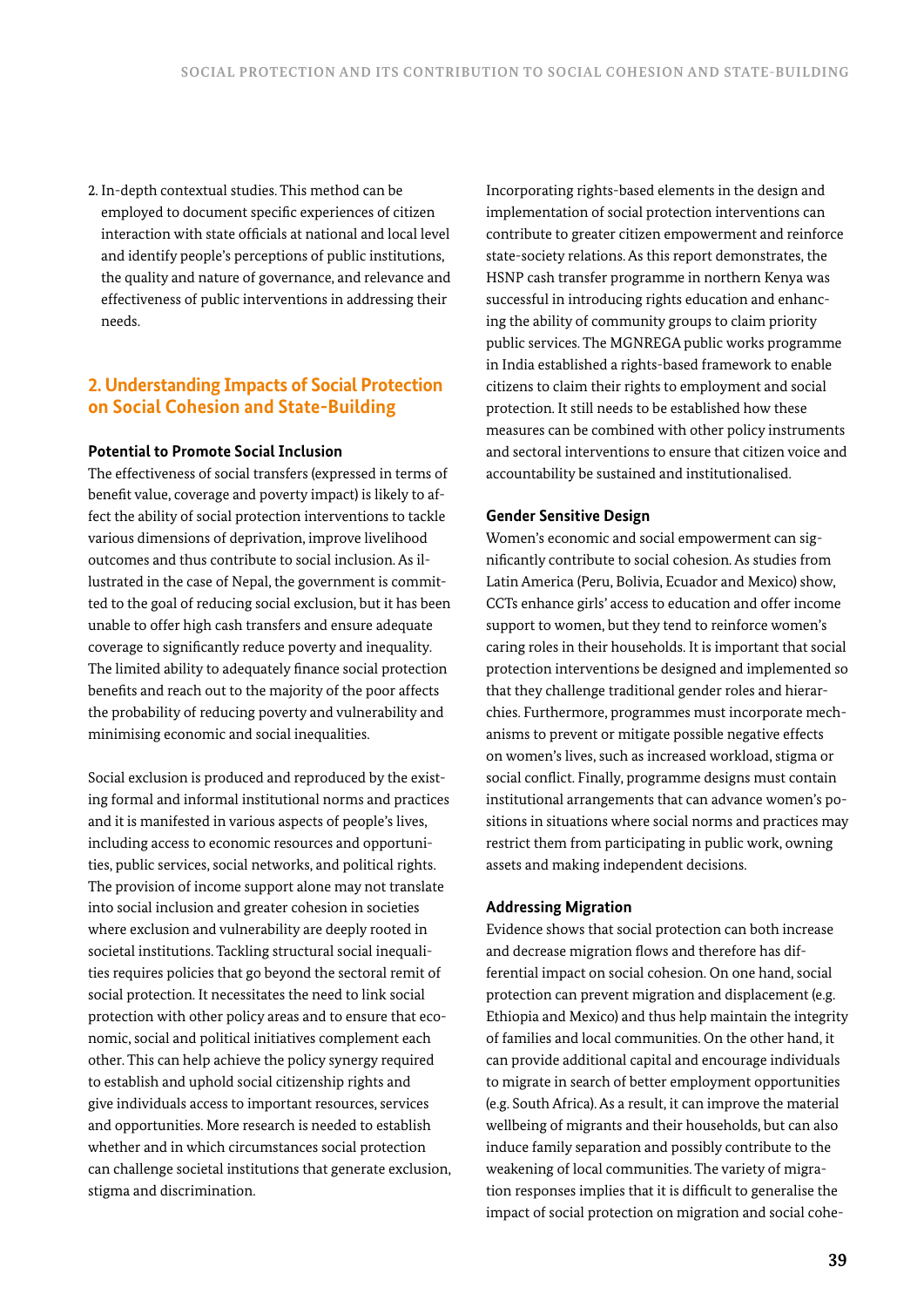sion. Instead, detailed contextual studies are required to identify how social protection affects individual decisions to migrate (or not) and what consequences these decisions have on social cohesion in specific contexts.

## **Reducing Social Vulnerabilities through Microinsurance**

Microinsurance seeks to provide protection against various risks to vulnerable individuals on a low income. There are various microinsurance models, including health, life, disability, agricultural and livestock insurance. Microinsurance schemes can play an important role in empowering their members and addressing their needs. There is evidence that microinsurance contributes to greater access to health care. In particular, studies show that members seek health care more frequently than nonmembers. However, microinsurance may not be suitable for preventative health care. It mostly finances inpatient costs, which prompts individuals to seek health care only after an illness has developed. Microinsurance is not designed to reach out to the poorest individuals who cannot afford to pay the required insurance premiums. Various institutional arrangements, such as targeted subsidies can be used to improve coverage for the poorest. More research is needed to assess the implications of different microinsurance models on social cohesion in various contextual settings.

### **Strengthening Social Capital and Local Governance**

Social cash transfers can enhance individuals' ability to share resources with their households and community members; they can also help individuals participate more often in social and ceremonial events and community activities. An important question for further research is whether (and in what circumstances) social protection interventions help connect individuals from different social groups, or whether they mainly bolster social capital within narrow, close-knit groups.

CDD projects provide grant financing to community groups for the construction and rehabilitation of essential communal infrastructure and services, and seek to directly influence social capital and state-society relations. There is mixed evidence about the impacts of CDD interventions, such as social investment funds on social capital and state-society relations. The outcomes of these interventions are contingent upon various factors, including the length of engagement in a community, the quality of project facilitation, design features, and the broader policy framework and governance environment.

### **Conditionality**

The implications of various CCT conditionalities with regard to individual empowerment, social relations and social state-society contracts need to be further researched. As studies show, CCT requirements tend to increase the workload of mothers in some Latin American countries. There is evidence of insufficient sensitivity to people's realities and constraints in the early design of the Child Support Grant in South Africa. It is important to carefully consider people's vulnerabilities and local conditions in order to design inclusive and empowering CCT conditionalities.

#### **Targeting**

Social categorical targeting is often used to prioritise special groups, for example socially excluded individuals, refugees, war widows and ex-combatants. There is limited evidence on the effects of social categorical targeting on the social inclusion of special groups; yet there are indications that it may provoke resentment and social tension in local communities, e.g. support for ex-combatants in Sierra Leone and Liberia.

Poverty targeting can also create social divisions and negatively affect state-society relations due to two important factors: the selective nature of targeting, and the potential for corruption and mismanagement. First, it is often difficult to identify and separate a sub-group of eligible poor in situations where the majority of the population is poor. This creates perceptions of unfairness and gives rise to grievances among those poor who were not selected. Second, targeting can be prone to corruption and mismanagement by local elites, as the case study on the SSN programme in Sierra Leone demonstrates. This is especially pertinent when the targeting design does not incorporate effective institutional mechanisms for information dissemination, outreach, grievance redress and appeals. In addition, the ability of relevant government agencies to effectively supervise the process of beneficiary selection is a major precondition for effective and accountable targeting. The involvement of local communities can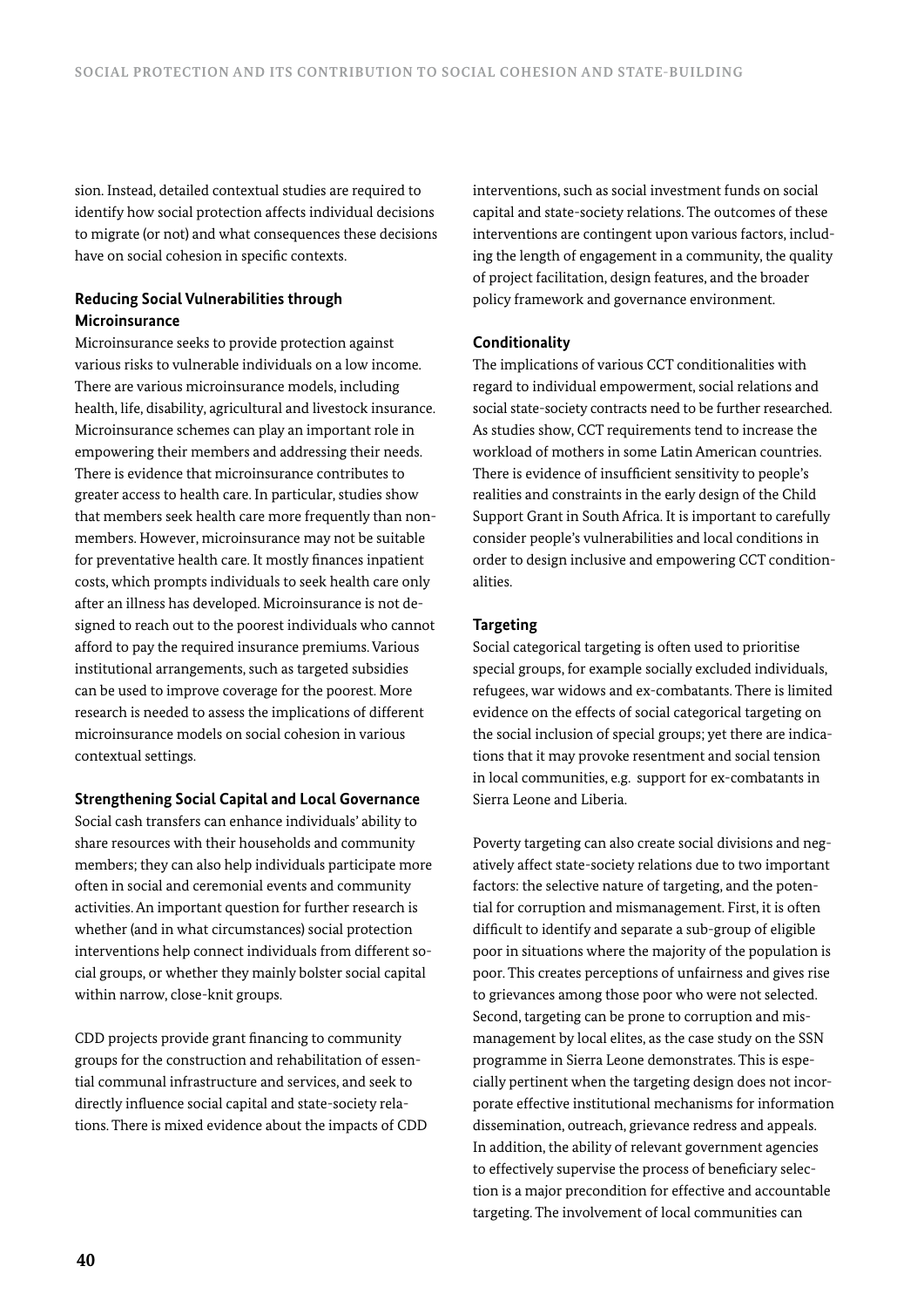help increase targeting effectiveness and accountability and prevent potential tensions. For instance, community participation in targeting in a 'cash for work' scheme in southern Somalia, in Kenya's cash transfer programme and in Ethiopia's PSNP helped utilise local knowledge, generate community acceptance of the selection criteria, and solicit support for targeting decisions.

### **Benefit Delivery**

Evidence from Nepal illustrates that the limited institutional capacity of the central and local governments affects the effectiveness of cash transfer payments. This has immediate repercussions for the wellbeing of citizens, who are likely to receive their benefits late and irregularly. The choice of institutional arrangements for benefit payments can also affect beneficiary experiences. For example, the limited capacity of local banks in Bangladesh results in delays and significant physical cost for beneficiaries (e.g. long wait and queues). More research is needed to establish how the effectiveness and accountability of benefit delivery affects people's perceptions of the state and state-society relations in various contextual settings.

#### **Political Gain and Public Interests**

In assessing the impact of social protection on social cohesion and state-building, it is important to be aware of the highly political nature of redistributive programmes. Social protection is a political resource, which political leaders can use to gain electoral support. The politicians' pursuit of instrumental goals must not undermine the public objectives of social protection. For example, evidence from Nepal, Brazil, India and South Africa shows that political leaders indeed used social protection in electoral campaigns, but that they were also genuinely committed to reducing poverty and inequalities in their societies.

## **State Capacity**

A certain level of state legitimacy, capacity and donor support is crucial for establishing an enabling environment for social protection interventions. It is crucial that external actors engage in state-building in difficult environments, rather than bypass state structures. Even if the government capacity is limited, there are always options for supporting government capacity building, by for example involving officials in policy formulation, supporting learning and development, and working with local governments in service delivery.

#### **Financing and Sustainability**

The redistributive responsibility of the state must be underpinned by financial arrangements that reflect the nature of the state-society contract. Achieving an 'optimal' financing mix is important for institutionalising solidarity mechanisms and ensuring a sufficient resource base for fulfilling citizenship rights. The difficulty in securing adequate long-term funding can affect the effectiveness, delivery, and impact of social protection programmes. Financial constraints however must not deter governments from initiating and implementing social protection activities. Even if public resources are limited, governments can lay out an institutional foundation for social protection by introducing programmes of limited scale with a view of subsequent expansion and scaling up. For example, despite its limited financial capacity the Government of Nepal was able to establish a universal Senior Citizens' Allowance programme, which provides a sound institutional foundation for subsequent expansion and consolidation of old-age social protection.

Global research has shown that citizens have greater trust in their governments when they recognise that public leaders have the political will and commitment to help their population. More research is needed to examine citizens' perceptions of the state and state-society relations in situations when governments exhibit genuine commitment towards social protection, but have limited capacity to offer effective income support to the population. One can hypothesise that despite the limited effectiveness of social protection interventions, visible efforts to establish a state-society contract and social citizenship rights can promote citizens' trust in public institutions and enhance state legitimacy.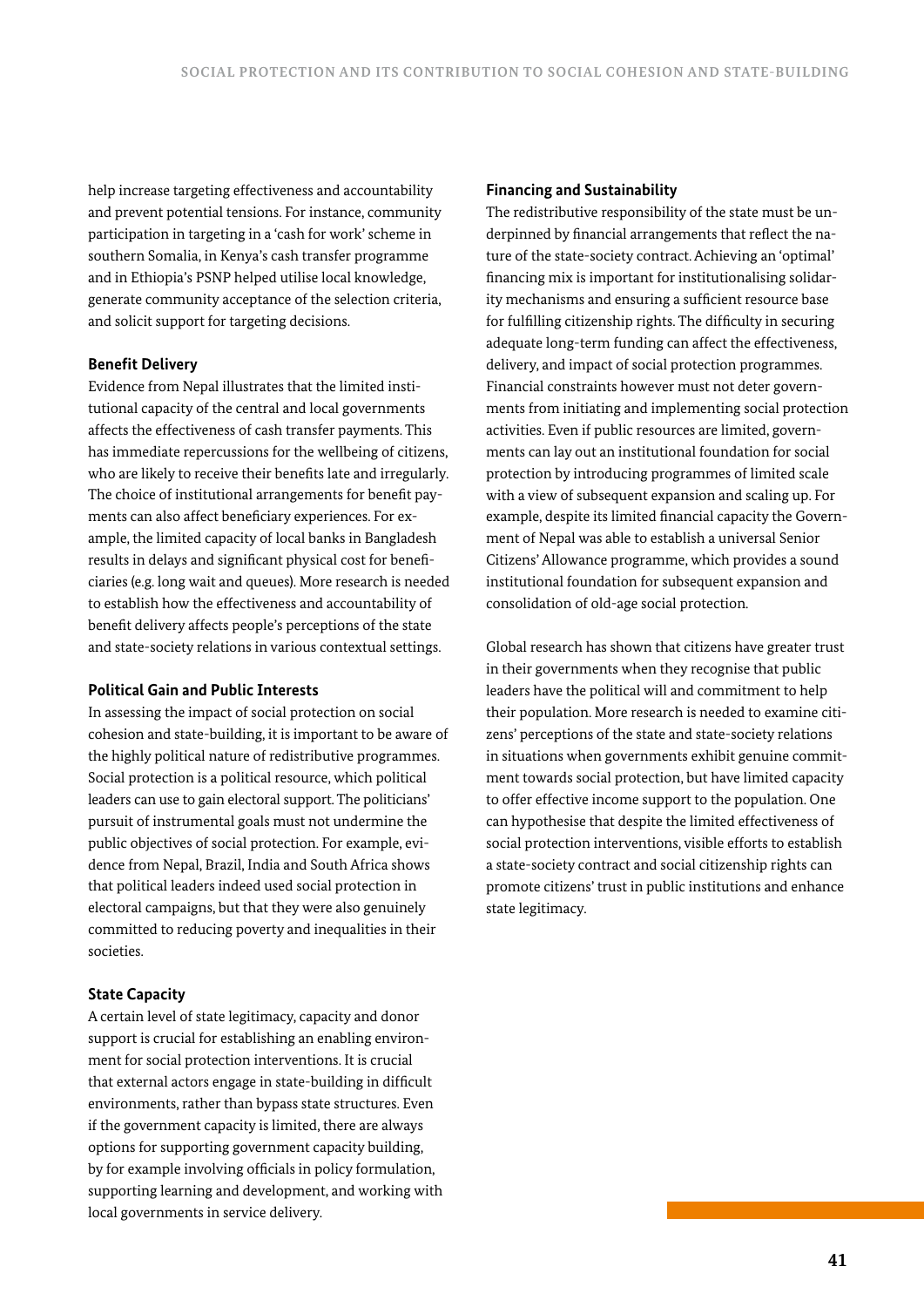# **References**

**Adhikari, T. P.** (2011) 'Reducing Child Poverty: Universal Child Protection Grant in Nepal'. Draft Literature Review, NEPAN and Overseas Development Institute (mimeo).

**Ajakaiye, O. and Ali, A.A. G** (2009) 'Managing Post-Conflict Recovery in Africa: An Overview', Journal of African Economies, Vol. 18, AERC Supplement 1: 3–11. Accessed at

http://jae.oxfordjournals.org/content/18/suppl\_1/i3.full.pdf+html on 12 January 2012.

**Alcock, P.** (1989) 'Why Citizenship and Welfare Rights Offer New Hope for New Welfare in Britain', Critical Social Policy, Vol. 19, No. 2: 32-43.

**Arhin-Tenkorang, D.** (2001) 'Health Insurance for the Informal Sector in Africa: Design Features, Risk Protection, and Resource Mobilisation'. HNP Discussion Paper. Washington, DC: World Bank.

**Attanasio, O., Pellerano, L. and Reyes, S. P.** (2009) 'Building Trust? Conditional Cash Transfer Programmes and Social Capital', Fiscal Studies, Vol. 30, No. 2: 139-177.

**Babajanian, B.** (2005) 'Promoting Community Development in Post-Soviet Armenia: The Social Fund Model', Social Policy and Administration, Vol. 39, No. 4: 448-462.

**Babajanian, B.** (2009) 'Promoting Good Governance in the World Bank's Community Driven Projects: Lessons from Kyrgyzstan'. ESRC Research Paper. London School of Economics (mimeo).

**Barakat, S.** (2006) 'Mid-term Evaluation Report of the National Solidarity Programme (NSP), Afghanistan'. York: Post-War Reconstruction & Development Unit (PRDU), University of York.

**Barrientos, A.** (2007) 'Financing Social Protection'. BWPI Paper No. 5. Manchester: Brooks World Poverty Institute.

**Barron, P.** (2010) 'CDD in Post-Conflict and Conflict-Affected Areas: Experiences from East Asia'. Background Paper prepared for the World Development Report 2011. Washington, DC: World Bank.

Beath, A., Fotini, C., Enikolopov, R., and Kabuli, S.A. (2010) 'Randomized Impact Evaluation of Phase II of Afghanistan's National Solidarity Programme (NSP): Estimates of Interim Program Impact from First Follow-up Survey'. Kabul: NSP.

**Beauvais, C. and Jenson, J.** (2002) 'Social Cohesion: Updating the State of the Research'. CPRN Discussion Paper. Ottawa: Canadian Policy Research Networks.

**Begum, S. and Wesumperuma, D.** (2012) 'Overview of the Old Age Allowance Programme in Bangladesh', in S. W. Handayani and B. Babajanian (eds), Social Protection for Older Persons: Social Pensions in Asia. Manila: Asian Development Bank, forthcoming.

**Berger-Schmitt, R.** (2002) 'Considering Social Cohesion in Quality of Life Assessments: Concept and Measurement', Social Indicators Research, Vol. 58: 403-428.

**Bevan, P.** (2004) 'Conceptualising In/Security Regimes', in I. Gough and G. Wood (eds) Insecurity and Welfare Regimes in Asia, Africa and Latin America. Cambridge: Cambridge University Press: 88-121.

**Brandolini, A. and Smeeding, T. M.** (2006) 'Patterns of Economic Inequality in Western Democracies: Some Facts on Levels and Trends', PSOnline. Available at www.apsanet.org, accessed on 10 December 2011.

**Colletta, N. J. and Cullen, M. L.** (2000) Violent Conflict and the Transformation of Social Capital. Lessons from Cambodia, Rwanda, Guatemala, and Somalia. Washington, DC: World Bank.

**Council of Europe** (2004) 'A New Strategy for Social Cohesion'. European Committee for Social Cohesion (CDCS). Available at http://www.coe.int/t/dg3/socialpolicies/socialcohesiondev/source/RevisedStrategy\_en.pdf, accessed on 20 December 2011.

**Council of Europe** (2005) Concerted Development of Social Cohesion Indicators: Methodological Guide. Strasbourg: Council of Europe.

**CPRC** (2008) The Chronic Poverty Report 2008-09: Escaping Poverty Traps. Manchester: Chronic Poverty Research Centre.

**CPRC** (2010) 'Fragile States, Conflict and Chronic Poverty'. CPRC Policy Brief No. 24. Manchester: Chronic Poverty Research Centre.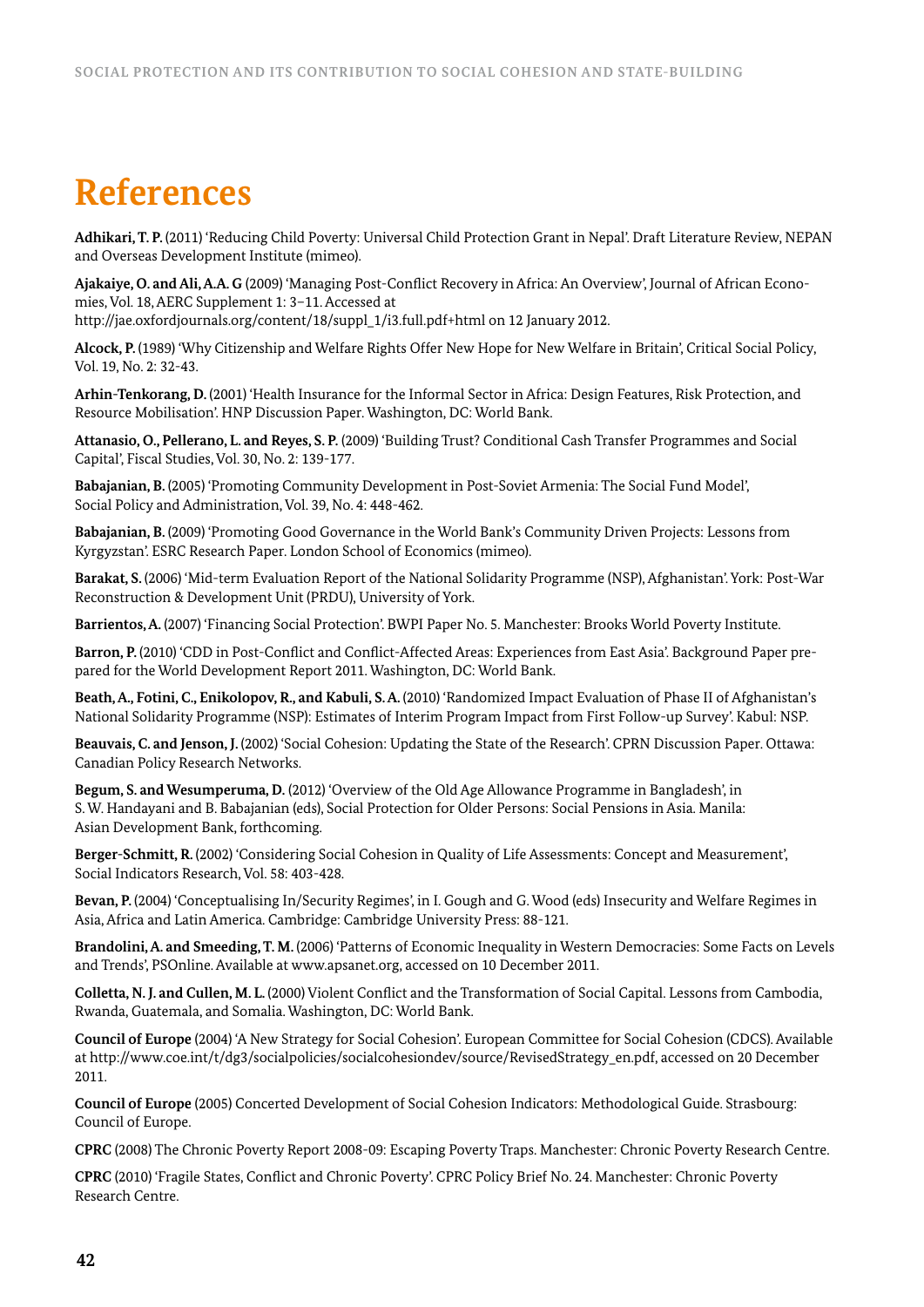**Dahrendorf, R.** (1990) The Modern Social Conflict: An Essay on the Politics of Liberty. Los Angeles: University of California Press, Berkeley.

**Darcy, J.** (2004) 'Conflict and Social Protection: Social Protection in Situations of Violent Conflict and Its Aftermath'. Theme Paper No. 5. London: UK Department for International Development.

**de Haan, A.** (1998) 'Social Exclusion: Enriching the Understanding of Deprivation'. Paper prepared for the World Development Report 2001 Forum. Poverty Research Unit. Brighton: University of Sussex.

**de Haan, A.** (1999) Social Exclusion: Towards an Holistic Understanding of Deprivation. London: Department for International Development, UK.

**De Silva, S. and Sum, J-W.** (2008) 'Social Funds as an Instrument of Social Protection: An Analysis of Lending Trends FY 2000- 2007'. Washington, DC: World Bank.

**Deblon, Y. and Loewe, M.** (2012) 'The Potential of Microinsurance for Social Protection', in C. Churchill and M. Matul (ed), A Microinsurance Compendium Volume II, forthcoming.

**Devereux, S.** (2002) 'Can Social Safety Nets Reduce Chronic Poverty?' Development Policy Review, Vol. 20, No. 5: 657-675.

**Devereux, S.** (2009) 'Cash Transfers: To Condition or Not to Condition?' Poverty Insights, IDS Knowledge Series. Brighton: Institute of Development Studies. Available at www.eldis.org/insights, accessed on 27 November 2011.

**Devereux, S. and Sabates-Wheeler, R.** (2004) 'Transformative Social Protection'. IDS Working Paper No. 232. Brighton: Institute of Development Studies.

**DFID** (2005) 'Reducing Poverty by Tackling Social Exclusion'. A DFID Policy Paper. London: UK Department for International Development.

**DFID** (2011) 'Cash Transfers Evidence Paper'. Policy Division. London: UK Department for International Development.

**Di John, J.** (2011) 'Taxation, Developmental State Capacity and Poverty Reduction', International Journal if Social Welfare, Vol. 20: 270-279.

Dongier, P., J. Van Domelen, E. Ostrom, A. Ryan, W. Wakeman, A. Bebbington, S. Alkire, T. Esmail, and M. Polski, (2003) 'Community Driven Development'. The PRSP Sourcebook, Chapter 9. Washington, DC: World Bank.

**DoRD** (2010) 'Employment Status'. Dehli: Department of Rural Development.

**ECLAC** (2007) Social Cohesion: Inclusion and a Sense of Belonging in Latin America and the Caribbean. Santiago: The United Nations Economic Commission for Latin America and the Caribbean.

**Ellis, F.** (2008) 'We Are All Poor Here': Economic Difference, Social Divisiveness, and Targeting Cash Transfers in Sub-Saharan Africa'. Paper prepared for the Conference on Social Protection for the Poorest in Africa: Learning from Experience, Uganda 8-10 September 2008.

**Esping-Andersen, G.** (1990) The Three Worlds of Welfare Capitalism. Cambridge: Polity Press.

**Farrington, J., Sharp, K. and Sjoblom, D.** (2007) 'Targeting Approaches to Cash Transfers: Comparisons Across Cambodia, India and Ethiopia'. London: Overseas Development Institute.

**Fiszbein, A. and Schady, N.** (2009) 'Conditional Cash Transfers: Reducing Present and Future Poverty'. A World Bank Policy Research Report. Washington, DC: World Bank.

**Fritz, V. and Menocal, A. R.** (2007) 'Developmental States in the New Millennium: Concepts and Challenges for a New Aid Agenda', Development Policy Review, Vol. 25, No 5: 531-552.

**Gardner Sewall, R.** (2008) 'Conditional Cash Transfer Programs in Latin America', SAIS Review, Vol. 28, No 2: 175-187.

**Gittel, R. and Vidal, A.** (1998) Community Organizing: Building Social Capital as a Development Strategy. Newbury Park, CA: Sage Publications.

**Goldberg, M. and Ramanathan, C. S.** (2008) 'Microinsurance Matters in Latin America', Enbreve, Number 138. Washington, DC: World Bank. Available at

http://siteresources.worldbank.org/INTENBREVE/Newsletters/22071945/Dec08\_138\_Microfinance\_EN\_FINAL2.pdf. Accessed on 7 March 2012.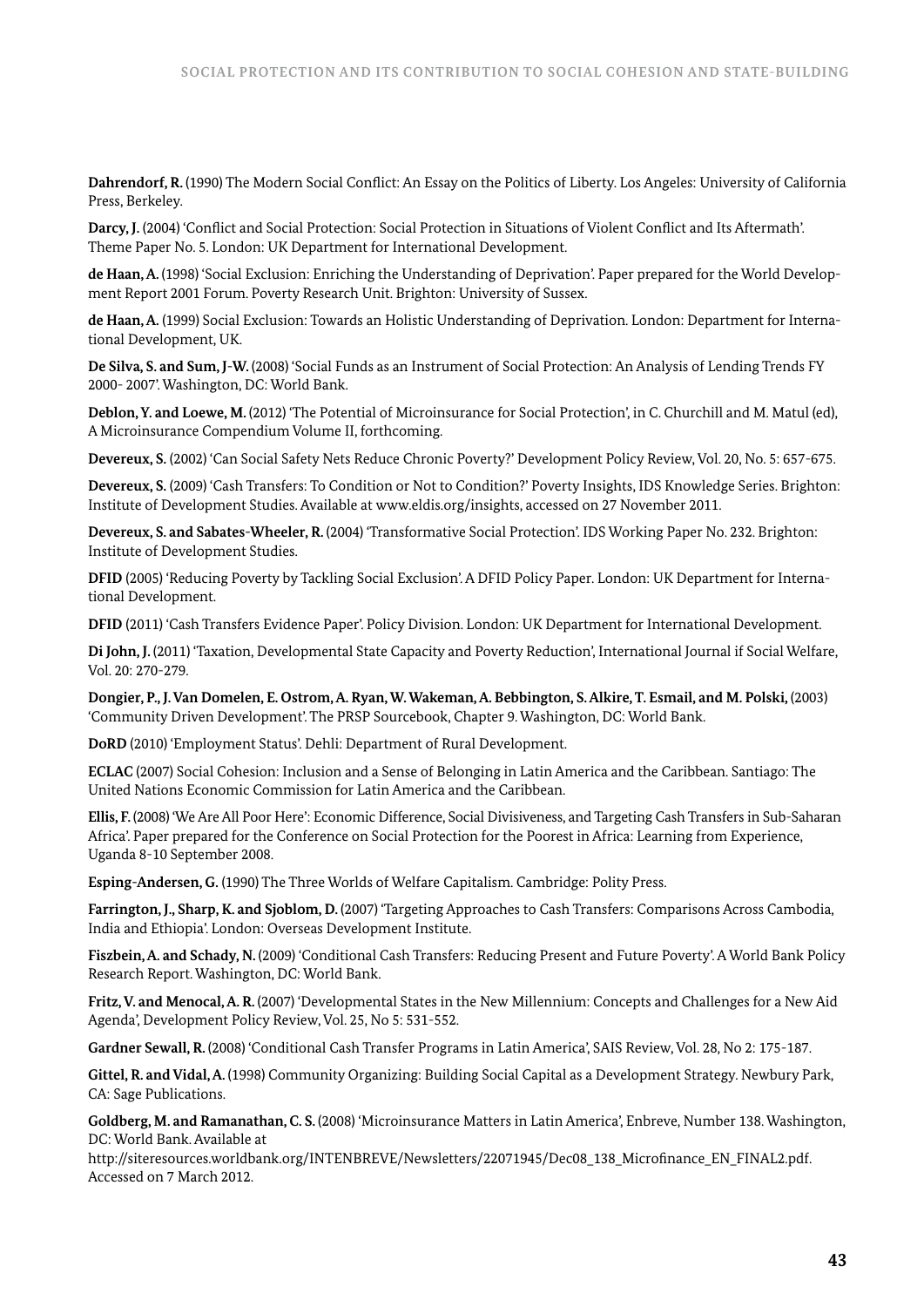**Gonzalez, Z.** (2011) 'Rewarding Voters through Welfare Transfers in Mexico and Brazil'. Carleton College. Available at http://people.carleton.edu/~amontero/Zaira%20Gonzalez.pdf, accessed on 5 December 2011.

**Gore, C. and Figueiredo, J. B.** (1997) 'Social Exclusion and Anti-Poverty Policy: A Debate'. Research Series No. 110. Geneva: International Institute for Labour Studies.

**Granovetter, M. S.** (1973) 'The Strength of Weak Ties', The American Journal of Sociology, Vol. 78, No. 6: 1360-1380.

**Green, A. and Janmaat, J.** (2011) Regimes of Social Cohesion: Societies and the Crisis of Globalization. Basingstoke: Palgrave Macmillan.

**Hagen-Zanker, J. and Leon Himmelstine, C.** (2011) 'What are the Consequences of Introducing or Expanding Formal Social Protection Policies on Migration Flows?' Draft Project Briefing Paper. London: Overseas Development Institute.

**Hagen-Zanker, J. Morgan, J. and Holmes, R.** (2011) 'Why do Governments Commit to Social Protection? Case Studies from Brazil, India and South Africa'. Draft Paper. London: Overseas Development Institute.

**Harvey, P. and Holmes, R.** (2007) 'The Potential for Joint Programmes for Long-Term Cash Transfers in Unstable Situations'. London: Overseas Development Institute.

**Harvey, P., Holmes, R., Slater, R. and Martin, E.** (2007) 'Social Protection in Fragile States'. London: Overseas Development Institute.

**HelpAge International** (2011) 'Strengthening State-Citizen Relations in Fragile Contexts. The Role of Cash Transfers'. London: HelpAge International.

**Holmes, R.** (2009) 'Cash Transfers in Post-Conflict Contexts'. ODI Project Briefing No. 32. London: Overseas Development Institute.

**Holmes, R. and Jackson, A.** (2007) 'Cash Transfers in Sierra Leone: Appropriate, Affordable or Feasible?' Project Report. London: Overseas Development Institute.

**Holmes, R. and Jackson, A.** (2008) 'Cash Transfers in Sierra Leone: Are They Appropriate, Affordable or Feasible?' ODI Project Briefing No. 8. London: Overseas Development Institute.

**Holmes, R. and Jones, N.** (2010) 'How to Design and Implement Gender-Sensitive Social Protection Programmes: Toolkit'. London: Overseas Development Institute.

**Holmes, R. and Upadhya, S.** (2009) 'The Role of Cash Transfers in Post-Conflict Nepal'. London: Overseas Development Institute.

**Holmes, R., McCord, A., and Hagen-Zanker, J.** (2011) 'The Evidence on the Impact of Employment Creation on Stability and Poverty Reduction in Fragile States'. Draft Review. London: Overseas Development Institute.

**Hörmansdörfer, C.** (2009) 'Health and Social Protection', in Promoting Pro-Poor Growth: Social Protection, Paris: Organisation for Economic Co-operation and Development, pp. 14-155.

**IDB** (2006) Social Cohesion in Latin America and the Caribbean: Analysis, Action, and Coordination. Washington, DC: Inter-American Development Bank.

**ILO** (2010) 'Effects of Non-Contributory Social Transfers in Developing Countries: A Compendium'. Geneva: International Labour Office.

**ILO/IMF** (2011) 'The Challenge of Growth, Employment and Social Cohesion'. Discussion Document. Joint ILO-IMF Conference, Oslo, 13 September 2010, International Monetary Fund and International Labour Organization.

Jackson, C., Butters, S., Byambaa, E., Davies, M. and Perkins, N. (2011) 'Lessons from Social Protection Programme Implementation in Kenya, Zambia and Mongolia'. Research Report Vol. 2011, No. 69. Brighton: Institute of Development Studies.

**Jenson, J.** (2010) 'Defining and Measuring Social Cohesion'. London: Commonwealth Secretariat and United Nations Research Institute for Social Development.

**Justino, P.** (2011) 'Carrot or Stick? Transfers versus Policing in Contexts of Civil Unrest'. IDS Working Paper No. 382. Brighton: Institute for Development Studies.

**Kabeer, N.** (2000) 'Social Exclusion, Poverty and Discrimination: Towards an Analytical Framework', IDS Bulletin, Vol. 31, No. 4. Brighton: Institute for Development Studies.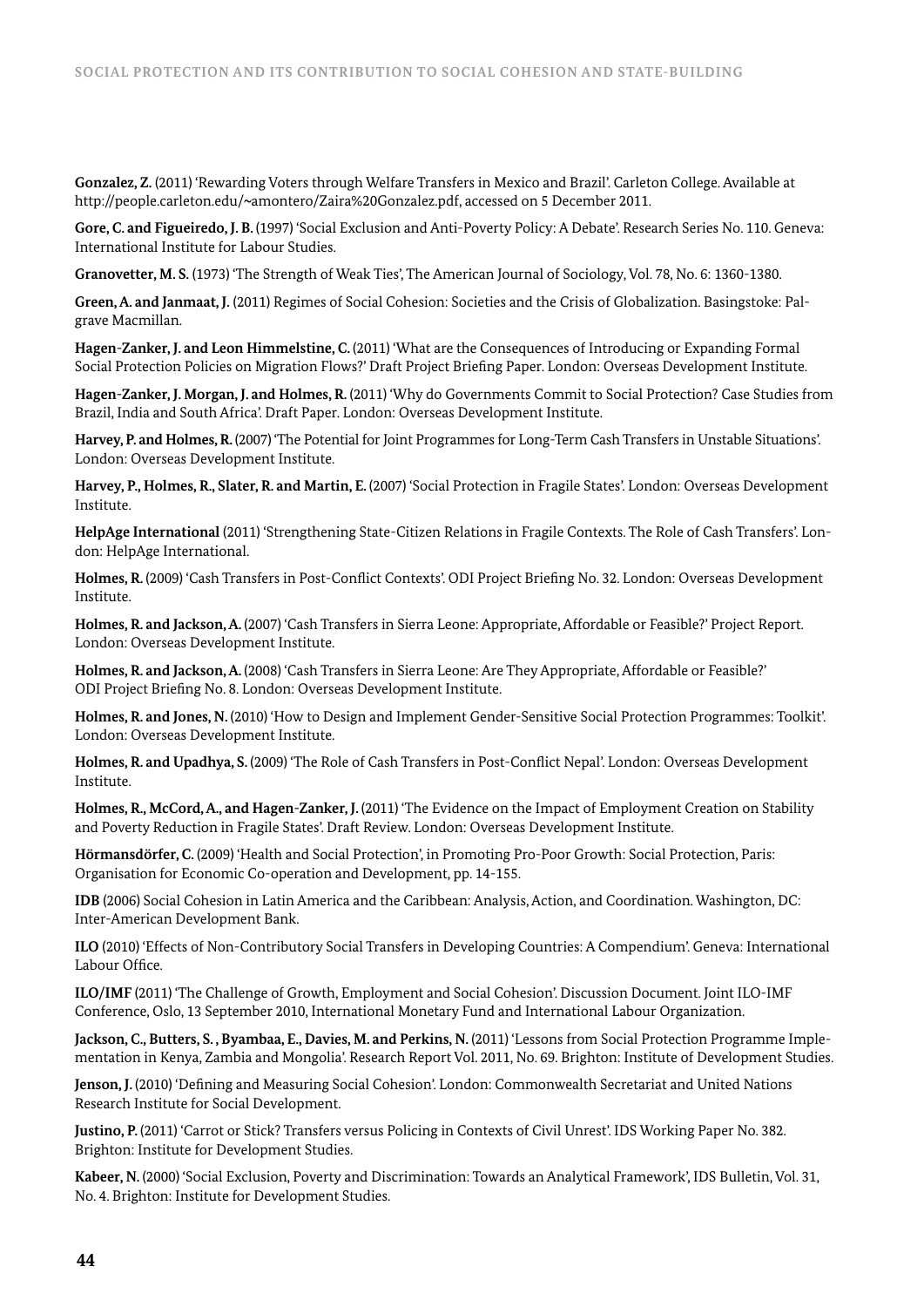**Kabeer, N.** (2005) 'Social Exclusion: Concepts, Findings and Implications for the MDGs'. Paper commissioned as background for the Social Exclusion Policy Paper. London: UK Department for International Development.

**Kammersgaard, J.** (1999) 'Causalities Between Social Capital and Social Funds'. Background Paper. Washington, DC: World Bank.

**King, E., Samii, C. and Snilstveit, B.** (2010) 'Interventions to Promote Social Cohesion in Sub-Saharan Africa'. Synthetic Review 002. New Delhi: International Initiative for Impact Evaluation.

**Koehler, G.** (2011) 'Social Protection and Socioeconomic Security in Nepal'. IDS Working Paper No. 370. Brighton: Institute for Development Studies.

**Köhler, G. and Keane, J.** (2006) 'Social Policy in South Asia: Towards Universal Coverage and Transformation for Achieving the Millennium Development Goals'. Analytical Report. Based on the workshop on Transformative Social Policy in South Asia, Kathmandu, 24-25 May, 2006.

**Marshall, T. H.** (1950) Citizenship and Social Class. Cambridge: Cambridge University Press.

**Mattinen, H. and Ogden, K.** (2006) 'Cash-Based Interventions: Lessons from Southern Somalia', Disasters, Vol. 30, No. 3: 297-315.

**Mkandawire, T.** (2005) 'Targeting and Universalism in Poverty Reduction'. Social Policy and Development Programme Paper No. 23, Geneva: United Nations Research Institute for Social Development.

**Molyneux, M.** (2008) 'Conditional Cash Transfers: A 'Pathway to Women's Empowerment'?' IDS Working Paper No. 5. Brighton: Institute for Development Studies.

**Molyneux, M. and Thomson, M.** (2011) 'Cash Transfers, Gender Equity and Women's Empowerment in Peru, Ecuador and Bolivia', Gender & Development, Vol. 19, No. 2: 195-212.

**Narayan, D.** (1999) 'Bonds and Bridges: Social Capital and Poverty'. Policy Research Paper No. 2167. Washington, DC: World Bank.

**Narayan, D. and Pritchett, L.** (2000) 'Social Capital: Evidence and Implications', in P. Dasgupta and I. Serageldin (eds), Social Capital. A Multifaceted Perspective. Washington, DC: World Bank: 269-296.

**OECD** (2008) 'Concepts and Dilemmas of State Building in Fragile Situations'. OECD/DAC Discussion Paper. Paris: Organisation for Economic Co-operation and Development.

**OECD** (2010) 'Conflict and Fragility: The State's Legitimacy in Fragile Situations. Unpacking Complexity'. Paris: Organisation for Economic Co-operation and Development.

**OECD** (2011) OECD Perspectives on Global Development 2012: Social Cohesion in A Shifting World. Report. Available at http://www.oecd.org/site/0,3407,en\_21571361\_49041236\_1\_1\_1\_1\_1,00.html, accessed on 17 December 2011.

Peres. E. (2009) 'Timor Leste Ten Years After: What Have We Learned?' Development Outreach, October 2009, Washington, DC: World Bank Institute: 17-19.

**Pierson, P.** (1994) Dismantling the Welfare State? Reagan, Thatcher and the Politics of Retrenchment. Cambridge: Cambridge University Press.

**Piron, L. H. and Curran, Z.** (2005) 'Public Policy Responses to Exclusion: Evidence from Brazil, South Africa and India'. London: Overseas Development Institute.

**Pratt, J.** (2006) 'Citizenship, Solidarity and Social Policy', in M. Lavalette and A. Pratt (eds), Social Policy: Theories, Concepts and Issues. London, Thousand Oaks and New Delhi: Sage Publications: 124-141.

**Putnam, R.** (1993) Making Democracy Work: Civic Traditions in Modern Italy. Princeton, N.J.: Princeton University Press.

**Rawlings, L.** (2005) 'A New Approach to Social Assistance: Latin America's Experience with Conditional Cash Transfer Programmes', International Social Security Review, Vol. 58, Issue 2-3: 133-161.

Ritzen, J., Easterly, W., and Woolcock, M. (2000) 'On "Good' Politicians and "Bad' Politicians: Social Cohesion, Institutions, and Growth'. Discussion Paper. Washington, DC: World Bank. Available at http://siteresources.worldbank.org/INTWBIGO-VANTCOR/Resources/wps2448.pdf, accessed on 20 November 2011.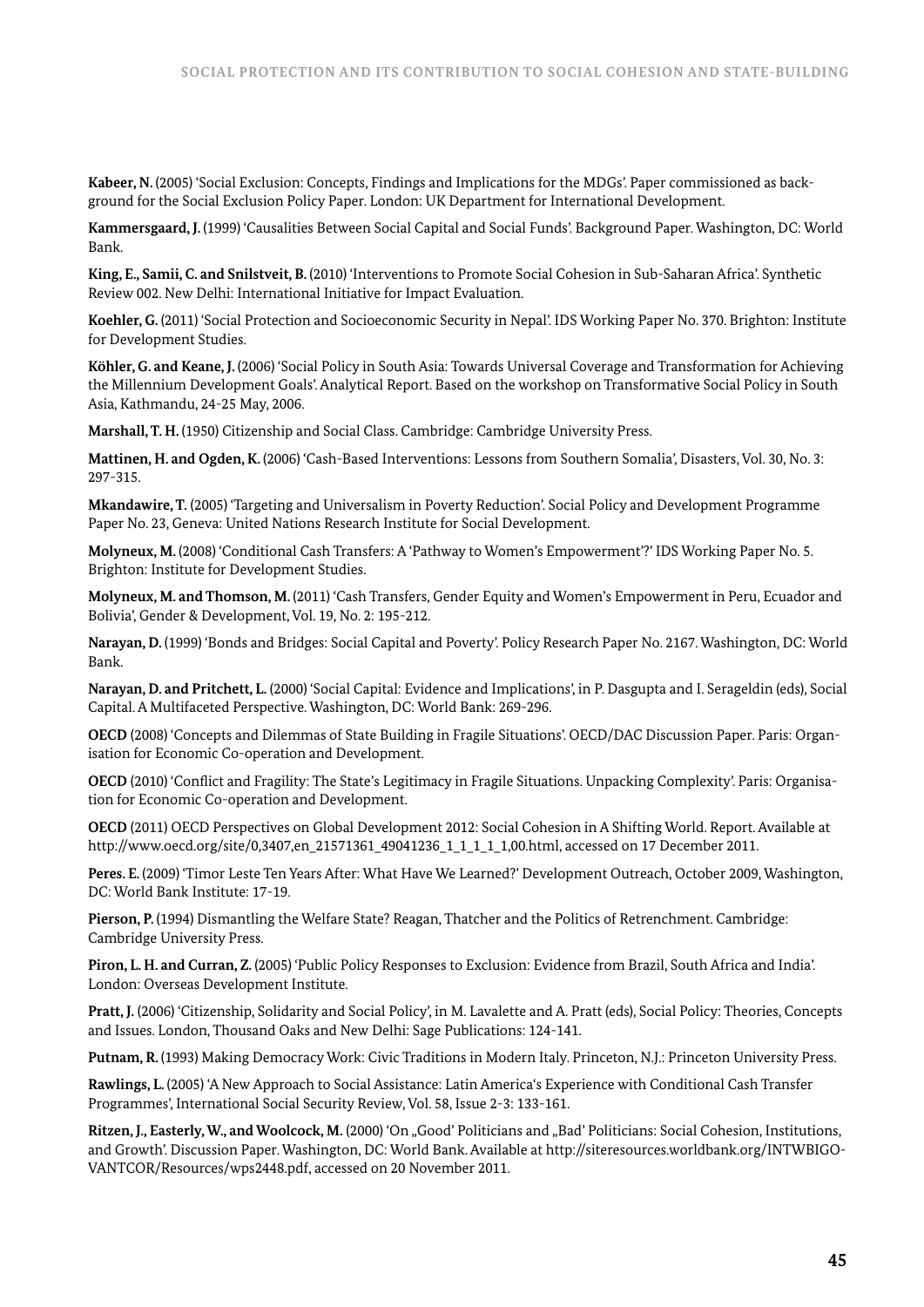**Rohregger, B.** (2010) 'Social Protection and Governance'. Discussion Paper on Social Protection No. 3. Eschborn: Deutsche Gesellschaft für Technische Zusammenarbeit (GTZ).

**Sabates-Wheeler, R. and Waite, M.** (2003) 'Migration and Social Protection: A Concept Paper'. Working Paper T2. Brighton: Development Research Centre on Migration, Globalisation and Poverty.

**Samson, M.** (2012) 'Nepal's Senior Citizens' Allowance: A Model of Universalism in a Low-Income Country Context', in S. W. Handayani and B. Babajanian (eds), Social Protection for Older Persons: Social Pensions in Asia. Manila: Asian Development Bank, forthcoming.

**Sharma, A.** (2010) 'Rights-Based Legal Guarantee as a Social Protection Framework: The Mahatma Gandhi National Rural Employment Guarantee Act', in S. W. Handayani (ed), Enhancing Social Protection in Asia and the Pacific. Manila: Asian Development Bank: 268-291.

**Sharp, K., Brown, T. and Teshome, A.** (2006) 'Targeting Ethiopia's Productive Safety Net Programme (PSNP)'. ODI and the IDL Group. Available at http://www.odi.org.uk/resources/docs/3966.pdf, accessed on 20 December 2011.

**Siegel, P. B., Alwang, J. and Canagarajah, S.** (2001) 'Viewing Microinsurance as a Social Risk Management Instrument'. Social Protection Discussion Paper Series 0116. Washington, DC: World Bank.

**Silver, H.** (1994) 'Social Exclusion and Social Solidarity: Three Paradigms'. IILS Discussion Paper No. 69. Geneva: International Labour Organisation.

**Sjoblom, D. and Farrington, J.** (2008) 'The Indian National Rural Employment Guarantee Act: Will it Reduce Poverty and Boost the Economy?' ODI Project Briefing No. 7. London: Overseas Development Institute.

**Slater, R. and Farrington, J.** (2009) 'Cash Transfers: Targeting'. ODI Project Briefing No. 27. London: Overseas Development Institute.

**Slater, R., Ashley, S, Tefera, M., Buta, M. and Esubalew, D.** (2006) 'PSNP Policy, Programme and Institutional Linkages'. Final Report. ODI and the IDL Group. Available at www.odi.org.uk/resources/docs/3964.pdf, accessed on 20 December 2011.

**SLRC** (2011a) 'Social Protection and Basic Services in Fragile and Conflict-Affected Situations'. Draft Global Evidence Paper. London: Secure Livelihoods Research Consortium.

**SLRC** (2011b) 'The Impact of Social Funds in Fragile and Conflict-Affected Situations' Draft Report. London: Secure Livelihoods Research Consortium.

**Stecklov, G., Winters, P., Stampini, M. and Davis, B.** (2005) 'Do Conditional Cash Transfers Influence Migration? A Study Using Experimental Data from the Mexican PROGRESA Program', Demography, Vol. 42, No. 4: 769-790.

**Suwanrada, W. and Wesumperuma, D.** (2012)'Development of the Old-Age Allowance System in Thailand: Challneges and Policy Implications', in S. W. Handayani and B. Babajanian (eds), Social Protection for Older Persons: Social Pensions in Asia. Manila: Asian Development Bank, forthcoming.

**Uphoff, N.** (2000) 'Understanding Social Capital', in P. Dasgupta and I. Serageldin (eds), Social Capital. A Multifaceted Perspective. Washington, DC: World Bank: 215-253.

**Waelkens, M., Werner, S. and Criel, B.** (2005) 'The Role of Social Health Protection in Reducing Poverty: the Case of Africa'. ESS Paper No. 22. Geneva: International Labour Organization.

**Willibald, S.** (2006) 'Does Money Work? Cash Transfers to Ex-Combatants in Disarmament, Demobilisation and Reintegration Processes', Disasters, Vol. 30, No. 3: 316-339.

**Wood, G. and Gough, I.** (2006) 'A Comparative Welfare Regime Approach to Global Social Policy', World Development Vol. 34, No. 10: 1696-712.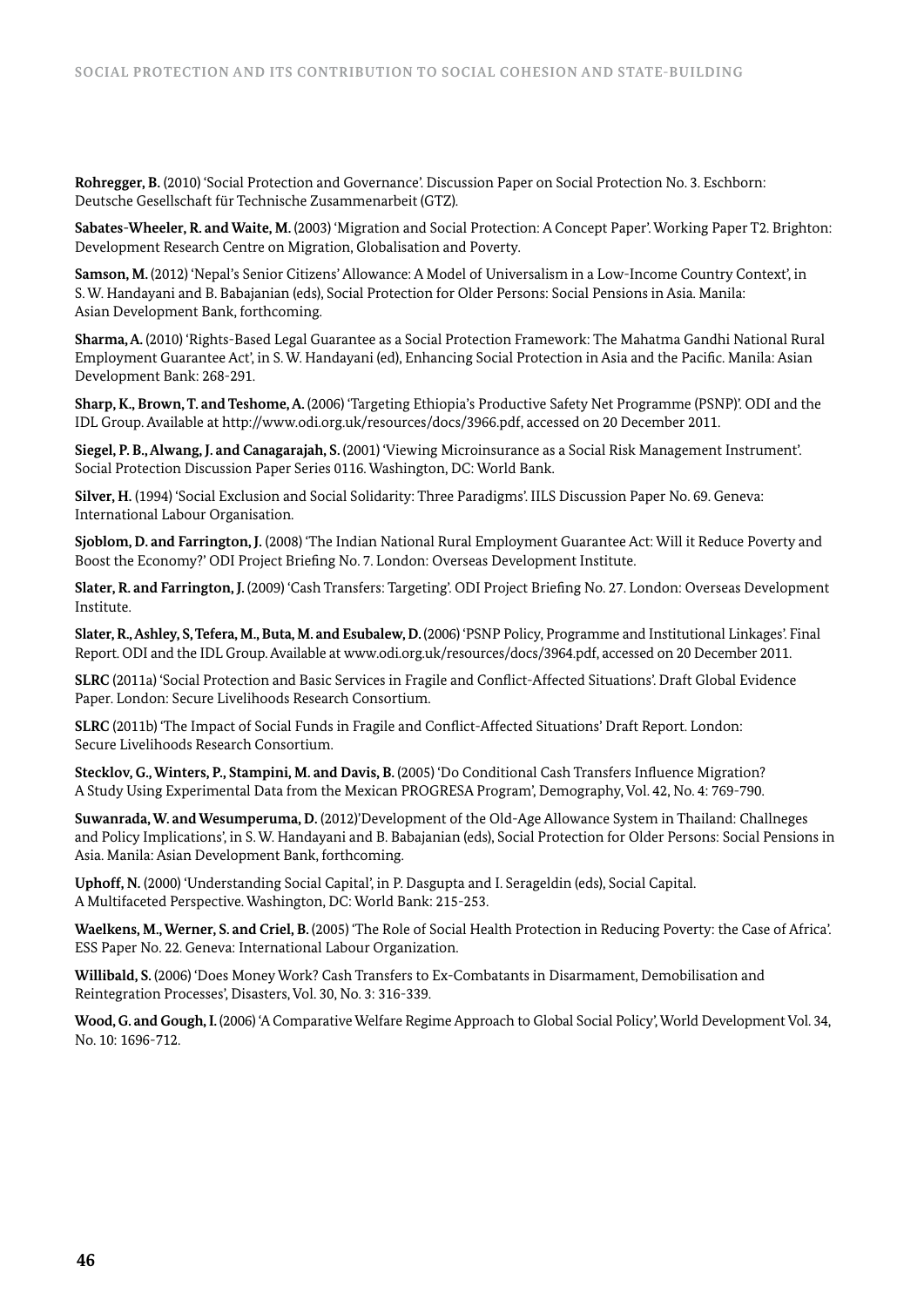**Woolard, I., Harttgen, K., and Klasen, S.** (2010) 'The Evolution and Impact of Social Security in South Africa'. Paper prepared for the Conference on Promoting Resilience through Social Protection in Sub-Saharan Africa, European Report for Development, Dakar, Senegal, 28-30 June 2010.

**Woolcock, M. and Narayan, D.** (2000) 'Social Capital: Implications for Development Theory, Research, and Policy', The World Bank Research Observer, Vol. 15, No. 2: 225-49.

**World Bank** (2007) From Social Funds to Local Governance and Social Inclusion Programs. Report No. 39953-ECA. Washington, DC: World Bank.

**World Bank** (2010) 'Designing and Implementing A Rural Safety Net in a Low Income Setting: Lessons Learned from Ethiopia's Productive Safety Net Program 2005-2009'. Washington, DC: World Bank. Available at http://siteresources.worldbank.org/SAFETYNETSANDTRANSFERS/Resources/EthiopiaPSNPLessonsLearnedLite.pdf, accessed on 10 December 2011.

**World Bank/DFID** (2006) Unequal Citizens: Gender, Caste and Ethnic Exclusion in Nepal. Kathmandu: World Bank and the UK Department for International Development.

**Zucco, C.** (2011) 'Conditional Cash Transfers and Voting Behavior: Redistribution and Clientelism in Developing Democracies'. Woodrow Wilson School, Princeton University. Available at http://www.princeton.edu/csdp/events/Zucco0021011/ Zucco021011.pdf, accessed on 15 December 2011.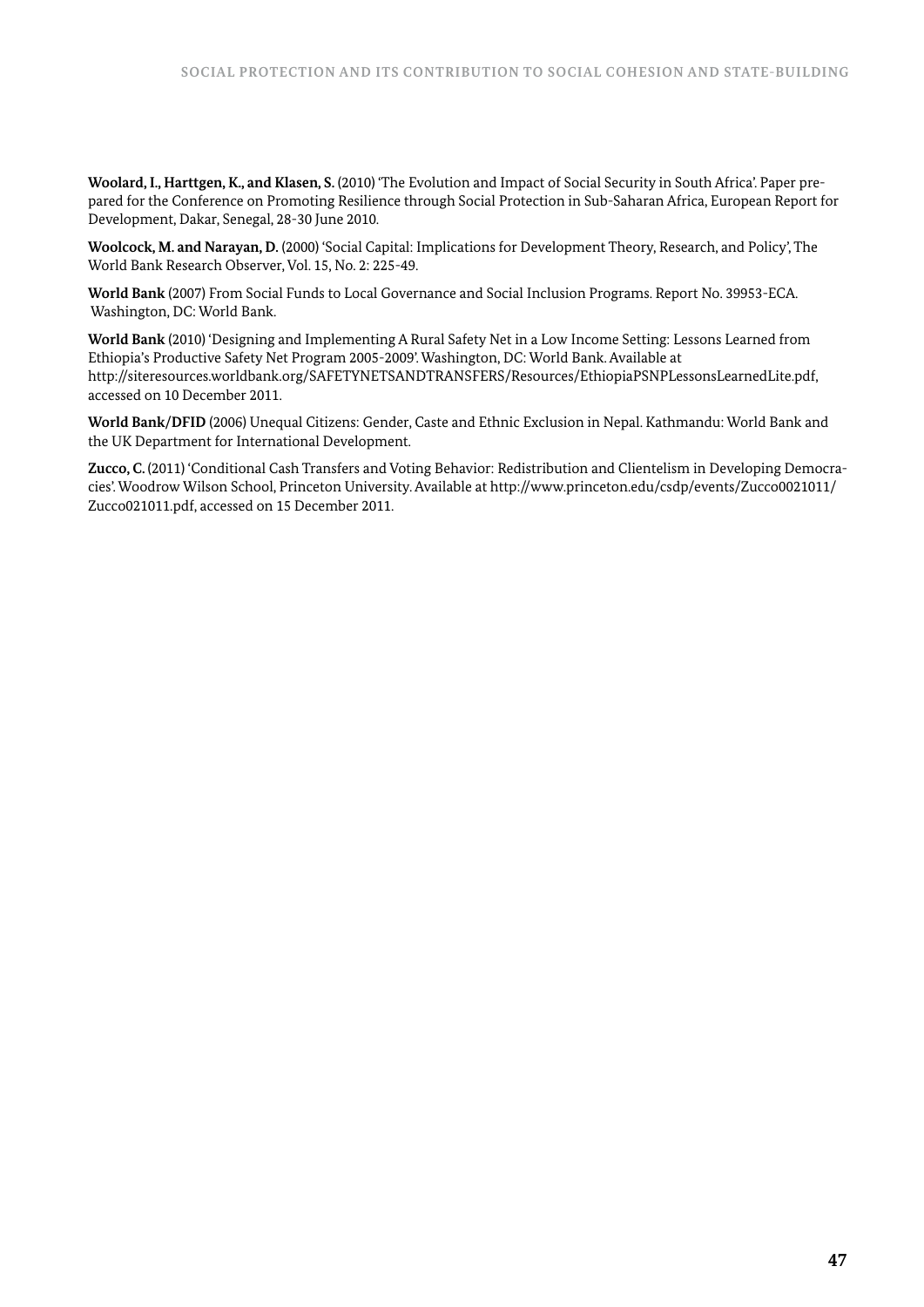# **Appendix: Overview of Definitions**

**Community Driven Development (CDD)** refers to development interventions that provide local community groups with resources and decision-making responsibilities to enable them to pursue their priority needs. CDD encompasses a broad range of development projects and initiatives, including social investment funds and similar demand-driven projects.

**Community-based targeting** denotes institutional arrangements to involve community members in identifying beneficiaries of social protection programmes, and monitoring programme implementation. It can arguably increase the utilisation of local knowledge, generate community agreement, and reduce scope for corruption and favouritism.

**Conditional Cash Transfers (CCTs)** are social cash transfers provided to poor households on the condition that they invest for example in child education or health. CTTs arguably reduce the intergenerational transmission of poverty as they combine income support for poor families with investments in human capital.

**Conflict states** are those states that presently experience violent conflicts.

**Conditionalities** accompany conditional cash transfers (CCTs) and require beneficiaries to meet for example predetermined education or health targets, such as school attendance, visits to health clinics and regular immunisation.

**Decommodification** is a term used by Esping-Andersen (1990) to denote the ability of welfare policies to enable individuals to maintain a livelihood without participation in the labour market.

**Developmental states** are states that have the appropriate mix of ability, leadership and capacity to achieve a positive transformation in a society within a condensed time period.

**Disarmament, Demobilisation and Reintegration (DDR)**  is the process of removing weapons from the hands of combatants, taking the combatants out of military structures and helping them to integrate socially and economically into society. Its objective is to contribute to peace building, stabilisation and the long-term development of post-conflict environments (http://www.unddr.org/ whatisddr.php).

**Informal in/security regimes** framework has been advanced by Wood and Gough (2006) for conceptualising welfare arrangements in developing countries. In informal security regimes, people rely on informal relationships to meet their security needs. Citizens have limited social rights and hence limited ability to derive income security through formal social protection. Informal insecurity regimes generate conflict, insecurity and uncertainty and suppress the emergence of stable formal and informal mechanisms to provide income and livelihoods security.

**Legitimacy** is defined by OECD (2010) as people's acceptance of a particular form of rule, political order, institution or actor as being legitimate. A lack of legitimacy contributes to state fragility as it undermines state authority, and thus its capacity to perform its functions.

**Local governance funds** refer to CDD projects that provide grant financing for small-scale projects (microprojects) generated and managed by local agents, including community groups, local governments, and NGOs. In addition to their service delivery objective, they seek to strengthen local governance by promoting citizen participation, and accountability and transparency in local service delivery.

**Microinsurance** provides protection to low-income households in exchange for regular premium payments. It is based on the principle of social solidarity in that it requires collective resource pooling and risk-sharing among group members. There are various microinsurance models, including health, life, disability, agricultural and livestock insurance.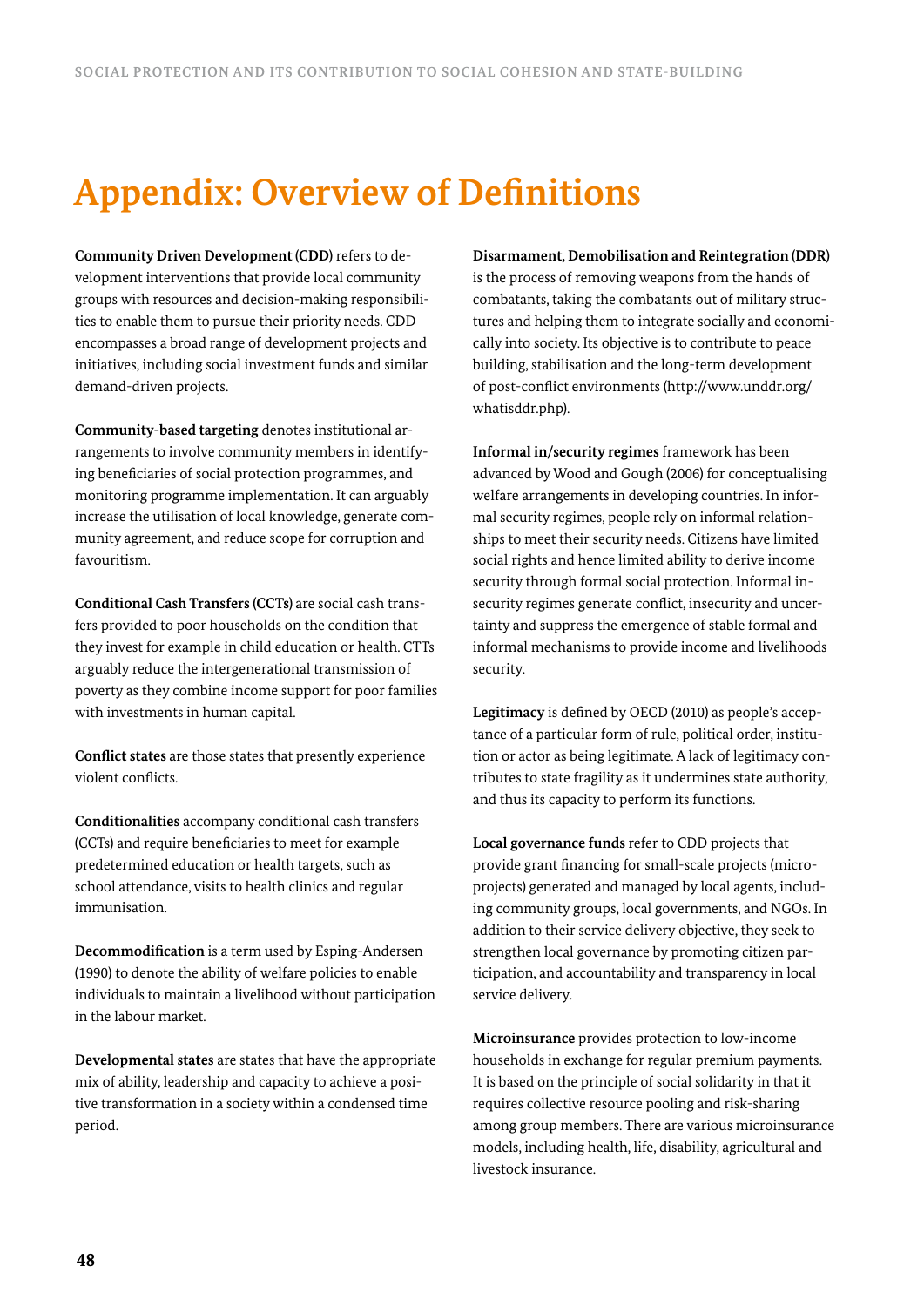**Peacebuilding** is understood by OECD (2008) as actions undertaken by international or national actors to institutionalise and sustain peace. Peacebuilding is primarily associated with post-conflict environments, and statebuilding is regarded as a key element of peacebuilding required to institutionalise peace.

**Post-conflict** (or conflict affected) states are the states that have suffered a severe and long-lasting conflict, or a short but highly intensive conflict.

**Poverty targeting** refers to the distribution of cash or in-kind transfers to a target group that has been identified below an agreed national poverty line. It arguably allows reaching out to the poorest individuals in a situation where most governments in low-income countries experience severe budget constraints and cannot afford to support the entire population of the poor and vulnerable.

**Social capital** commonly refers to norms and networks that facilitate collective action (Woolcock and Narayan 2000). 'Bonding' social capital refers to social relations within primary social group solidarity, whilst 'bridging' social capital indicates the cross-cutting ties between different social groups (Narayan 1999)

**Social categorical targeting** refers to the distribution of cash or in-kind transfers to individuals in a defined social demographic category, e.g. children, the elderly, the disabled, refugees and ex-combatants.

**Social cohesion** is defined by the Council of Europe (2004) as the ability of a society to ensure the welfare of all its members and to reduce social and economic inequalities.

**Social exclusion** refers to the inability of individuals to participate fully in their society and to enjoy a standard of living that is considered normal in that society. Social exclusion implies that people may be excluded from productive resources and economic opportunities, but they can have limited access to essential services, education and health, social and cultural participation, political rights, voice and representation.

**Social Funds** or **Social Investment Funds are CDD projects** that provide grant financing for small-scale projects (micro-projects) generated and managed by local agents, including community groups, local governments, and non-governmental organisations (NGOs). Social funds pursue multiple objectives that vary from country to country. Most commonly, they provide finance for the construction and rehabilitation of essential social and economic infrastructure, including schools, clinics, irrigation systems, water supply and sanitation, roads and communal areas. Social funds have been seen as instruments for empowering individuals, strengthening local institutional capacity, and social capital.

**Social inclusion** is the process of enabling individuals to gain the opportunities and resources necessary to participate fully in economic, social and cultural life and to enjoy a standard of living that is considered normal in the society in which they live.

**Social pensions** are non-contributory social assistance transfers for older persons.

**Social protection** refers to policies and programmes that help reduce poverty and vulnerability to social risks. It encompasses a broad range of policies and instruments, including basic social protection (e.g. social transfers, social services and Cash for Work), social insurance (e.g. pension insurance), community based approaches, and microinsurance.

Social protection has four important functions (Devereux and Sabates-Wheeler 2004):

- Protection to relieve deprivation and help individuals maintain livelihoods (e.g. social assistance, social services)
- Prevention to help avert deprivation (e.g. formal and informal social insurance)
- Promotion to enhance real incomes and capabilities (e.g. 'livelihood enhancing' programmes)
- Transformation to enhance social equity and tackle exclusion (e.g. upholding rights, sensitisation campaigns, special programmes to deal with stigma)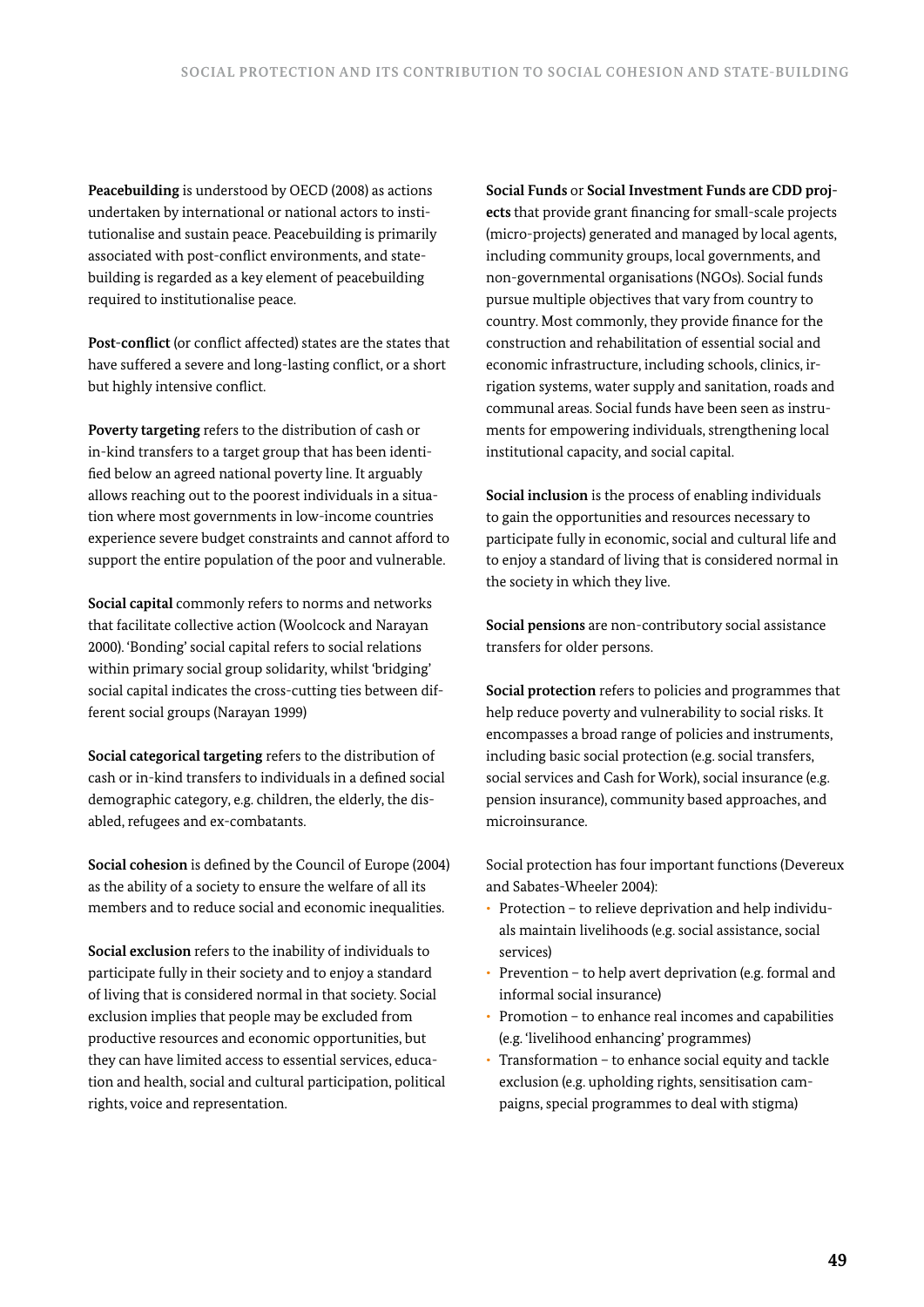**Social rights** refer to citizens' entitlement to welfare provision, including adequate minimum income, education, housing and health. Social rights developed after the establishment of civil and political rights, and signify individual rights for minimum material resources and opportunities required to maintain wellbeing.

**State fragility** is defined by OECD (2010) as a lack of organisational, institutional and financial capacity to perform basic state functions.

**State-building** is a process of developing the capacity, institutions and legitimacy of the state. A key precondition to successful state-building is the ability to negotiate, establish and manage an agreement between the state and citizens on their mutual roles and responsibilities (OECD 2008).

**State-society contract** (also referred to as social contract or social compact) is an agreement between the state and society on their mutual roles and responsibilities (OECD 2008). A state-society contract emerges from the expectations of people of their state, which are shaped by the state's capacity and political will to finance and deliver important public goods and services.

**Stratification** is a term used by Esping-Andersen (1990) to capture the impact of the welfare state on societal inequalities. It can be expressed in differences in income distribution as well as in the degrees of social fragmentation based on individual characteristics, such as social status, age, gender, ethnicity, race and others.

**Welfare regimes theory** is a framework advanced by Esping-Andersen (1990) to classify industrialised states based on the strength of their welfare provision ('decommodification') and their impact on societal inequalities ('stratification'). Esping-Andersen divided the modern welfare states into three 'ideal regime types': Liberal Anglo-Saxon, Corporatist Continental European, and Social-Democratic Scandinavian regimes.

# **Acknowledgements**

Disclaimer: The views presented in this paper are those of the author and do not necessarily represent the views of BMZ/GIZ, ODI or our partners.

I would like to thank Yvonne Deblon of GIZ for her guidance and constructive feedback. I am grateful to Rachel Slater, Jessica Hagen-Zanker and Jenny Morgan of ODI for their support and advice. I appreciate the research assistance by Markus Ketola, London School of Economics (under the EU and AusAid funded Strengthening Social Protection for Informal Workers project), and Carmen Leon Himmelstine, University of East Anglia (under the ODI Social Protection and Migration desk study), who helped identify useful literature on social cohesion.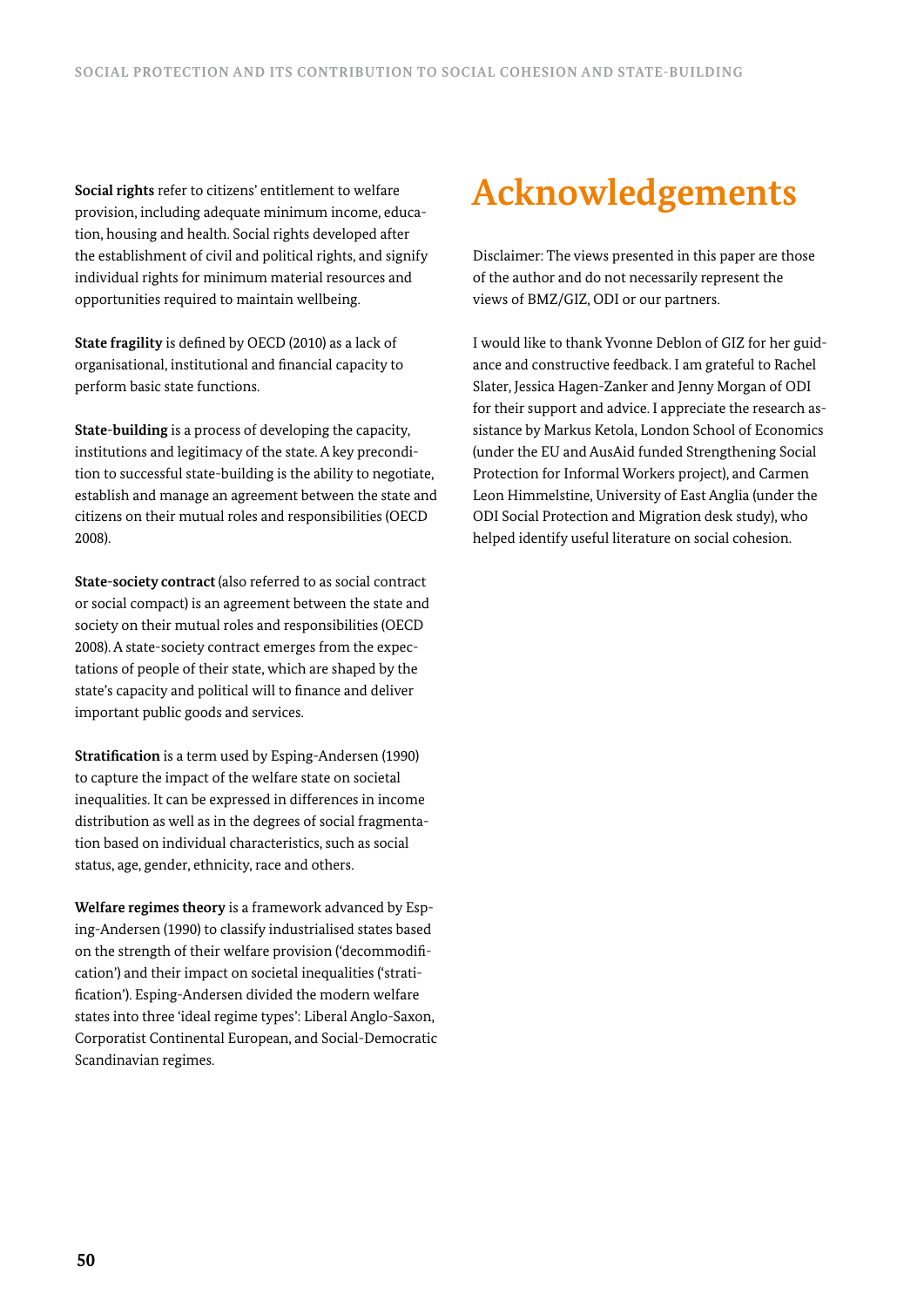# **Abbreviations**

| <b>ASIF</b>    | Armenian Social Investment Fund                                    |
|----------------|--------------------------------------------------------------------|
| AusAID         | Australian Agency for International Development                    |
| <b>BMZ</b>     | German Federal Ministry for Economic Cooperation and Development   |
| <b>CCT</b>     | Conditional Cash Transfer                                          |
| CDD            | <b>Community Driven Development</b>                                |
| COE            | Council of Europe                                                  |
| <b>CPRC</b>    | Chronic Poverty Research Centre                                    |
| CSG            | Child Support Grant                                                |
| <b>CPIA</b>    | Country Policy and Institutional Assessment                        |
| <b>DDR</b>     | Disarmament, Demobilisation and Reintegration                      |
| <b>DFID</b>    | Department for International Development                           |
| <b>DRC</b>     | Democratic Republic of the Congo                                   |
| EC             | European Commission                                                |
| <b>ECLAC</b>   | Economic Commission for Latin America and the Caribbean            |
| FY.            | <b>Fiscal Year</b>                                                 |
| <b>GIZ</b>     | Deutsche Gesellschaft für Internationale Zusammenarbeit (GIZ) GmbH |
| <b>GAPVU</b>   | Gabinete de Apoio à População Vulnerável                           |
| <b>GNI</b>     | <b>Gross National Income</b>                                       |
| GTZ            | Deutsche Gesellschaft für Technische Zusammenarbeit (GTZ) GmbH     |
| <b>HSNP</b>    | Hunger Safety Net Programme                                        |
| <b>IDB</b>     | Inter-American Development Bank                                    |
| <b>ILO</b>     | International Labour Organization                                  |
| <b>IMF</b>     | International Monetary Fund                                        |
| <b>LOC</b>     | Local OVC Committee                                                |
| <b>MGNREGA</b> | Mahatma Gandhi National Rural Employment Guarantee Act             |
| NGO            | Non-Governmental Organisation                                      |
| <b>NPC</b>     | National Planning Commission                                       |
| <b>NSP</b>     | National Solidarity Program                                        |
| <b>OECD</b>    | Organisation for Economic Co-operation and Development             |
| <b>OVC</b>     | Orphans and Vulnerable Children                                    |
| <b>PNPM</b>    | Program Nasional Pemberdayaan Masyarakat                           |
| <b>PRA</b>     | Participatory Rural Appraisal                                      |
| <b>PSNP</b>    | Productive Safety Net Programme                                    |
| <b>RC</b>      | <b>Rights Committee</b>                                            |
| <b>SEWA</b>    | Self Employed Women's Association                                  |
| <b>SPR</b>     | Social Protection Rights                                           |
| <b>SSN</b>     | Social Safety Net                                                  |
| TI             | Transparency International                                         |
| <b>UNDP</b>    | United Nations Development Programme                               |
| <b>UNRISD</b>  | United Nations Research Institute for Social Development           |
| <b>VIP</b>     | Village Investment Programme                                       |
| WBI            | World Bank Institute                                               |
| WGI            | Worldwide Governance Indicators                                    |